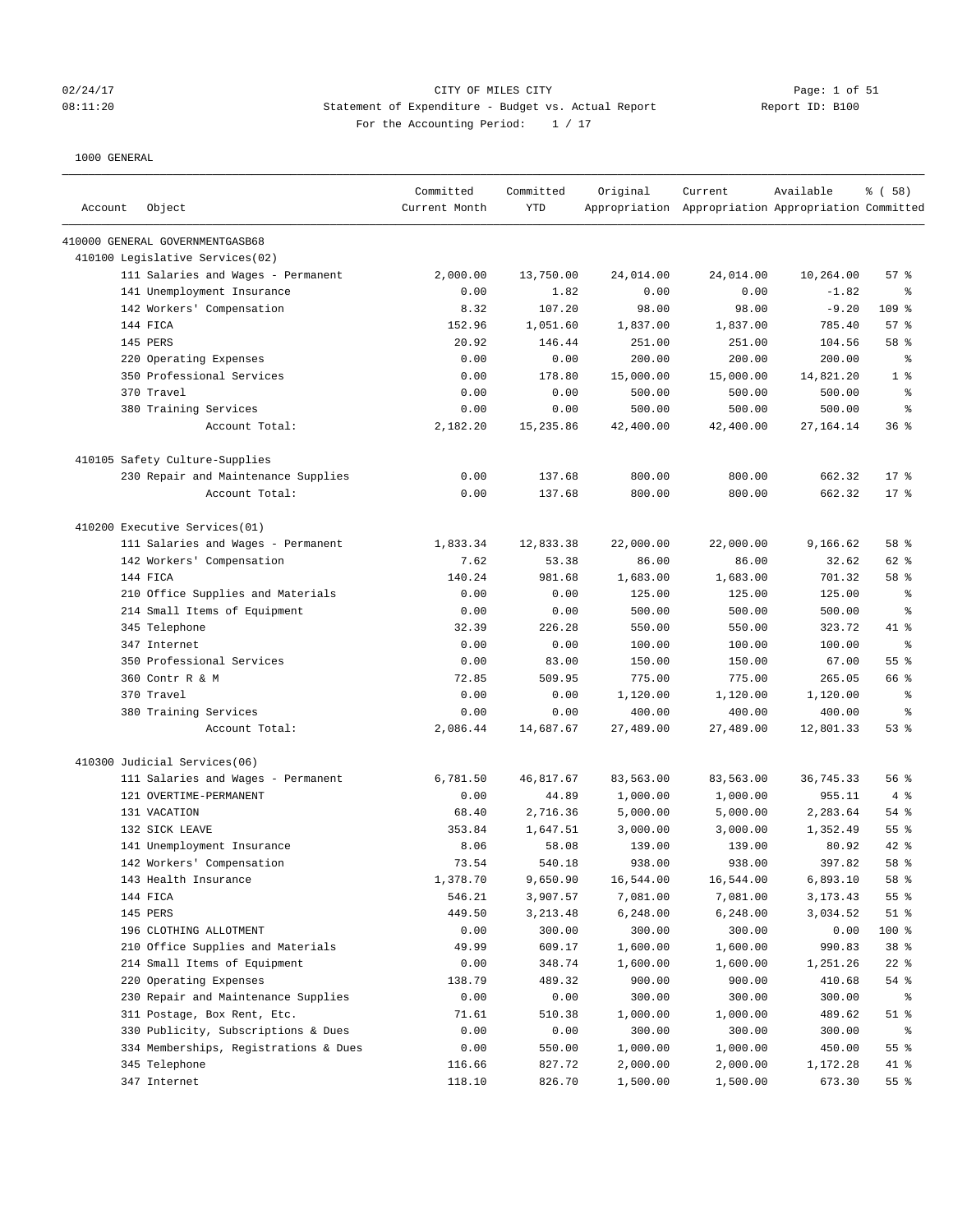### 02/24/17 CITY OF MILES CITY Page: 2 of 51 08:11:20 Statement of Expenditure - Budget vs. Actual Report Report ID: B100 For the Accounting Period:  $1 / 17$

|         |                                            | Committed     | Committed  | Original   | Current                                             | Available   | % ( 58 )        |
|---------|--------------------------------------------|---------------|------------|------------|-----------------------------------------------------|-------------|-----------------|
| Account | Object                                     | Current Month | YTD        |            | Appropriation Appropriation Appropriation Committed |             |                 |
|         | 350 Professional Services                  | 500.00        | 500.00     | 1,000.00   | 1,000.00                                            | 500.00      | 50%             |
|         | 360 Contr R & M                            | 45.00         | 1,876.87   | 2,000.00   | 2,000.00                                            | 123.13      | 94 %            |
|         | 370 Travel                                 | 0.00          | 1,543.92   | 3,500.00   | 3,500.00                                            | 1,956.08    | 44 %            |
|         | 380 Training Services                      | 0.00          | 0.00       | 200.00     | 200.00                                              | 200.00      | ್ಠಿ             |
|         | 382 Books                                  | 0.00          | 0.00       | 600.00     | 600.00                                              | 600.00      | ి               |
|         | 394 Jury and Witness Fees                  | 0.00          | 208.00     | 0.00       | 0.00                                                | $-208.00$   | る               |
|         | 530 Rent                                   | 0.00          | 0.00       | 500.00     | 500.00                                              | 500.00      | နွ              |
|         | Account Total:                             | 10,699.90     | 77,187.46  | 141,813.00 | 141,813.00                                          | 64,625.54   | 54 %            |
|         |                                            |               |            |            |                                                     |             |                 |
|         | 410500 Financial Services(03)              |               |            |            |                                                     |             |                 |
|         | 111 Salaries and Wages - Permanent         | 10,422.59     | 65,836.57  | 119,530.00 | 119,530.00                                          | 53,693.43   | 55 %            |
|         | 131 VACATION                               | 162.25        | 4,257.11   | 2,200.00   | 2,200.00                                            | $-2,057.11$ | 194 %           |
|         | 132 SICK LEAVE                             | 147.89        | 1,294.93   | 700.00     | 700.00                                              | $-594.93$   | 185 %           |
|         | 133 OTHER LEAVE PAY                        | 20.28         | 205.97     | 10,043.00  | 10,043.00                                           | 9,837.03    | 2 <sup>8</sup>  |
|         | 141 Unemployment Insurance                 | 16.13         | 108.34     | 210.00     | 210.00                                              | 101.66      | 52%             |
|         | 142 Workers' Compensation                  | 132.01        | 886.73     | 1,685.00   | 1,685.00                                            | 798.27      | 53%             |
|         | 143 Health Insurance                       | 2,033.57      | 14,269.66  | 24,817.00  | 24,817.00                                           | 10,547.34   | 57%             |
|         | 144 FICA                                   | 822.62        | 5,525.89   | 10,712.00  | 10,712.00                                           | 5,186.11    | $52$ $%$        |
|         | 145 PERS                                   | 900.02        | 5,992.53   | 11,721.00  | 11,721.00                                           | 5,728.47    | $51$ %          |
|         | 196 CLOTHING ALLOTMENT                     | 0.00          | 637.50     | 450.00     | 450.00                                              | $-187.50$   | 142 %           |
|         | 210 Office Supplies and Materials          | 0.00          | 74.88      | 2,000.00   | 2,000.00                                            | 1,925.12    | 4%              |
|         | 214 Small Items of Equipment               | 0.00          | 197.38     | 2,550.00   | 2,550.00                                            | 2,352.62    | 8 %             |
|         | 220 Operating Expenses                     | 323.78        | 2,563.86   | 2,600.00   | 3,041.00                                            | 477.14      | 84 %            |
|         | 311 Postage, Box Rent, Etc.                | $-239.59$     | 2,577.75   | 3,600.00   | 3,600.00                                            | 1,022.25    | 72 %            |
|         | 320 Printing, Duplicating, Typing &        | 0.00          | 68.54      | 100.00     | 100.00                                              | 31.46       | 69 %            |
|         | 330 Publicity, Subscriptions & Dues        | 0.00          | 1,471.27   | 2,200.00   | 2,200.00                                            | 728.73      | 67 %            |
|         | 334 Memberships, Registrations & Dues      | 0.00          | 2,925.30   | 3,000.00   | 3,000.00                                            | 74.70       | 98 %            |
|         | 345 Telephone                              | 54.01         | 377.54     | 750.00     | 750.00                                              | 372.46      | 50%             |
|         | 347 Internet                               | 19.54         | 136.74     | 250.00     | 250.00                                              | 113.26      | 55%             |
|         | 350 Professional Services                  | 19,989.00     | 30,061.69  | 25,000.00  | 38,460.00                                           | 8,398.31    | 78 %            |
|         | 360 Contr R & M                            | 291.40        | 7,919.11   | 20,700.00  | 20,700.00                                           | 12,780.89   | 38 %            |
|         | 370 Travel                                 | 0.00          | 84.24      | 2,000.00   | 2,000.00                                            | 1,915.76    | 4%              |
|         | 380 Training Services                      | 0.00          | 0.00       | 1,400.00   | 1,400.00                                            | 1,400.00    | နွ              |
|         | 382 Books                                  | 0.00          | 0.00       | 200.00     | 200.00                                              | 200.00      | る               |
|         | 390 Other Purchased Services (Recorded     | 0.00          | 0.00       | 300.00     | 300.00                                              | 300.00      | る               |
|         | 513 Liability                              | 0.00          | 22,495.63  | 22,496.00  | 22,496.00                                           | 0.37        | $100*$          |
|         | 521 Surety Bonds for Officials & Employees | 0.00          | 750.00     | 750.00     | 750.00                                              | 0.00        | $100*$          |
|         | 555 Bank Service Charges                   | 0.00          | 0.00       | 100.00     | 100.00                                              | 100.00      | ま               |
|         | Account Total:                             | 35,095.50     | 170,719.16 | 272,064.00 | 285,965.00                                          | 115,245.84  | 60 %            |
|         | 410540 City Treasurer(09)                  |               |            |            |                                                     |             |                 |
|         | 111 Salaries and Wages - Permanent         | 1,833.34      | 12,833.38  | 22,000.00  | 22,000.00                                           | 9,166.62    | 58 %            |
|         | 142 Workers' Compensation                  | 7.62          | 53.37      | 86.00      | 86.00                                               | 32.63       | 62 %            |
|         | 143 Health Insurance                       | 0.00          | 0.00       | 8,272.00   | 8,272.00                                            | 8,272.00    | ႜ               |
|         | 144 FICA                                   | 140.24        | 981.68     | 1,683.00   | 1,683.00                                            | 701.32      | 58 %            |
|         | 145 PERS                                   | 153.46        | 1,074.22   | 1,842.00   | 1,842.00                                            | 767.78      | 58 %            |
|         | 345 Telephone                              | 6.20          | 42.87      | 0.00       | 0.00                                                | $-42.87$    | ိ               |
|         | 350 Professional Services                  | 0.00          | 83.00      | 550.00     | 550.00                                              | 467.00      | 15 <sup>°</sup> |
|         | 360 Contr R & M                            | 73.94         | 517.58     | 128.00     | 128.00                                              | $-389.58$   | 404 %           |
|         | Account Total:                             | 2,214.80      | 15,586.10  | 34,561.00  | 34,561.00                                           | 18,974.90   | 45 %            |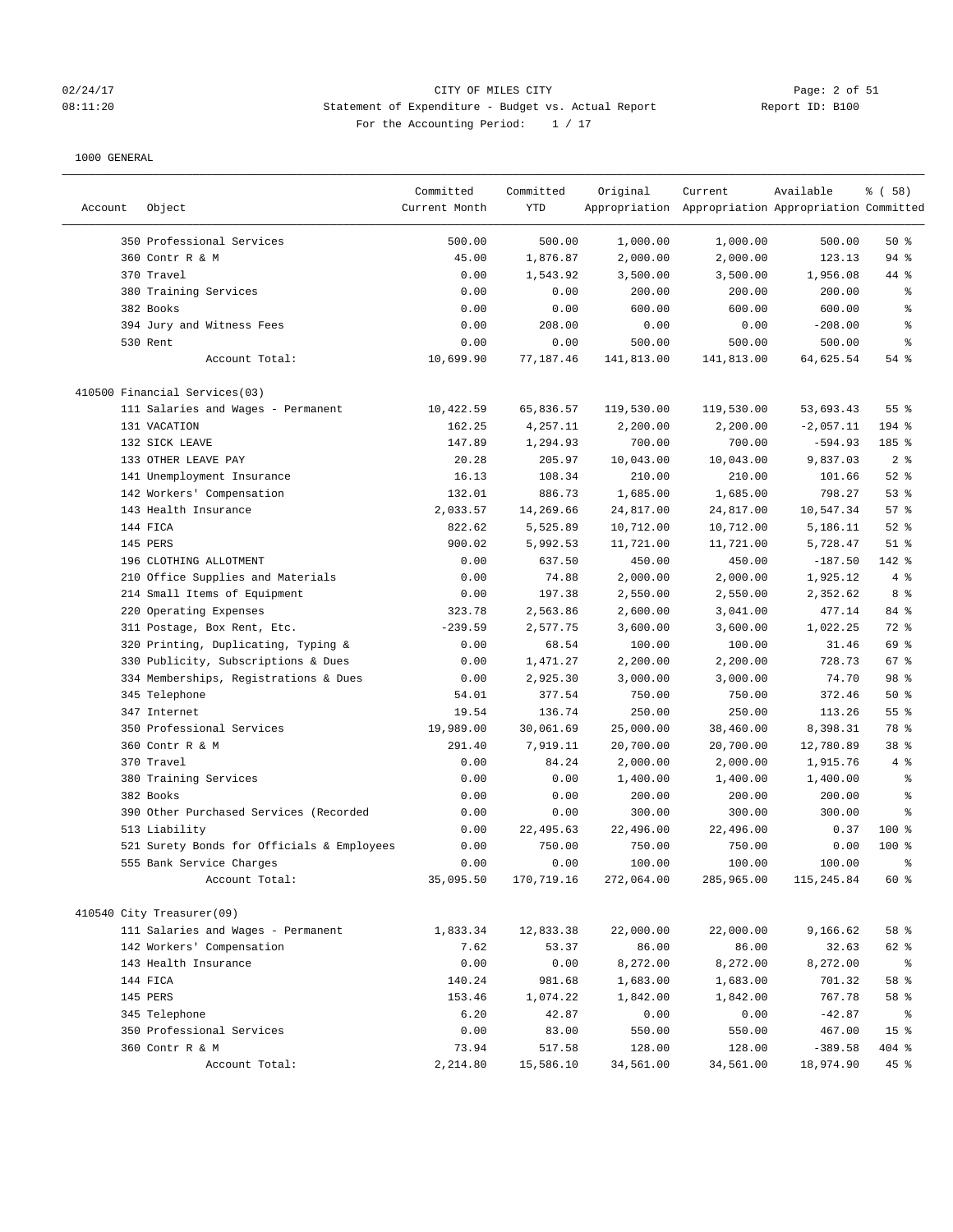### 02/24/17 CITY OF MILES CITY Page: 3 of 51 08:11:20 Statement of Expenditure - Budget vs. Actual Report Report ID: B100 For the Accounting Period:  $1 / 17$

| Account          | Object                                                       | Committed<br>Current Month | Committed<br>YTD   | Original             | Current<br>Appropriation Appropriation Appropriation Committed | Available            | % ( 58 )        |
|------------------|--------------------------------------------------------------|----------------------------|--------------------|----------------------|----------------------------------------------------------------|----------------------|-----------------|
| 410600 Elections |                                                              |                            |                    |                      |                                                                |                      |                 |
|                  | 300 PURCHASED SERVICES                                       | 0.00                       | 0.00               | 6,772.00             | 6,772.00                                                       | 6,772.00             | ႜ               |
|                  | Account Total:                                               | 0.00                       | 0.00               | 6,772.00             | 6,772.00                                                       | 6,772.00             | ి               |
|                  |                                                              |                            |                    |                      |                                                                |                      |                 |
|                  | 411020 Community Services & Planning                         |                            |                    |                      |                                                                |                      |                 |
|                  | 111 Salaries and Wages - Permanent<br>121 OVERTIME-PERMANENT | 3,447.99                   | 21,425.96          | 38,228.00            | 38,716.00                                                      | 17,290.04            | 55 %            |
|                  |                                                              | 11.30                      | 76.16              | 500.00               | 500.00                                                         | 423.84               | 15 <sup>°</sup> |
|                  | 131 VACATION                                                 | 49.36                      | 2,168.97           | 4,000.00             | 4,000.00                                                       | 1,831.03             | 54 %            |
|                  | 132 SICK LEAVE<br>133 OTHER LEAVE PAY                        | 169.10<br>0.00             | 784.65<br>1,449.25 | 2,000.00<br>3,529.00 | 2,000.00<br>3,529.00                                           | 1,215.35<br>2,079.75 | 39 %<br>41 %    |
|                  |                                                              |                            | 38.95              |                      |                                                                |                      | 54 %            |
|                  | 141 Unemployment Insurance                                   | 5.48                       |                    | 72.00                | 72.00                                                          | 33.05                |                 |
|                  | 142 Workers' Compensation                                    | 17.90                      | 127.19             | 227.00               | 234.00                                                         | 106.81               | 54 %            |
|                  | 143 Health Insurance                                         | 751.51                     | 5,260.25           | 9,017.00             | 9,017.00                                                       | 3,756.75             | 58 %            |
|                  | 144 FICA                                                     | 281.38                     | 1,994.18           | 3,692.00             | 3,729.00                                                       | 1,734.82             | 53%             |
|                  | 145 PERS                                                     | 307.81                     | 2,168.22           | 4,039.00             | 4,080.00                                                       | 1,911.78             | 53%             |
|                  | 196 CLOTHING ALLOTMENT                                       | 0.00                       | 163.50             | 314.00               | 314.00                                                         | 150.50               | $52$ $%$        |
|                  | 210 Office Supplies and Materials                            | 0.00                       | 14.83              | 800.00               | 800.00                                                         | 785.17               | 2 <sup>8</sup>  |
|                  | 214 Small Items of Equipment                                 | 0.00                       | 0.00               | 800.00               | 800.00                                                         | 800.00               | နွ              |
|                  | 220 Operating Expenses                                       | 5.52                       | 68.56              | 200.00               | 200.00                                                         | 131.44               | 34%             |
|                  | 311 Postage, Box Rent, Etc.                                  | 2.81                       | 168.92             | 250.00               | 250.00                                                         | 81.08                | 68 %            |
|                  | 320 Printing, Duplicating, Typing &                          | 0.00                       | 0.00               | 1,000.00             | 1,000.00                                                       | 1,000.00             | နွ              |
|                  | 327 Map Printing                                             | 0.00                       | 0.00               | 100.00               | 100.00                                                         | 100.00               | နွ              |
|                  | 330 Publicity, Subscriptions & Dues                          | 0.00                       | 402.30             | 1,500.00             | 1,500.00                                                       | 1,097.70             | $27$ %          |
|                  | 331 Publication of Formal & Legal Notices                    | 55.00                      | 133.00             | 300.00               | 300.00                                                         | 167.00               | 44 %            |
|                  | 334 Memberships, Registrations & Dues                        | 0.00                       | 0.00               | 200.00               | 200.00                                                         | 200.00               | $\epsilon$      |
|                  | 345 Telephone                                                | 79.05                      | 552.82             | 900.00               | 900.00                                                         | 347.18               | 61 %            |
|                  | 347 Internet                                                 | 0.00                       | 0.00               | 100.00               | 100.00                                                         | 100.00               | ႜ               |
|                  | 350 Professional Services                                    | 2,388.75                   | 20,579.25          | 63,611.00            | 63,611.00                                                      | 43,031.75            | $32$ $%$        |
|                  | 360 Contr R & M                                              | 72.85                      | 509.95             | 1,819.00             | 1,819.00                                                       | 1,309.05             | $28$ %          |
|                  | 370 Travel                                                   | 0.00                       | 799.23             | 1,500.00             | 1,500.00                                                       | 700.77               | 53%             |
|                  | 380 Training Services                                        | 144.00                     | 74.20              | 1,200.00             | 1,200.00                                                       | 1,125.80             | 6 <sup>°</sup>  |
|                  | 382 Books                                                    | 0.00                       | 47.45              | 150.00               | 150.00                                                         | 102.55               | $32$ $%$        |
|                  | Account Total:                                               | 7,789.81                   | 59,007.79          | 140,048.00           | 140,621.00                                                     | 81,613.21            | 42 %            |
|                  | 411100 Legal Services(04)                                    |                            |                    |                      |                                                                |                      |                 |
|                  | 111 Salaries and Wages - Permanent                           | 7,887.39                   | 56,038.35          | 98,830.00            | 98,830.00                                                      | 42,791.65            | 57%             |
|                  | 131 VACATION                                                 | 0.00                       | 1,951.36           | 3,000.00             | 3,000.00                                                       | 1,048.64             | 65 %            |
|                  | 132 SICK LEAVE                                               | 128.96                     | 999.44             | 1,500.00             | 1,500.00                                                       | 500.56               | 67%             |
|                  | 133 OTHER LEAVE PAY                                          | 0.00                       | 96.72              | 0.00                 | 0.00                                                           | $-96.72$             |                 |
|                  | 141 Unemployment Insurance                                   | 12.02                      | 88.74              | 160.00               | 160.00                                                         | 71.26                | 55 %            |
|                  | 142 Workers' Compensation                                    | 51.17                      | 367.33             | 624.00               | 624.00                                                         | 256.67               | 59 %            |
|                  | 143 Health Insurance                                         | 689.70                     | 4,138.18           | 8,272.00             | 8,272.00                                                       | 4,133.82             | 50%             |
|                  | 144 FICA                                                     | 607.73                     | 4,487.23           | 8,070.00             | 8,070.00                                                       | 3,582.77             | 56 %            |
|                  | 145 PERS                                                     | 670.97                     | 4,945.51           | 8,829.00             | 8,829.00                                                       | 3,883.49             | 56 %            |
|                  | 196 CLOTHING ALLOTMENT                                       | 0.00                       | 75.00              | 100.00               | 100.00                                                         | 25.00                | 75 %            |
|                  | 210 Office Supplies and Materials                            | 152.47                     | 577.75             | 500.00               | 500.00                                                         | $-77.75$             | 116 %           |
|                  | 214 Small Items of Equipment                                 | 59.95                      | 921.93             | 425.00               | 425.00                                                         | $-496.93$            | $217$ %         |
|                  | 220 Operating Expenses                                       | 76.95                      | 1,740.77           | 1,500.00             | 1,500.00                                                       | $-240.77$            | 116 %           |
|                  | 311 Postage, Box Rent, Etc.                                  | 20.26                      | 197.88             | 600.00               | 600.00                                                         | 402.12               | 33%             |
|                  | 345 Telephone                                                | 6.19                       | 42.45              | 120.00               | 120.00                                                         | 77.55                | 35%             |
|                  | 350 Professional Services                                    | 100.00                     | 1,104.70           | 10,500.00            | 10,500.00                                                      | 9,395.30             | $11$ %          |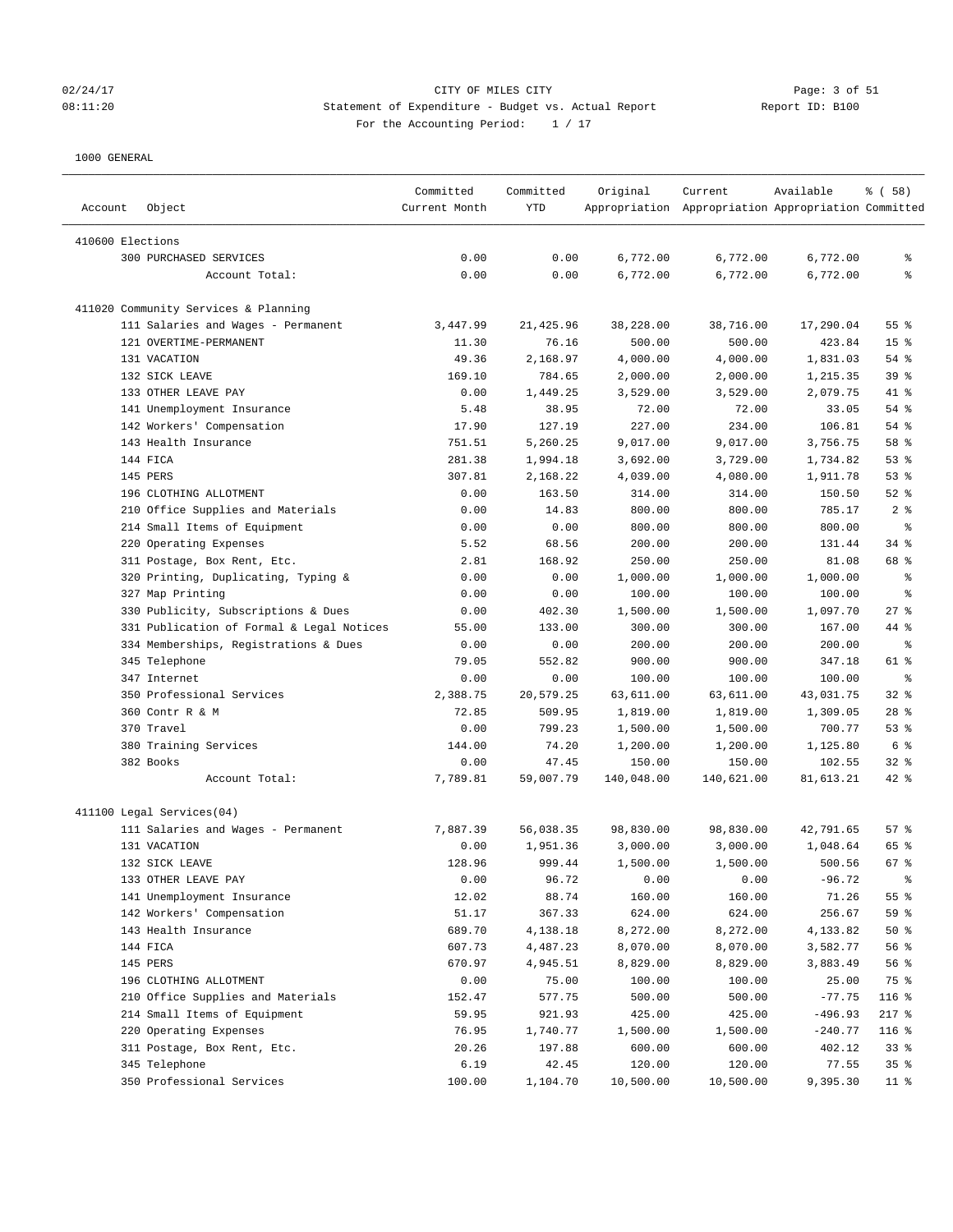# 02/24/17 CITY OF MILES CITY Page: 4 of 51 08:11:20 Statement of Expenditure - Budget vs. Actual Report Report ID: B100 For the Accounting Period:  $1 / 17$

| Object<br>Account                                   | Committed<br>Current Month | Committed<br><b>YTD</b> | Original   | Current<br>Appropriation Appropriation Appropriation Committed | Available     | % (58)          |
|-----------------------------------------------------|----------------------------|-------------------------|------------|----------------------------------------------------------------|---------------|-----------------|
| 360 Contr R & M                                     | 0.00                       | 0.00                    | 100.00     | 100.00                                                         | 100.00        | နွ              |
| 370 Travel                                          | 342.70                     | 514.05                  | 550.00     | 550.00                                                         | 35.95         | 93%             |
| Account Total:                                      | 10,806.46                  | 78,287.39               | 143,680.00 | 143,680.00                                                     | 65, 392.61    | 54 %            |
| 411101 Labor Negotiations                           |                            |                         |            |                                                                |               |                 |
| 350 Professional Services                           | 2,493.75                   | 8,168.75                | 10,000.00  | 10,000.00                                                      | 1,831.25      | 82 %            |
| Account Total:                                      | 2,493.75                   | 8,168.75                | 10,000.00  | 10,000.00                                                      | 1,831.25      | 82 %            |
| 411230 City Hall                                    |                            |                         |            |                                                                |               |                 |
| 214 Small Items of Equipment                        | 0.00                       | 0.00                    | 400.00     | 400.00                                                         | 400.00        | နွ              |
| 220 Operating Expenses                              | 528.11                     | 1,755.04                | 2,500.00   | 2,500.00                                                       | 744.96        | 70 %            |
| 230 Repair and Maintenance Supplies                 | 0.00                       | 1,461.99                | 1,500.00   | 1,500.00                                                       | 38.01         | 97 <sub>8</sub> |
| 341 Electric Utility Services                       | 428.02                     | 3,316.17                | 6,000.00   | 6,000.00                                                       | 2,683.83      | 55 %            |
| 342 Water Utility Services                          | 54.61                      | 380.17                  | 750.00     | 750.00                                                         | 369.83        | $51$ %          |
| 343 Sewer Utility Services                          | 65.31                      | 454.61                  | 370.00     | 370.00                                                         | $-84.61$      | $123$ %         |
| 344 Gas Utility Service                             | 599.65                     | 1,207.79                | 3,750.00   | 3,750.00                                                       | 2,542.21      | 32%             |
| 346 Garbage Service                                 | 0.00                       | 142.23                  | 200.00     | 200.00                                                         | 57.77         | 71 %            |
| 360 Contr R & M                                     | 1,278.00                   | 5,278.00                | 14,500.00  | 14,500.00                                                      | 9,222.00      | 36%             |
| 400 BUILDING MATERIALS                              | 0.00                       | 0.00                    | 3,000.00   | 3,000.00                                                       | 3,000.00      | နွ              |
| 511 Insurance on Buildings                          | 0.00                       | 2,216.42                | 2,217.00   | 2,217.00                                                       | 0.58          | 100 %           |
| Account Total:                                      | 2,953.70                   | 16, 212.42              | 35,187.00  | 35,187.00                                                      | 18,974.58     | 46 %            |
| 411840 Program Assistant                            |                            |                         |            |                                                                |               |                 |
| 111 Salaries and Wages - Permanent                  | 2,470.47                   | 15,202.30               | 32,790.00  | 32,790.00                                                      | 17,587.70     | 46 %            |
| 131 VACATION                                        | 128.87                     | 1,886.84                | 468.00     | 468.00                                                         | $-1,418.84$   | $403$ %         |
| 132 SICK LEAVE                                      | 37.94                      | 1,109.65                | 467.00     | 467.00                                                         | $-642.65$     | $238$ %         |
| 133 OTHER LEAVE PAY                                 | 0.00                       | 242.63                  | 2,539.00   | 2,539.00                                                       | 2,296.37      | $10*$           |
| 141 Unemployment Insurance                          | 3.97                       | 27.95                   | 54.00      | 54.00                                                          | 26.05         | $52$ $%$        |
| 142 Workers' Compensation                           | 32.37                      | 228.03                  | 436.00     | 436.00                                                         | 207.97        | $52$ %          |
| 143 Health Insurance                                | 686.34                     | 4,804.41                | 8,272.00   | 8,272.00                                                       | 3,467.59      | 58 %            |
| 144 FICA                                            | 201.76                     | 1,421.54                | 2,774.00   | 2,774.00                                                       | 1,352.46      | $51$ %          |
| 145 PERS                                            | 220.75                     | 1,543.58                | 3,035.00   | 3,035.00                                                       | 1,491.42      | $51$ %          |
| 196 CLOTHING ALLOTMENT                              | 0.00                       | 140.25                  | 141.00     | 141.00                                                         | 0.75          | 99 %            |
| 220 Operating Expenses                              | 0.00                       | 0.00                    | 2,169.00   | 2,169.00                                                       | 2,169.00      | ి               |
| 350 Professional Services                           | 0.00                       | 219.69                  | 2,487.00   | 2,487.00                                                       | 2,267.31      | 9 <sub>8</sub>  |
| 360 Contr R & M                                     | 0.00                       | 145.70                  | 194.00     | 194.00                                                         | 48.30         | 75 %            |
| Account Total:                                      | 3,782.47                   | 26,972.57               | 55,826.00  | 55,826.00                                                      | 28,853.43     | 48 %            |
| Account Group Total:<br>420000 PUBLIC SAFETY-GASB68 | 80,105.03                  | 482,202.85              | 910,640.00 | 925, 114.00                                                    | 442, 911.15   | $52$ $%$        |
| 420140 Crime Control and Investigation(05)          |                            |                         |            |                                                                |               |                 |
| 111 Salaries and Wages - Permanent                  | 55, 343. 18                | 375,911.63              | 765,127.00 | 765,127.00                                                     | 389, 215.37   | 49 %            |
| 121 OVERTIME-PERMANENT                              | 16,359.02                  | 59,947.45               | 21,500.00  | 21,500.00                                                      | $-38, 447.45$ | $279$ %         |
| 131 VACATION                                        | 1,661.60                   | 36,842.84               | 30,000.00  | 30,000.00                                                      | $-6,842.84$   | $123$ %         |
| 132 SICK LEAVE                                      | 3,123.70                   | 25,011.52               | 7,500.00   | 7,500.00                                                       | $-17,511.52$  | 333 %           |
| 133 OTHER LEAVE PAY                                 | 2,241.70                   | 14,043.16               | 28,840.00  | 28,840.00                                                      | 14,796.84     | 49 %            |
| 134 HOLIDAY PAY                                     | 850.80                     | 9,462.28                | 21,500.00  | 21,500.00                                                      | 12,037.72     | 44 %            |
| 141 Unemployment Insurance                          | 119.57                     | 791.93                  | 1,388.00   | 1,388.00                                                       | 596.07        | 57%             |
| 142 Workers' Compensation                           | 3,455.22                   | 24,278.16               | 42,022.00  | 42,022.00                                                      | 17,743.84     | 58 %            |
| 143 Health Insurance                                | 12,091.70                  | 73,630.99               | 140,627.00 | 140,627.00                                                     | 66,996.01     | $52$ $%$        |
| 144 FICA                                            | 1,198.54                   | 7,649.94                | 13,744.00  | 13,744.00                                                      | 6,094.06      | 56 %            |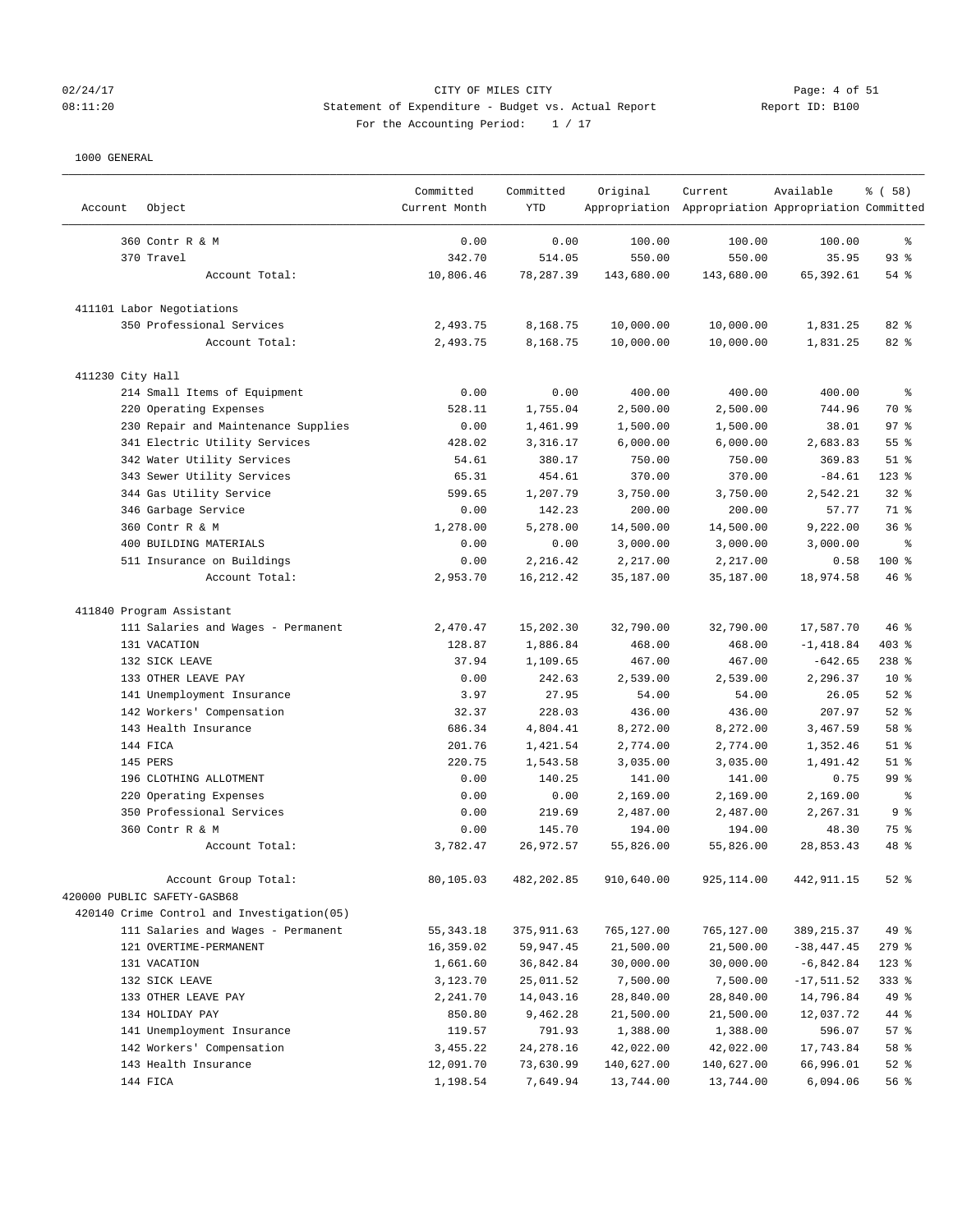# 02/24/17 Page: 5 of 51 08:11:20 Statement of Expenditure - Budget vs. Actual Report Report ID: B100 For the Accounting Period:  $1 / 17$

| Account | Object                                   | Committed<br>Current Month | Committed<br>YTD | Original                | Current<br>Appropriation Appropriation Appropriation Committed | Available   | % ( 58 )        |
|---------|------------------------------------------|----------------------------|------------------|-------------------------|----------------------------------------------------------------|-------------|-----------------|
|         | 145 PERS                                 | 80.15                      | 80.15            | 0.00                    | 0.00                                                           | $-80.15$    | ್ಠಿ             |
|         | 146 Police Pension                       | 8,685.11                   | 66,288.36        | 127,992.00              | 127,992.00                                                     | 61,703.64   | $52$ $%$        |
|         | 196 CLOTHING ALLOTMENT                   | 140.83                     | 6,735.83         | 12,960.00               | 12,960.00                                                      | 6,224.17    | $52$ $%$        |
|         | 210 Office Supplies and Materials        | 421.92                     | 3,208.50         | 7,000.00                | 7,000.00                                                       | 3,791.50    | 46%             |
|         | 214 Small Items of Equipment             | 607.63                     | 2,535.22         | 11,500.00               | 11,500.00                                                      | 8,964.78    | $22$ %          |
|         | 220 Operating Expenses                   | 2,285.33                   | 12,602.98        | 13,125.00               | 13,125.00                                                      | 522.02      | 96%             |
|         | 226 Clothing and Uniforms                | 15.00                      | 1,042.34         | 500.00                  | 500.00                                                         | $-542.34$   | $208$ %         |
|         | 227 Firearm Supplies                     | 0.00                       | 2,911.60         | 4,800.00                | 4,800.00                                                       | 1,888.40    | 61 %            |
|         | 230 Repair and Maintenance Supplies      | 381.71                     | 6,348.56         | 10,000.00               | 10,000.00                                                      | 3,651.44    | 63 %            |
|         | 231 Gas, Oil, Diesel Fuel, Grease, etc.  | 1,849.03                   | 11,491.95        | 38,000.00               | 38,000.00                                                      | 26,508.05   | $30*$           |
|         | 311 Postage, Box Rent, Etc.              | 62.49                      | 525.36           | 1,000.00                | 1,000.00                                                       | 474.64      | 53%             |
|         | 330 Publicity, Subscriptions & Dues      | 0.00                       | 504.00           | 300.00                  | 300.00                                                         | $-204.00$   | $168$ %         |
|         | 334 Memberships, Registrations & Dues    | 16.00                      | 198.00           | 2,708.00                | 2,708.00                                                       | 2,510.00    | 7 %             |
|         | 345 Telephone                            | 314.59                     | 2,201.60         | 4,500.00                | 4,500.00                                                       | 2,298.40    | 49 %            |
|         | 347 Internet                             | 65.66                      | 459.62           | 800.00                  | 800.00                                                         | 340.38      | 57%             |
|         | 350 Professional Services                | 1,180.18                   | 10,577.93        | 20,000.00               | 20,000.00                                                      | 9,422.07    | 53%             |
|         | 360 Contr R & M                          | 40.50                      | 229.50           | 400.00                  | 400.00                                                         | 170.50      | 57%             |
|         | 366 R&M Vehicles - Police/Animal Control | 0.00                       | 4,610.91         | 18,000.00               | 18,000.00                                                      | 13,389.09   | 26%             |
|         | 370 Travel                               | 362.84                     | 1,464.84         | 4,500.00                | 4,500.00                                                       | 3,035.16    | 33%             |
|         | 380 Training Services                    | 2,030.00                   | 5,732.00         | 9,000.00                | 9,000.00                                                       | 3,268.00    | 64 %            |
|         | 512 Insurance on Vehicles & Equipment    | 0.00                       | 1,268.83         | 1,269.00                | 1,269.00                                                       | 0.17        | 100 %           |
|         | 700 Grants, Contributions & Indemnities  | 0.00                       | 4,000.00         | 4,000.00                | 4,000.00                                                       | 0.00        | $100$ %         |
|         | 791 Shop With A Cop                      | 0.00                       | 0.00             | 5,000.00                | 5,000.00                                                       | 5,000.00    | နွ              |
|         | 940 Machinery & Equipment                | 0.00                       | 0.00             | 40,000.00               | 40,000.00                                                      | 40,000.00   | ್ಠಿ             |
|         | Account Total:                           | 114,984.00                 |                  | 772,587.98 1,409,602.00 | 1,409,602.00                                                   | 637,014.02  | 55%             |
|         | 420160 Communications-Dispatch           |                            |                  |                         |                                                                |             |                 |
|         | 111 Salaries and Wages - Permanent       | 16,079.98                  | 106, 115.47      | 233,652.00              | 233,652.00                                                     | 127,536.53  | $45$ %          |
|         | 121 OVERTIME-PERMANENT                   | 4,994.87                   | 16,282.19        | 7,000.00                | 7,000.00                                                       | $-9,282.19$ | $233$ $%$       |
|         | 131 VACATION                             | 322.88                     | 6,857.90         | 12,000.00               | 12,000.00                                                      | 5,142.10    | 57%             |
|         | 132 SICK LEAVE                           | 591.79                     | 5,058.37         | 4,500.00                | 4,500.00                                                       | $-558.37$   | $112$ %         |
|         | 133 OTHER LEAVE PAY                      | 1,240.85                   | 3,724.59         | 6, 207.00               | 6,207.00                                                       | 2,482.41    | 60%             |
|         | 134 HOLIDAY PAY                          | 0.00                       | 2,892.45         | 12,620.00               | 12,620.00                                                      | 9,727.55    | $23$ %          |
|         | 141 Unemployment Insurance               | 34.85                      | 212.41           | 429.00                  | 429.00                                                         | 216.59      | 50%             |
|         | 142 Workers' Compensation                | 999.87                     | 6,546.65         | 13,664.00               | 13,664.00                                                      | 7,117.35    | 48 %            |
|         | 143 Health Insurance                     | 2,763.00                   | 20,584.93        | 49,633.00               | 49,633.00                                                      | 29,048.07   | 41 %            |
|         | 144 FICA                                 | 1,773.26                   | 10,804.40        | 21,869.00               | 21,869.00                                                      | 11,064.60   | 49 %            |
|         | 145 PERS                                 | 1,944.38                   | 11,795.92        | 23,927.00               | 23,927.00                                                      | 12,131.08   | $49*$           |
|         | 146 Police Pension                       | 0.00                       | $-76.63$         | 0.00                    | 0.00                                                           | 76.63       | ွေ              |
|         | 196 CLOTHING ALLOTMENT                   | 0.00                       | 656.25           | 2,000.00                | 2,000.00                                                       | 1,343.75    | 33%             |
|         | 210 Office Supplies and Materials        | 415.19                     | 876.81           | 3,500.00                | 3,500.00                                                       | 2,623.19    | 25%             |
|         | 214 Small Items of Equipment             | 0.00                       | 0.00             | 4,500.00                | 4,500.00                                                       | 4,500.00    | ႜ               |
|         | 220 Operating Expenses                   | 4.94                       | 28.82            | 2,000.00                | 2,000.00                                                       | 1,971.18    | 1 <sup>8</sup>  |
|         | 231 Gas, Oil, Diesel Fuel, Grease, etc.  | 0.00                       | 0.00             | 600.00                  | 600.00                                                         | 600.00      | ိစ              |
|         | 311 Postage, Box Rent, Etc.              | 0.00                       | 34.65            | 75.00                   | 75.00                                                          | 40.35       | 46 %            |
|         | 320 Printing, Duplicating, Typing &      | 0.00                       | 0.00             | 300.00                  | 300.00                                                         | 300.00      | ႜ               |
|         | 330 Publicity, Subscriptions & Dues      | 0.00                       | 0.00             | 100.00                  | 100.00                                                         | 100.00      | ိစ              |
|         | 334 Memberships, Registrations & Dues    | 0.00                       | 65.00            | 400.00                  | 400.00                                                         | 335.00      | 16 <sup>°</sup> |
|         | 345 Telephone                            | 312.72                     | 2,188.33         | 5,100.00                | 5,100.00                                                       | 2,911.67    | $43*$           |
|         | 350 Professional Services                | 0.00                       | 664.00           | 10,000.00               | 10,000.00                                                      | 9,336.00    | 7 %             |
|         | 360 Contr R & M                          | 0.00                       | 0.00             | 100.00                  | 100.00                                                         | 100.00      | ွေ              |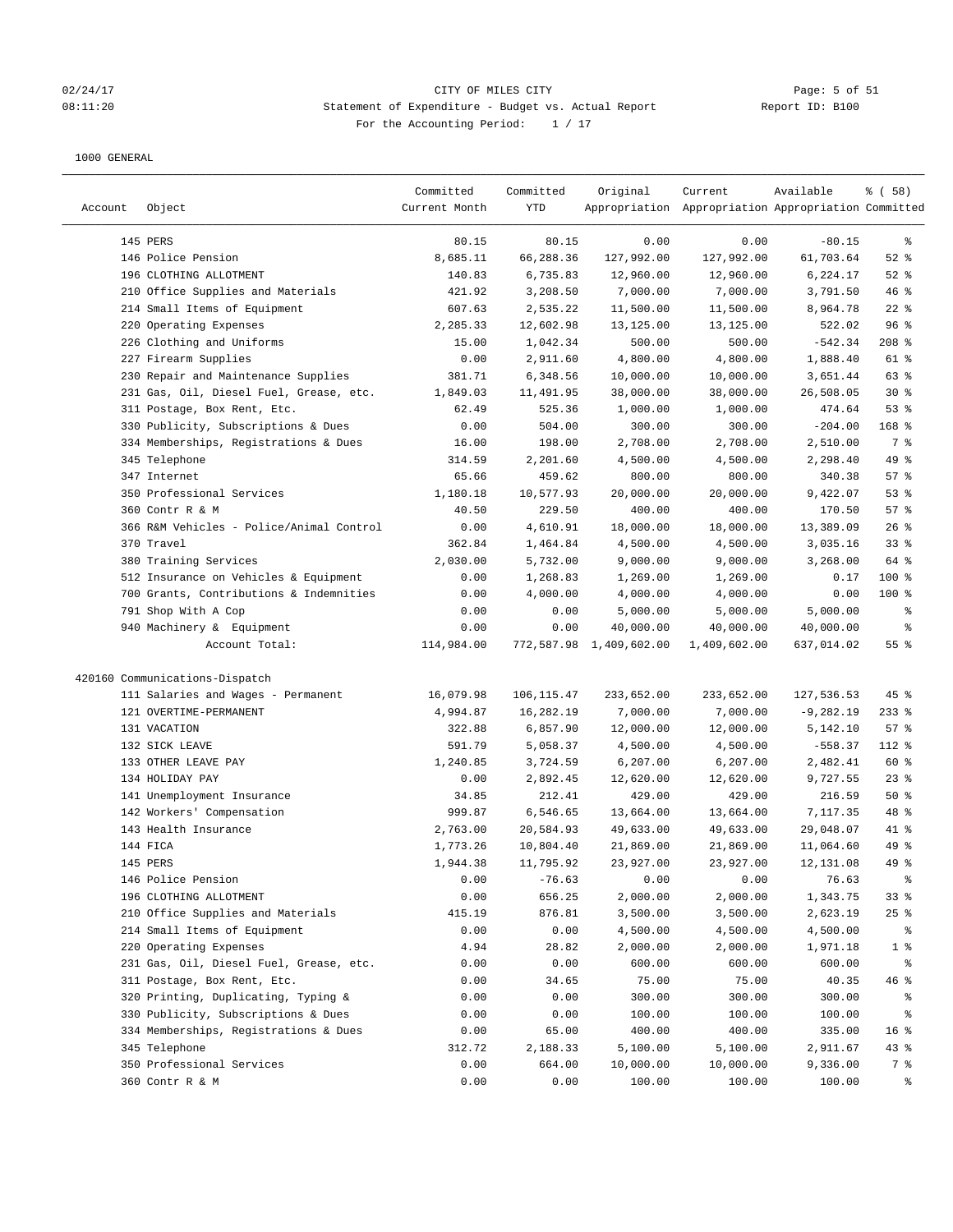## 02/24/17 Page: 6 of 51 08:11:20 Statement of Expenditure - Budget vs. Actual Report Report ID: B100 For the Accounting Period: 1 / 17

| Account | Object                                  | Committed<br>Current Month | Committed<br>YTD | Original                                  | Current<br>Appropriation Appropriation Appropriation Committed | Available                 | % ( 58 )        |
|---------|-----------------------------------------|----------------------------|------------------|-------------------------------------------|----------------------------------------------------------------|---------------------------|-----------------|
|         | 370 Travel                              | 0.00                       | 1,042.02         | 1,000.00                                  | 1,000.00                                                       | $-42.02$                  | $104$ %         |
|         | 380 Training Services                   | 0.00                       | 660.00           | 2,000.00                                  | 2,000.00                                                       | 1,340.00                  | $33$ $%$        |
|         | Account Total:                          | 31, 478.58                 | 197,014.53       | 417,176.00                                | 417,176.00                                                     | 220,161.47                | $47$ %          |
|         | 420460 Fire Suppression(07)             |                            |                  |                                           |                                                                |                           |                 |
|         | 111 Salaries and Wages - Permanent      | 37,993.49                  | 268,996.23       | 401,006.00                                | 401,006.00                                                     | 132,009.77                | 67%             |
|         | 112 SALARIES AND WAGES - PART PAID      | 0.00                       | 3,171.50         | 15,000.00                                 | 15,000.00                                                      | 11,828.50                 | $21$ %          |
|         | 121 OVERTIME-PERMANENT                  | 4,446.40                   | 26,091.97        | 25,000.00                                 | 25,000.00                                                      | $-1,091.97$               | 104 %           |
|         | 131 VACATION                            | 1,942.51                   | 15,734.06        | 16,000.00                                 | 16,000.00                                                      | 265.94                    | 98 %            |
|         | 132 SICK LEAVE                          | 216.54                     | 3,515.34         | 15,000.00                                 | 15,000.00                                                      | 11,484.66                 | $23$ $%$        |
|         | 133 OTHER LEAVE PAY                     | 0.00                       | 539.30           | 4,000.00                                  | 4,000.00                                                       | 3,460.70                  | $13*$           |
|         | 134 HOLIDAY PAY                         | 3,353.87                   | 9,887.28         | 10,000.00                                 | 10,000.00                                                      | 112.72                    | 99 <sup>8</sup> |
|         | 141 Unemployment Insurance              | 71.94                      | 491.93           | 707.00                                    | 707.00                                                         | 215.07                    | 70 %            |
|         | 142 Workers' Compensation               | 1,810.58                   | 12, 417.57       | 15,840.00                                 | 15,840.00                                                      | 3,422.43                  | 78 %            |
|         | 143 Health Insurance                    | 6,487.18                   | 44, 417.62       | 77,428.00                                 | 77,428.00                                                      | 33,010.38                 | 57%             |
|         | 144 FICA                                | 693.43                     | 4,938.42         | 6,830.00                                  | 6,830.00                                                       | 1,891.58                  | 72 %            |
|         | 147 Firemen's Pension                   | 5,464.54                   | 37, 261.53       | 68,108.00                                 | 68,108.00                                                      | 30,846.47                 | 55%             |
|         | 210 Office Supplies and Materials       | 615.50                     | 1,505.16         | 28,398.00                                 | 28,398.00                                                      | 26,892.84                 | 5 <sup>°</sup>  |
|         | 211 Clothing Allotment                  | 0.00                       | 3,742.42         | 7,120.00                                  | 7,120.00                                                       | 3,377.58                  | 53%             |
|         | 214 Small Items of Equipment            | 229.32                     | 3,566.62         | 12,358.00                                 | 13,952.00                                                      | 10,385.38                 | 26%             |
|         | 217 Small Item Equ/Inspector            | 0.00                       | 85.99            | 250.00                                    | 250.00                                                         | 164.01                    | $34$ $%$        |
|         | 220 Operating Expenses                  | 107.24                     | 2,214.53         | 10,595.00                                 | 10,595.00                                                      | 8,380.47                  | $21$ %          |
|         | 223 Operating Exp/Inspector             | 0.00                       | 0.00             | 2,500.00                                  | 2,500.00                                                       | 2,500.00                  | နွ              |
|         | 226 Clothing and Uniforms               | 76.05                      | 694.36           | 8,000.00                                  | 8,000.00                                                       | 7,305.64                  | 9%              |
|         | 230 Repair and Maintenance Supplies     | 171.31                     | 1,717.25         | 6,500.00                                  | 6,500.00                                                       | 4,782.75                  | 26%             |
|         | 231 Gas, Oil, Diesel Fuel, Grease, etc. | 611.26                     | 4,386.69         | 8,000.00                                  | 8,000.00                                                       | 3,613.31                  | 55%             |
|         | 241 Consumable Tools                    | 0.00                       | $-38.36$         | 2,000.00                                  | 2,000.00                                                       | 2,038.36                  | $-2$ %          |
|         | 311 Postage, Box Rent, Etc.             | 0.00                       | 0.00             | 75.00                                     | 75.00                                                          | 75.00                     | နွ              |
|         | 320 Printing, Duplicating, Typing &     | 0.00                       | 0.00             | 100.00                                    | 100.00                                                         | 100.00                    | ್ಠಿ             |
|         | 330 Publicity, Subscriptions & Dues     | 0.00                       | 282.54           | 200.00                                    | 200.00                                                         | $-82.54$                  | 141 %           |
|         | 334 Memberships, Registrations & Dues   | 0.00                       | 1,300.00         | 2,000.00                                  | 2,000.00                                                       | 700.00                    | 65 %            |
|         | 341 Electric Utility Services           | 325.99                     | 2,338.28         | 4,500.00                                  | 4,500.00                                                       | 2,161.72                  | $52$ $%$        |
|         | 342 Water Utility Services              | 31.13                      | 219.96           | 450.00                                    | 450.00                                                         | 230.04                    | 49 %            |
|         | 343 Sewer Utility Services              | 37.23                      | 259.14           | 300.00                                    | 300.00                                                         | 40.86                     | 86 %            |
|         | 344 Gas Utility Service                 | 529.26                     | 818.85           | 2,400.00                                  | 2,400.00                                                       | 1,581.15                  | 34%             |
|         | 345 Telephone                           | 163.50                     | 1,441.20         | 2,000.00                                  | 2,000.00                                                       | 558.80                    | 72 %            |
|         | 346 Garbage Service                     | 0.00                       | 878.18           | 750.00                                    | 750.00                                                         | $-128.18$                 | $117*$          |
|         | 347 Internet                            | 178.08                     | 991.68           | 2,000.00                                  | 2.000.00                                                       | 1,008.32                  | 50%             |
|         | 350 Professional Services               | 222.23                     | 12, 212.67       | 6,000.00                                  | 8,000.00                                                       | $-4, 212.67$              | 153 %           |
|         | 360 Contr R & M                         | 0.00                       | 4,243.15         | 8,335.00                                  | 8,335.00                                                       | 4,091.85                  | $51$ %          |
|         | 364 R&M Vehicles - Fire/Amb             | 3,123.86                   | 3,493.58         | 15,000.00                                 | 48,237.00                                                      | 44,743.42                 | 7 %             |
|         | 370 Travel                              | 0.00                       | 481.00           | 8,490.00                                  | 8,490.00                                                       | 8,009.00                  | 6 <sup>°</sup>  |
|         | 375 Travel/Inspector                    | 0.00                       | 0.00             | 1,000.00                                  | 1,000.00                                                       | 1,000.00                  | နွ              |
|         | 380 Training Services                   | 2,708.40                   | 6,958.40         | 20,000.00                                 | 20,000.00                                                      | 13,041.60                 | 35%             |
|         | 382 Books                               | 0.00                       | 1,910.46         | 2,500.00                                  | 2,500.00                                                       | 589.54                    | 76 %            |
|         | 400 BUILDING MATERIALS                  | 105.61                     | 649.07           | 1,200.00                                  | 1,200.00                                                       | 550.93                    | 54 %            |
|         | 511 Insurance on Buildings              | 0.00                       | 1,525.81         | 1,526.00                                  | 1,526.00                                                       | 0.19                      | 100 %           |
|         | 512 Insurance on Vehicles & Equipment   | 0.00                       | 4,878.40         | 4,879.00                                  | 4,879.00                                                       | 0.60                      | 100 %           |
|         | Account Total:                          | 71,716.45                  | 490,219.78       | 824, 345.00                               | 861,176.00                                                     | 370,956.22                | 57%             |
|         |                                         |                            |                  |                                           |                                                                |                           |                 |
|         | Account Group Total:                    |                            |                  | 218, 179.03 1, 459, 822.29 2, 651, 123.00 |                                                                | 2,687,954.00 1,228,131.71 | 54 %            |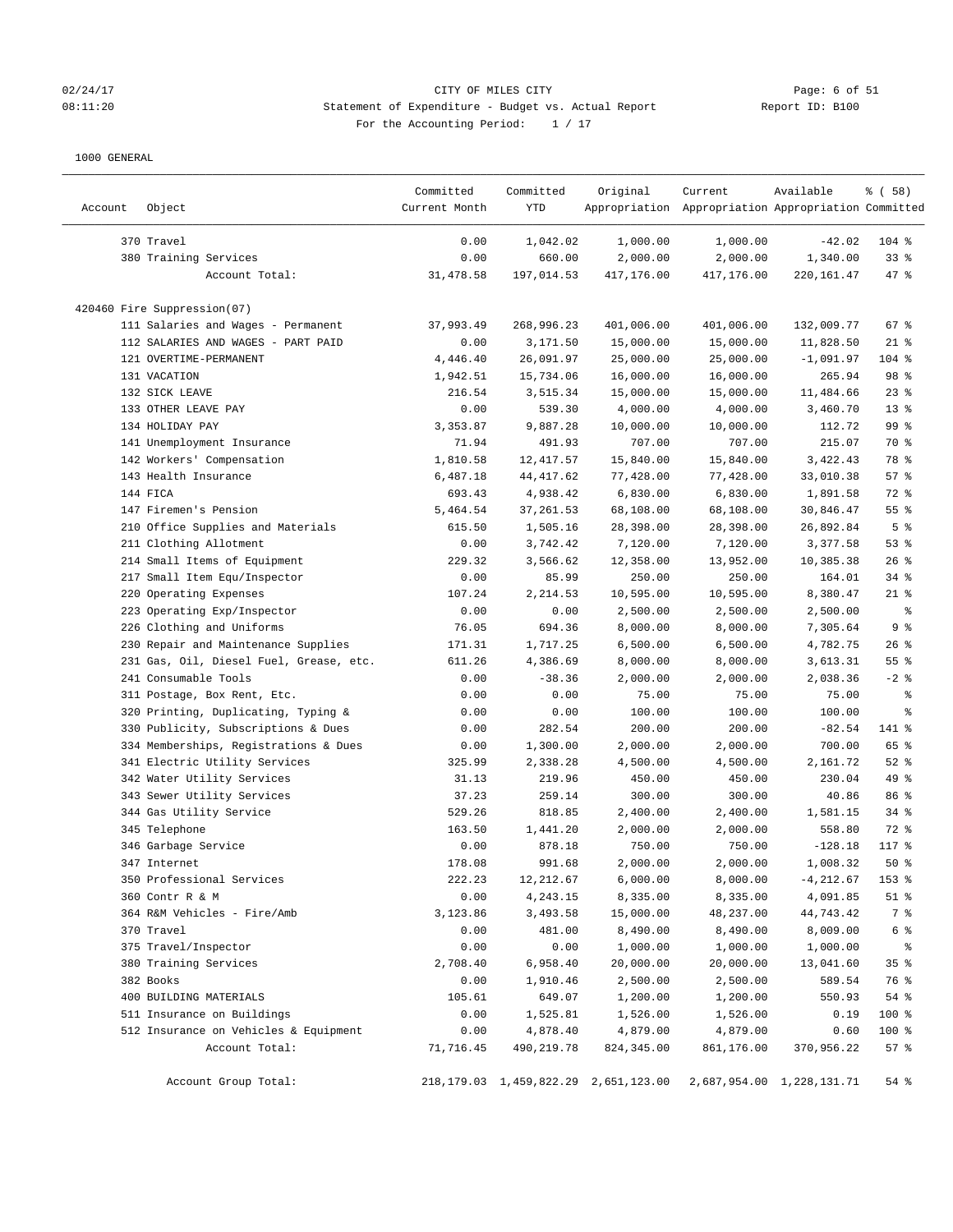### 02/24/17 CITY OF MILES CITY Page: 7 of 51 08:11:20 Statement of Expenditure - Budget vs. Actual Report Report ID: B100 For the Accounting Period:  $1 / 17$

| Account | Object                                    | Committed<br>Current Month | Committed<br><b>YTD</b> | Original   | Current<br>Appropriation Appropriation Appropriation Committed | Available     | % (58)          |
|---------|-------------------------------------------|----------------------------|-------------------------|------------|----------------------------------------------------------------|---------------|-----------------|
|         | 430000 Public Works-GASB68                |                            |                         |            |                                                                |               |                 |
|         | 431200 Flood Control                      |                            |                         |            |                                                                |               |                 |
|         | 111 Salaries and Wages - Permanent        | 1,291.91                   | 8,058.36                | 12,956.00  | 12,956.00                                                      | 4,897.64      | 62 %            |
|         | 131 VACATION                              | 11.37                      | 776.68                  | 2,200.00   | 2,200.00                                                       | 1,423.32      | 35%             |
|         | 132 SICK LEAVE                            | 15.16                      | 242.46                  | 700.00     | 700.00                                                         | 457.54        | 35%             |
|         | 133 OTHER LEAVE PAY                       | 0.00                       | 151.53                  | 1,372.00   | 1,372.00                                                       | 1,220.47      | $11$ %          |
|         | 141 Unemployment Insurance                | 2.00                       | 13.82                   | 26.00      | 26.00                                                          | 12.18         | 53%             |
|         | 142 Workers' Compensation                 | 73.45                      | 517.66                  | 941.00     | 941.00                                                         | 423.34        | 55 %            |
|         | 143 Health Insurance                      | 275.89                     | 1,931.06                | 3,309.00   | 3,309.00                                                       | 1,377.94      | 58 %            |
|         | 144 FICA                                  | 99.70                      | 702.33                  | 1,320.00   | 1,320.00                                                       | 617.67        | 53%             |
|         | 145 PERS                                  | 110.33                     | 772.55                  | 1,425.00   | 1,425.00                                                       | 652.45        | 54 %            |
|         | 196 CLOTHING ALLOTMENT                    | 0.00                       | 60.00                   | 60.00      | 60.00                                                          | 0.00          | $100$ %         |
|         | 210 Office Supplies and Materials         | 33.41                      | 130.65                  | 300.00     | 300.00                                                         | 169.35        | 44 %            |
|         | 214 Small Items of Equipment              | 0.00                       | 0.00                    | 2,500.00   | 2,500.00                                                       | 2,500.00      | る               |
|         | 220 Operating Expenses                    | 0.00                       | 0.00                    | 1,000.00   | 1,000.00                                                       | 1,000.00      | နွ              |
|         | 231 Gas, Oil, Diesel Fuel, Grease, etc.   | 0.00                       | 0.00                    | 350.00     | 350.00                                                         | 350.00        | る               |
|         | 311 Postage, Box Rent, Etc.               | 30.65                      | 1,025.15                | 4,000.00   | 4,000.00                                                       | 2,974.85      | $26$ %          |
|         | 330 Publicity, Subscriptions & Dues       | 0.00                       | 0.00                    | 100.00     | 100.00                                                         | 100.00        | နွ              |
|         | 331 Publication of Formal & Legal Notices | 0.00                       | 888.00                  | 3,000.00   | 3,000.00                                                       | 2,112.00      | $30*$           |
|         | 334 Memberships, Registrations & Dues     | 150.00                     | 150.00                  | 250.00     | 250.00                                                         | 100.00        | 60 %            |
|         | 345 Telephone                             | 0.00                       | 0.00                    | 100.00     | 100.00                                                         | 100.00        | နွ              |
|         | 350 Professional Services                 | 2,703.81                   | 24,713.87               | 362,900.00 | 362,900.00                                                     | 338,186.13    | 7 %             |
|         | 370 Travel                                | 0.00                       | $-163.25$               | 1,200.00   | 1,200.00                                                       | 1,363.25      | $-14$ %         |
|         | 380 Training Services                     | 0.00                       | 79.20                   | 250.00     | 250.00                                                         | 170.80        | $32$ $%$        |
|         | 382 Books                                 | 0.00                       | 0.00                    | 100.00     | 100.00                                                         | 100.00        | る               |
|         | 533 Machinery and Equipment Rental        | 0.00                       | 0.00                    | 100.00     | 100.00                                                         | 100.00        | နွ              |
|         | 540 Special Assessments                   | 0.00                       | 0.00                    | 500.00     | 500.00                                                         | 500.00        | နွ              |
|         | Account Total:                            | 4,797.68                   | 40,050.07               | 400,959.00 | 400,959.00                                                     | 360,908.93    | $10*$           |
|         | Account Group Total:                      | 4,797.68                   | 40,050.07               | 400,959.00 | 400,959.00                                                     | 360,908.93    | 10 <sup>°</sup> |
|         | 440000 PUBLIC HEALTH-GASB68               |                            |                         |            |                                                                |               |                 |
|         | 440600 Animal Control Services(21)        |                            |                         |            |                                                                |               |                 |
|         | 111 Salaries and Wages - Permanent        | 1,229.35                   | 16,439.67               | 45,146.00  | 45,146.00                                                      | 28,706.33     | 36%             |
|         | 121 OVERTIME-PERMANENT                    | 83.50                      | 205.00                  | 500.00     | 500.00                                                         | 295.00        | 41 %            |
|         | 131 VACATION                              | 0.00                       | 1,563.20                | 1,500.00   | 1,500.00                                                       | $-63.20$      | 104 %           |
|         | 132 SICK LEAVE                            | 3,060.00                   | 11,516.83               | 700.00     | 700.00                                                         | $-10, 816.83$ | $***$ 8         |
|         | 133 OTHER LEAVE PAY                       | 0.00                       | 0.00                    | 500.00     | 500.00                                                         | 500.00        | နွ              |
|         | 134 HOLIDAY PAY                           | 0.00                       | 0.00                    | 300.00     | 300.00                                                         | 300.00        | 昙               |
|         | 141 Unemployment Insurance                | 6.56                       | 44.58                   | 73.00      | 73.00                                                          | 28.42         | 61 %            |
|         | 142 Workers' Compensation                 | 239.54                     | 1,648.04                | 2,657.00   | 2,657.00                                                       | 1,008.96      | 62 %            |
|         | 143 Health Insurance                      | 689.70                     | 4,827.90                | 8,272.00   | 8,272.00                                                       | 3,444.10      | 58 %            |
|         | 144 FICA                                  | 334.52                     | 2,273.98                | 3,722.00   | 3,722.00                                                       | 1,448.02      | 61 %            |
|         | 145 PERS                                  | 316.39                     | 2,283.79                | 3,963.00   | 3,963.00                                                       | 1,679.21      | 58 %            |
|         | 196 CLOTHING ALLOTMENT                    | 0.00                       | 0.00                    | 720.00     | 720.00                                                         | 720.00        | ႜ               |
|         | 210 Office Supplies and Materials         | 0.00                       | 0.00                    | 150.00     | 150.00                                                         | 150.00        | ိစ              |
|         | 214 Small Items of Equipment              | 0.00                       | 0.00                    | 400.00     | 400.00                                                         | 400.00        | ႜ               |
|         | 220 Operating Expenses                    | 43.12                      | 573.58                  | 1,200.00   | 1,200.00                                                       | 626.42        | 48 %            |
|         | 230 Repair and Maintenance Supplies       | 0.00                       | 0.00                    | 250.00     | 250.00                                                         | 250.00        | ႜ               |
|         | 231 Gas, Oil, Diesel Fuel, Grease, etc.   | 0.00                       | 249.39                  | 1,400.00   | 1,400.00                                                       | 1,150.61      | 18 %            |
|         | 311 Postage, Box Rent, Etc.               | 0.00                       | 24.00                   | 20.00      | 20.00                                                          | $-4.00$       | 120 %           |
|         | 320 Printing, Duplicating, Typing &       | 0.00                       | 0.00                    | 25.00      | 25.00                                                          | 25.00         | နွ              |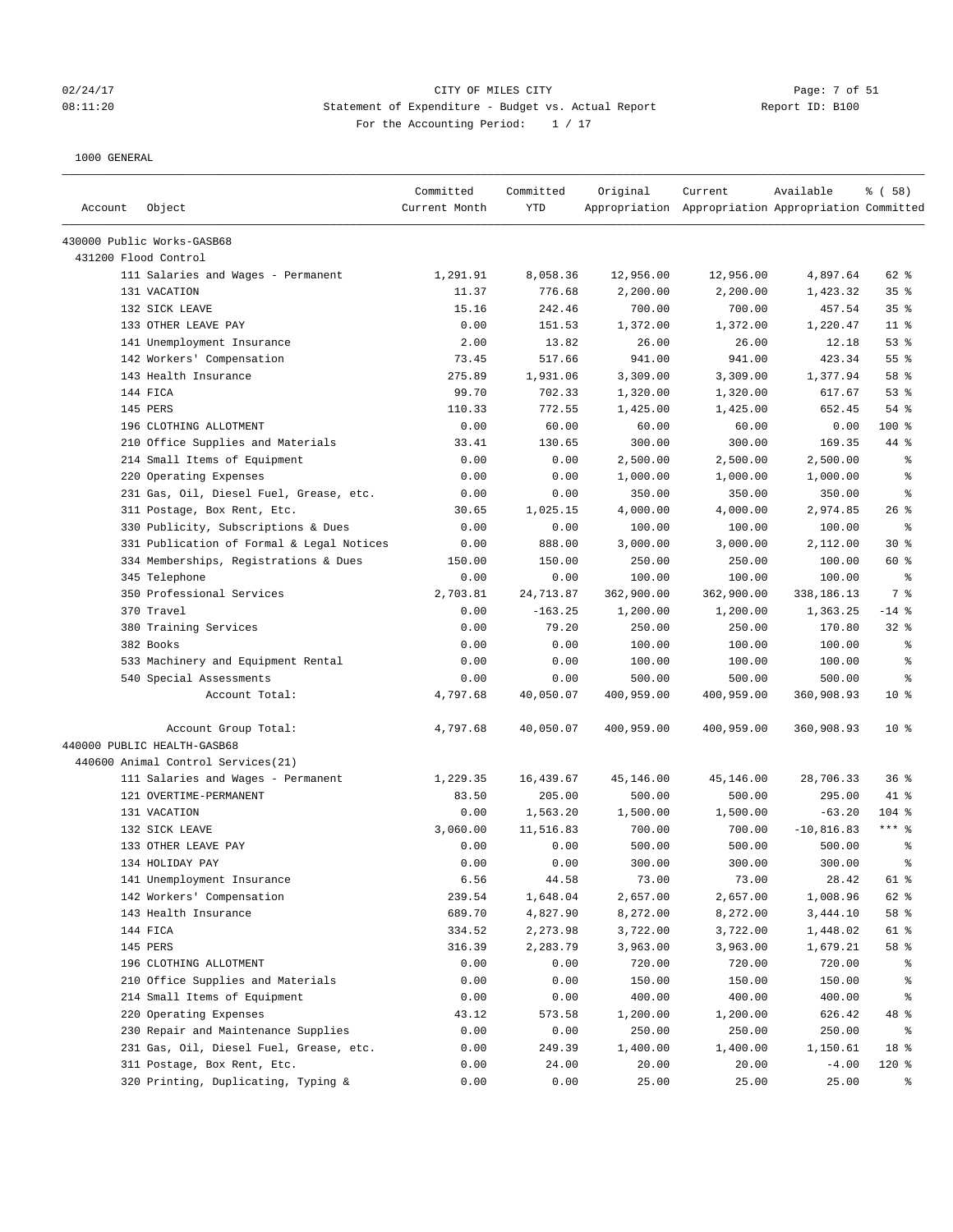## 02/24/17 CITY OF MILES CITY<br>
08:11:20 Statement of Expenditure - Budget vs. Actual Report 11: 20 Report ID: B100 08:11:20 Statement of Expenditure - Budget vs. Actual Report For the Accounting Period: 1 / 17

| Account             | Object                                   | Committed<br>Current Month | Committed<br><b>YTD</b> | Original   | Current<br>Appropriation Appropriation Appropriation Committed | Available   | 8 ( 58 )        |
|---------------------|------------------------------------------|----------------------------|-------------------------|------------|----------------------------------------------------------------|-------------|-----------------|
|                     | 330 Publicity, Subscriptions & Dues      | 0.00                       | 0.00                    | 25.00      | 25.00                                                          | 25.00       | နွ              |
|                     | 341 Electric Utility Services            | 27.95                      | 276.12                  | 529.00     | 529.00                                                         | 252.88      | $52$ $%$        |
|                     | 342 Water Utility Services               | 22.16                      | 154.30                  | 350.00     | 350.00                                                         | 195.70      | 44 %            |
|                     | 343 Sewer Utility Services               | 26.02                      | 181.12                  | 150.00     | 150.00                                                         | $-31.12$    | 121 %           |
|                     | 344 Gas Utility Service                  | 76.69                      | 232.63                  | 635.00     | 635.00                                                         | 402.37      | 37%             |
|                     | 345 Telephone                            | 40.03                      | 280.21                  | 500.00     | 500.00                                                         | 219.79      | 56%             |
|                     | 347 Internet                             | 0.00                       | 0.00                    | 20.00      | 20.00                                                          | 20.00       | ႜ               |
|                     | 350 Professional Services                | 338.50                     | 1,966.75                | 3,000.00   | 3,000.00                                                       | 1,033.25    | 66 %            |
|                     | 366 R&M Vehicles - Police/Animal Control | 0.00                       | 0.00                    | 100.00     | 100.00                                                         | 100.00      | ್ಠಿ             |
|                     | 370 Travel                               | 0.00                       | 0.00                    | 200.00     | 200.00                                                         | 200.00      | ್ಠಿ             |
|                     | 380 Training Services                    | 0.00                       | 0.00                    | 100.00     | 100.00                                                         | 100.00      | နွ              |
|                     | 511 Insurance on Buildings               | 0.00                       | 70.37                   | 71.00      | 71.00                                                          | 0.63        | 99 <sup>8</sup> |
|                     | Account Total:                           | 6,534.03                   | 44,811.46               | 77,178.00  | 77,178.00                                                      | 32,366.54   | 58 %            |
|                     | Account Group Total:                     | 6,534.03                   | 44,811.46               | 77,178.00  | 77,178.00                                                      | 32,366.54   | 58 %            |
|                     | 460000 CULTURE AND RECREATION-GASB68     |                            |                         |            |                                                                |             |                 |
| 460432 Lion Shelter |                                          |                            |                         |            |                                                                |             |                 |
|                     | 230 Repair and Maintenance Supplies      | 0.00                       | 0.00                    | 500.00     | 500.00                                                         | 500.00      | နွ              |
|                     | Account Total:                           | 0.00                       | 0.00                    | 500.00     | 500.00                                                         | 500.00      | ి               |
|                     | 460433 Park Operations(13)               |                            |                         |            |                                                                |             |                 |
|                     | 111 Salaries and Wages - Permanent       | 8,615.09                   | 80,196.75               | 148,394.00 | 148,394.00                                                     | 68,197.25   | $54$ %          |
|                     | 121 OVERTIME-PERMANENT                   | 0.00                       | 6,107.61                | 800.00     | 7,600.00                                                       | 1,492.39    | $80*$           |
|                     | 131 VACATION                             | 1,098.02                   | 8,367.20                | 10,000.00  | 10,000.00                                                      | 1,632.80    | 84 %            |
|                     | 132 SICK LEAVE                           | 2,546.80                   | 7,614.21                | 5,000.00   | 5,000.00                                                       | $-2,614.21$ | 152 %           |
|                     | 133 OTHER LEAVE PAY                      | 0.00                       | 19.80                   | 1,085.00   | 1,085.00                                                       | 1,065.20    | 2%              |
|                     | 134 HOLIDAY PAY                          | 0.00                       | 3,541.78                | 400.00     | 3,800.00                                                       | 258.22      | 93%             |
|                     | 141 Unemployment Insurance               | 18.42                      | 159.60                  | 248.00     | 248.00                                                         | 88.40       | 64 %            |
|                     | 142 Workers' Compensation                | 683.34                     | 5,715.91                | 9,068.00   | 9,068.00                                                       | 3,352.09    | 63 %            |
|                     | 143 Health Insurance                     | 2,200.12                   | 15,400.93               | 26,388.00  | 26,388.00                                                      | 10,987.07   | 58 %            |
|                     | 144 FICA                                 | 893.89                     | 7,779.51                | 12,674.00  | 12,674.00                                                      | 4,894.49    | 61 %            |
|                     | 145 PERS                                 | 1,026.14                   | 8,024.71                | 12,599.00  | 12,599.00                                                      | 4,574.29    | 64 %            |
|                     | 196 CLOTHING ALLOTMENT                   | 0.00                       | 478.50                  | 500.00     | 500.00                                                         | 21.50       | 96%             |
|                     | 210 Office Supplies and Materials        | 12.29                      | 12.29                   | 150.00     | 150.00                                                         | 137.71      | 8%              |
|                     | 214 Small Items of Equipment             | 4,388.00                   | 5,020.54                | 7,500.00   | 7,500.00                                                       | 2,479.46    | 67%             |
|                     | 220 Operating Expenses                   | 86.50                      | 2,019.08                | 2,500.00   | 2,500.00                                                       | 480.92      | 81 %            |
|                     | 222 Chemicals, Lab & Med Supplies        | 0.00                       | 201.00                  | 9,000.00   | 9,000.00                                                       | 8,799.00    | 2%              |
|                     | 226 Clothing and Uniforms                | 0.00                       | 0.00                    | 500.00     | 500.00                                                         | 500.00      | ÷,              |
|                     | 230 Repair and Maintenance Supplies      | 229.70                     | 5,534.27                | 13,000.00  | 13,000.00                                                      | 7,465.73    | 43%             |
|                     | 231 Gas, Oil, Diesel Fuel, Grease, etc.  | 239.79                     | 2,861.93                | 7,000.00   | 7,000.00                                                       | 4,138.07    | 41 %            |
|                     | 334 Memberships, Registrations & Dues    | 0.00                       | 120.00                  | 500.00     | 500.00                                                         | 380.00      | $24$ %          |
|                     | 341 Electric Utility Services            | 1,467.42                   | 5,867.09                | 10,000.00  | 10,000.00                                                      | 4,132.91    | 59 %            |
|                     | 342 Water Utility Services               | 77.30                      | 17,028.61               | 22,000.00  | 22,000.00                                                      | 4,971.39    | $77$ $%$        |
|                     | 343 Sewer Utility Services               | 42.86                      | 1,019.86                | 1,000.00   | 1,000.00                                                       | $-19.86$    | 102 %           |
|                     | 344 Gas Utility Service                  | 708.23                     | 1,475.63                | 3,715.00   | 3,715.00                                                       | 2,239.37    | $40*$           |
|                     | 345 Telephone                            | 42.28                      | 295.43                  | 500.00     | 500.00                                                         | 204.57      | 59 %            |
|                     | 346 Garbage Service                      | 0.00                       | 711.18                  | 700.00     | 700.00                                                         | $-11.18$    | 102 %           |
|                     | 347 Internet                             | 37.60                      | 263.20                  | 450.00     | 450.00                                                         | 186.80      | 58 %            |
|                     | 350 Professional Services                | 0.00                       | 8,766.61                | 20,000.00  | 20,000.00                                                      | 11,233.39   | 44 %            |
|                     | 360 Contr R & M                          | 0.00                       | 0.00                    | 11,000.00  | 11,000.00                                                      | 11,000.00   | နွ              |
|                     | 363 R&M Vehicles/Equip/Labor-PW          | 202.64                     | 1,980.11                | 15,000.00  | 15,000.00                                                      | 13,019.89   | 13 <sup>°</sup> |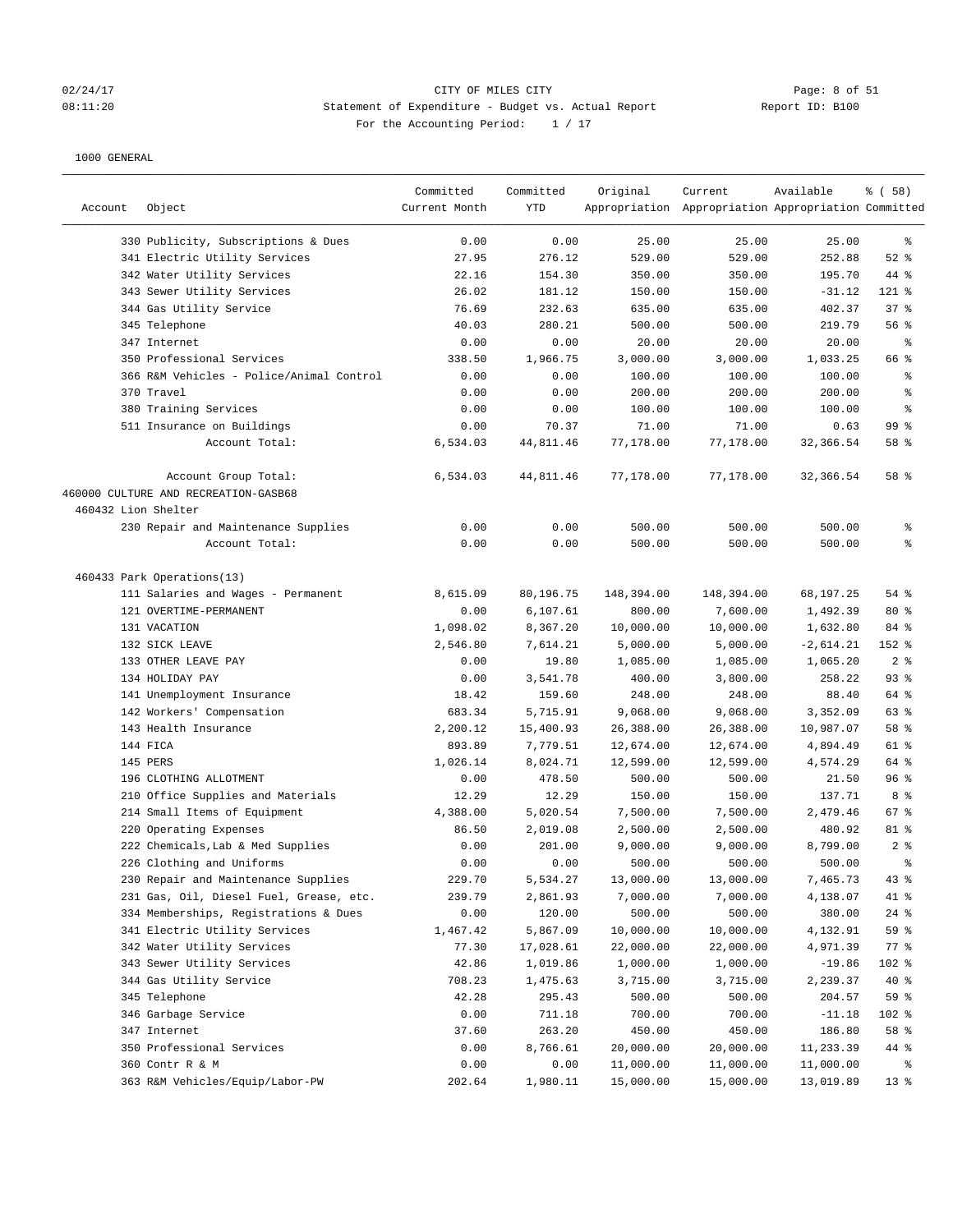## 02/24/17 CITY OF MILES CITY<br>08:11:20 08:11:20 Statement of Expenditure - Budget vs. Actual Report 11: Page: 9 of 51 08:11:20 Statement of Expenditure - Budget vs. Actual Report For the Accounting Period: 1 / 17

| Account              | Object                                                                 | Committed<br>Current Month | Committed<br>YTD | Original         | Current<br>Appropriation Appropriation Appropriation Committed | Available      | 8 ( 58 )                 |
|----------------------|------------------------------------------------------------------------|----------------------------|------------------|------------------|----------------------------------------------------------------|----------------|--------------------------|
|                      |                                                                        |                            |                  |                  |                                                                |                |                          |
|                      | 370 Travel                                                             | 0.00                       | 0.00             | 600.00           | 600.00                                                         | 600.00         | ి                        |
|                      | 380 Training Services                                                  | 0.00                       | 0.00             | 600.00           | 600.00                                                         | 600.00         | ి                        |
|                      | 511 Insurance on Buildings                                             | 0.00                       | 3,039.21         | 3,040.00         | 3,040.00                                                       | 0.79           | $100$ %                  |
|                      | 512 Insurance on Vehicles & Equipment<br>514 Other Insurance (Boilers) | 0.00<br>0.00               | 437.47<br>0.00   | 438.00<br>800.00 | 438.00<br>800.00                                               | 0.53<br>800.00 | $100$ %<br>್ಠಿ           |
|                      | Account Total:                                                         | 24,616.43                  | 200,060.02       | 357,149.00       | 367,349.00                                                     | 167,288.98     | 54 %                     |
|                      | 460435 Florence Stacy Fountain                                         |                            |                  |                  |                                                                |                |                          |
|                      | 350 Professional Services                                              | 7,500.00                   | 7,500.00         | 27,968.00        | 27,968.00                                                      | 20,468.00      | $27$ %                   |
|                      | Account Total:                                                         | 7,500.00                   | 7,500.00         | 27,968.00        | 27,968.00                                                      | 20,468.00      | 27%                      |
|                      | 460436 Denton Complex Upgrades                                         |                            |                  |                  |                                                                |                |                          |
|                      | 350 Professional Services                                              | 2,000.00                   | 6,500.00         | 83,206.00        | 83,206.00                                                      | 76,706.00      | 8 %                      |
|                      | Account Total:                                                         | 2,000.00                   | 6,500.00         | 83,206.00        | 83,206.00                                                      | 76,706.00      | 8 %                      |
|                      | 460437 Milwaukee Park Project                                          |                            |                  |                  |                                                                |                |                          |
|                      | 210 Office Supplies and Materials                                      | 0.00                       | 0.00             | 18,217.00        | 18,217.00                                                      | 18,217.00      | ್ಠಿ                      |
|                      | 230 Repair and Maintenance Supplies                                    | 0.00                       | 0.00             | 1.00             | 1.00                                                           | 1.00           | ್ಠಿ                      |
|                      | 350 Professional Services                                              | 0.00                       | 0.00             | 1.00             | 1.00                                                           | 1.00           | ್ಠಿ                      |
|                      | Account Total:                                                         | 0.00                       | 0.00             | 18,219.00        | 18,219.00                                                      | 18,219.00      | $\epsilon$               |
|                      | 460439 Riverside Park Tennis Court Project                             |                            |                  |                  |                                                                |                |                          |
|                      | 230 Repair and Maintenance Supplies                                    | 0.00                       | 0.00             | 200.00           | 200.00                                                         | 200.00         | ್ಠಿ                      |
|                      | Account Total:                                                         | 0.00                       | 0.00             | 200.00           | 200.00                                                         | 200.00         | ి                        |
| 460445 Swimming Pool |                                                                        |                            |                  |                  |                                                                |                |                          |
|                      | 111 Salaries and Wages - Permanent                                     | 0.00                       | 35,974.14        | 49,904.00        | 49,904.00                                                      | 13,929.86      | 72 %                     |
|                      | 141 Unemployment Insurance                                             | 0.00                       | 53.94            | 75.00            | 75.00                                                          | 21.06          | 72 %                     |
|                      | 142 Workers' Compensation                                              | 0.00                       | 2,014.76         | 2,725.00         | 2,725.00                                                       | 710.24         | 74 %                     |
|                      | 144 FICA                                                               | 0.00                       | 2,752.09         | 3,818.00         | 3,818.00                                                       | 1,065.91       | 72 %                     |
|                      | 145 PERS                                                               | 0.00                       | 525.20           | 629.00           | 629.00                                                         | 103.80         | 83 %                     |
|                      | 214 Small Items of Equipment                                           | 0.00                       | 0.00             | 300.00           | 300.00                                                         | 300.00         | နွ                       |
|                      | 220 Operating Expenses                                                 | 0.00                       | 0.00             | 1,000.00         | 1,000.00                                                       | 1,000.00       | ి                        |
|                      | 222 Chemicals, Lab & Med Supplies                                      | 0.00                       | 1,300.00         | 3,500.00         | 3,500.00                                                       | 2,200.00       | 37%                      |
|                      | 226 Clothing and Uniforms                                              | 0.00                       | 471.25           | 500.00           | 500.00                                                         | 28.75          | $94$ %                   |
|                      | 230 Repair and Maintenance Supplies                                    | 0.00                       | 0.00             | 1,000.00         | 1,000.00                                                       | 1,000.00       | ి                        |
|                      | 341 Electric Utility Services                                          | 73.82                      | 1,091.89         | 1,375.00         | 1,375.00                                                       | 283.11         | 79 %                     |
|                      | 342 Water Utility Services                                             | 0.00                       | 242.46           | 300.00           | 300.00                                                         | 57.54          | $81$ %                   |
|                      | 343 Sewer Utility Services                                             | 0.00                       | 127.74           | 100.00           | 100.00                                                         | $-27.74$       | 128 %                    |
|                      | 345 Telephone                                                          | 0.00                       | 65.97            | 200.00           | 200.00                                                         | 134.03         | 33%                      |
|                      | 350 Professional Services                                              | 0.00                       | 0.00             | 250.00           | 250.00                                                         | 250.00         | န့                       |
|                      | 360 Contr R & M                                                        | 0.00                       | 0.00             | 1,000.00         | 1,000.00                                                       | 1,000.00       | န့                       |
|                      | 363 R&M Vehicles/Equip/Labor-PW                                        | 0.00                       | 0.00             | 1,000.00         | 1,000.00                                                       | 1,000.00       | န့                       |
|                      | 380 Training Services                                                  | 0.00                       | 0.00             | 1,200.00         | 1,200.00                                                       | 1,200.00       | န့                       |
|                      | 540 Special Assessments                                                | 0.00                       | 0.00             | 700.00           | 700.00                                                         | 700.00         | $\,{}^{\circ}\!\!\delta$ |
|                      | Account Total:                                                         | 73.82                      | 44,619.44        | 69,576.00        | 69,576.00                                                      | 24,956.56      | 64 %                     |
|                      | Account Group Total:                                                   | 34,190.25                  | 258,679.46       | 556,818.00       | 567,018.00                                                     | 308, 338.54    | 46%                      |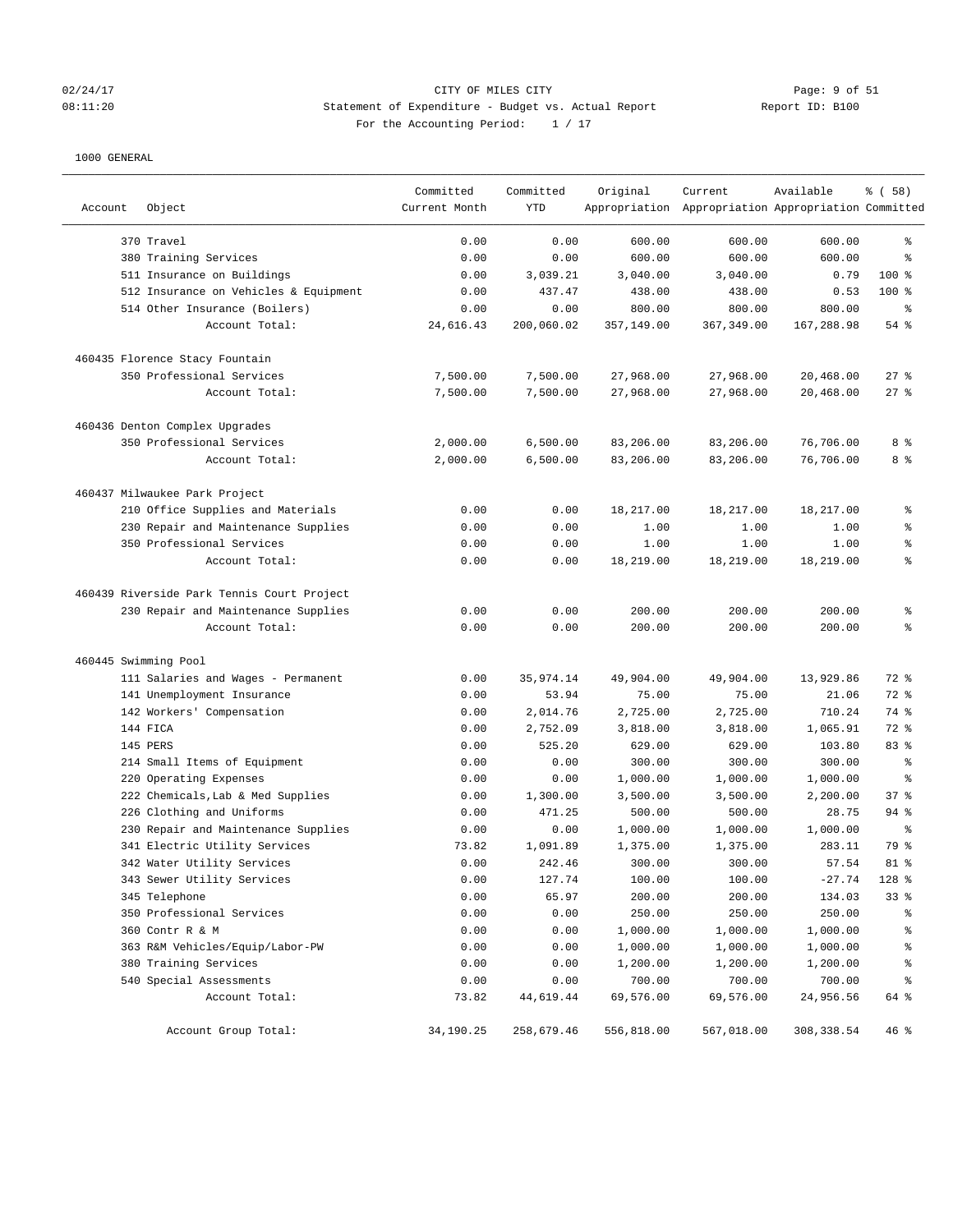## 02/24/17 CITY OF MILES CITY Page: 10 of 51 08:11:20 Statement of Expenditure - Budget vs. Actual Report Report ID: B100 For the Accounting Period:  $1 / 17$

|                                          | Committed     | Committed    | Original      | Current      | Available                             | % (58)  |
|------------------------------------------|---------------|--------------|---------------|--------------|---------------------------------------|---------|
| Object<br>Account                        | Current Month | <b>YTD</b>   | Appropriation |              | Appropriation Appropriation Committed |         |
| 470000 Housing and Community Development |               |              |               |              |                                       |         |
| 470300 Ecomonic Development              |               |              |               |              |                                       |         |
| 350 Professional Services                | 0.00          | 15,995.00    | 15,995.00     | 15,995.00    | 0.00                                  | $100*$  |
| Account Total:                           | 0.00          | 15,995.00    | 15,995.00     | 15,995.00    | 0.00                                  | $100$ % |
| Account Group Total:                     | 0.00          | 15,995.00    | 15,995.00     | 15,995.00    | 0.00                                  | $100*$  |
| 490000 DEBT SERVICE                      |               |              |               |              |                                       |         |
| 490500 Other Debt Service Payments       |               |              |               |              |                                       |         |
| 610 Principal-Police Cars                | 0.00          | 0.00         | 4,800.00      | 4,800.00     | 4,800.00                              | ್ಠಿ     |
| 620 Interest-Police Cars                 | 0.00          | 0.00         | 4,211.00      | 4,211.00     | 4,211.00                              | ి       |
| 652 Principle- Flood Study Loan          | 0.00          | 0.00         | 11,000.00     | 11,000.00    | 11,000.00                             | ್ಠಿ     |
| 653 Interest- Flood Study Loan           | 0.00          | 0.00         | 12,959.00     | 12,959.00    | 12,959.00                             | နွ      |
| Account Total:                           | 0.00          | 0.00         | 32,970.00     | 32,970.00    | 32,970.00                             | နွ      |
| Account Group Total:                     | 0.00          | 0.00         | 32,970.00     | 32,970.00    | 32,970.00                             | ి       |
| 520000 OTHER FINANCING USES              |               |              |               |              |                                       |         |
| 521000 Interfund Operating Transfers Out |               |              |               |              |                                       |         |
| 820 Transfers to Other Funds             | 24,483.00     | 262,881.00   | 379,491.00    | 385,291.00   | 122,410.00                            | 68 %    |
| Account Total:                           | 24,483.00     | 262,881.00   | 379,491.00    | 385,291.00   | 122,410.00                            | 68 %    |
| Account Group Total:                     | 24,483.00     | 262,881.00   | 379,491.00    | 385,291.00   | 122,410.00                            | 68 %    |
| Fund Total:                              | 368,289.02    | 2,564,442.13 | 5,025,174.00  | 5,092,479.00 | 2,528,036.87                          | 50%     |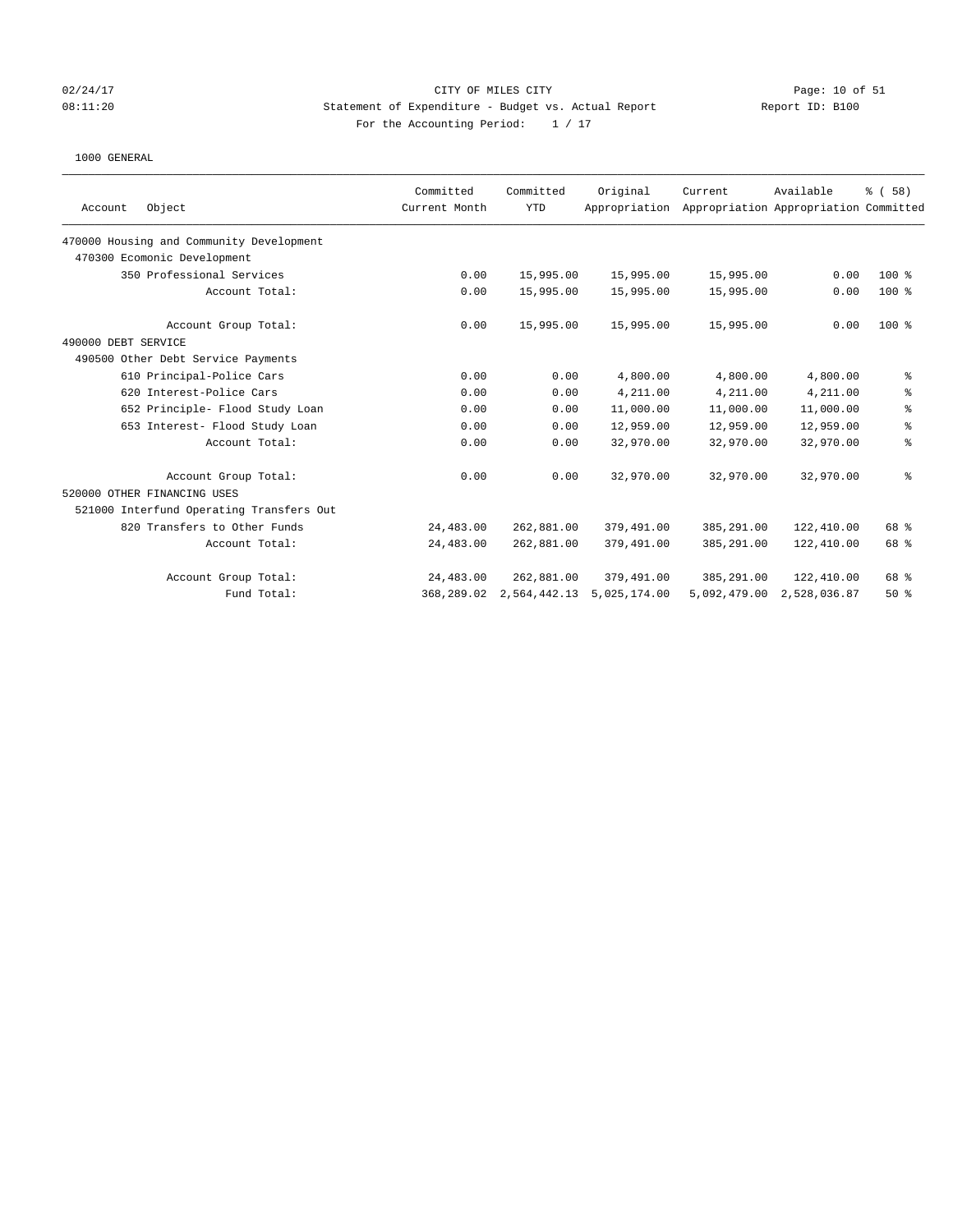## 02/24/17 Page: 11 of 51 08:11:20 Statement of Expenditure - Budget vs. Actual Report Changer Report ID: B100 For the Accounting Period: 1 / 17

2220 LIBRARY

|         |                                          | Committed     | Committed  | Original   | Current                                             | Available  | % (58)          |
|---------|------------------------------------------|---------------|------------|------------|-----------------------------------------------------|------------|-----------------|
| Account | Object                                   | Current Month | <b>YTD</b> |            | Appropriation Appropriation Appropriation Committed |            |                 |
|         | 460000 CULTURE AND RECREATION-GASB68     |               |            |            |                                                     |            |                 |
|         | 460100 Library Services(16)              |               |            |            |                                                     |            |                 |
|         | 111 Salaries and Wages - Permanent       | 14,751.39     | 98,187.48  | 177,608.00 | 177,608.00                                          | 79,420.52  | 55 %            |
|         | 121 OVERTIME-PERMANENT                   | 0.00          | 0.00       | 600.00     | 600.00                                              | 600.00     | $\,$ 8          |
|         | 131 VACATION                             | 676.56        | 11,006.92  | 12,000.00  | 12,000.00                                           | 993.08     | $92$ %          |
|         | 132 SICK LEAVE                           | 209.93        | 2,923.42   | 4,000.00   | 4,000.00                                            | 1,076.58   | 73 %            |
|         | 133 OTHER LEAVE PAY                      | 21.34         | 255.62     | 3,860.00   | 3,860.00                                            | 3,604.38   | 7 <sup>8</sup>  |
|         | 141 Unemployment Insurance               | 23.48         | 169.68     | 297.00     | 297.00                                              | 127.32     | 57%             |
|         | 142 Workers' Compensation                | 65.13         | 470.49     | 807.00     | 807.00                                              | 336.51     | 58 %            |
|         | 143 Health Insurance                     | 3,447.80      | 24,134.60  | 41,361.00  | 41,361.00                                           | 17,226.40  | 58 %            |
|         | 144 FICA                                 | 1,186.06      | 8,570.90   | 15,152.00  | 15,152.00                                           | 6,581.10   | 57%             |
|         | 145 PERS                                 | 1,310.67      | 9,405.57   | 16,578.00  | 16,578.00                                           | 7,172.43   | 57%             |
|         | 196 CLOTHING ALLOTMENT                   | 0.00          | 750.00     | 750.00     | 750.00                                              | 0.00       | 100 %           |
|         | 210 Office Supplies and Materials        | 46.78         | 365.14     | 1,000.00   | 1,000.00                                            | 634.86     | 37%             |
|         | 214 Small Items of Equipment             | 0.00          | 0.00       | 3,000.00   | 3,000.00                                            | 3,000.00   | $\,$ 8          |
|         | 220 Operating Expenses                   | 0.00          | 0.00       | 1,000.00   | 1,000.00                                            | 1,000.00   | နွ              |
|         | 224 Janitorial Supplies                  | 55.79         | 206.08     | 1,200.00   | 1,200.00                                            | 993.92     | $17*$           |
|         | 311 Postage, Box Rent, Etc.              | 105.73        | 624.98     | 1,500.00   | 1,500.00                                            | 875.02     | 42 %            |
|         | 320 Printing, Duplicating, Typing &      | 124.60        | 696.54     | 2,351.00   | 2,351.00                                            | 1,654.46   | $30*$           |
|         | 334 Memberships, Registrations & Dues    | 0.00          | 0.00       | 250.00     | 250.00                                              | 250.00     | $\rm ^{9}$      |
|         | 341 Electric Utility Services            | 461.90        | 4,059.55   | 8,000.00   | 8,000.00                                            | 3,940.45   | $51$ %          |
|         | 342 Water Utility Services               | 74.12         | 361.59     | 1,252.00   | 1,252.00                                            | 890.41     | 29%             |
|         | 343 Sewer Utility Services               | 44.88         | 313.14     | 800.00     | 800.00                                              | 486.86     | 39 %            |
|         | 344 Gas Utility Service                  | 460.58        | 877.03     | 5,000.00   | 5,000.00                                            | 4,122.97   | 18 %            |
|         | 345 Telephone                            | 105.56        | 728.45     | 1,500.00   | 1,500.00                                            | 771.55     | 49 %            |
|         | 346 Garbage Service                      | 0.00          | 0.00       | 500.00     | 500.00                                              | 500.00     | $\epsilon$      |
|         | 347 Internet                             | 108.84        | 932.52     | 2,000.00   | 2,000.00                                            | 1,067.48   | 47.8            |
|         | 350 Professional Services                | 0.00          | 1,478.07   | 9,000.00   | 9,000.00                                            | 7,521.93   | 16 <sup>8</sup> |
|         | 360 Contr R & M                          | 569.67        | 4,516.64   | 9,500.00   | 9,500.00                                            | 4,983.36   | 48 %            |
|         | 370 Travel                               | 0.00          | 570.14     | 2,000.00   | 2,000.00                                            | 1,429.86   | $29$ %          |
|         | 380 Training Services                    | 0.00          | 0.00       | 1,000.00   | 1,000.00                                            | 1,000.00   | $\epsilon$      |
|         | 382 Books                                | 380.03        | 2,311.61   | 15,000.00  | 15,000.00                                           | 12,688.39  | 15 <sup>°</sup> |
|         | 511 Insurance on Buildings               | 0.00          | 2,881.28   | 2,882.00   | 2,882.00                                            | 0.72       | 100 %           |
|         | 513 Liability                            | 0.00          | 1,266.06   | 1,267.00   | 1,267.00                                            | 0.94       | $100*$          |
|         | Account Total:                           | 24, 230.84    | 178,063.50 | 343,015.00 | 343,015.00                                          | 164,951.50 | $52$ $%$        |
|         | Account Group Total:                     | 24, 230.84    | 178,063.50 | 343,015.00 | 343,015.00                                          | 164,951.50 | $52$ $%$        |
|         | 520000 OTHER FINANCING USES              |               |            |            |                                                     |            |                 |
|         | 521000 Interfund Operating Transfers Out |               |            |            |                                                     |            |                 |
|         | 820 Transfers to Other Funds             | 1,912.00      | 13,384.00  | 22,994.00  | 22,994.00                                           | 9,610.00   | 58 %            |
|         | Account Total:                           | 1,912.00      | 13,384.00  | 22,994.00  | 22,994.00                                           | 9,610.00   | 58 %            |
|         | Account Group Total:                     | 1,912.00      | 13,384.00  | 22,994.00  | 22,994.00                                           | 9,610.00   | 58 %            |
|         | Fund Total:                              | 26, 142.84    | 191,447.50 | 366,009.00 | 366,009.00                                          | 174,561.50 | $52$ $%$        |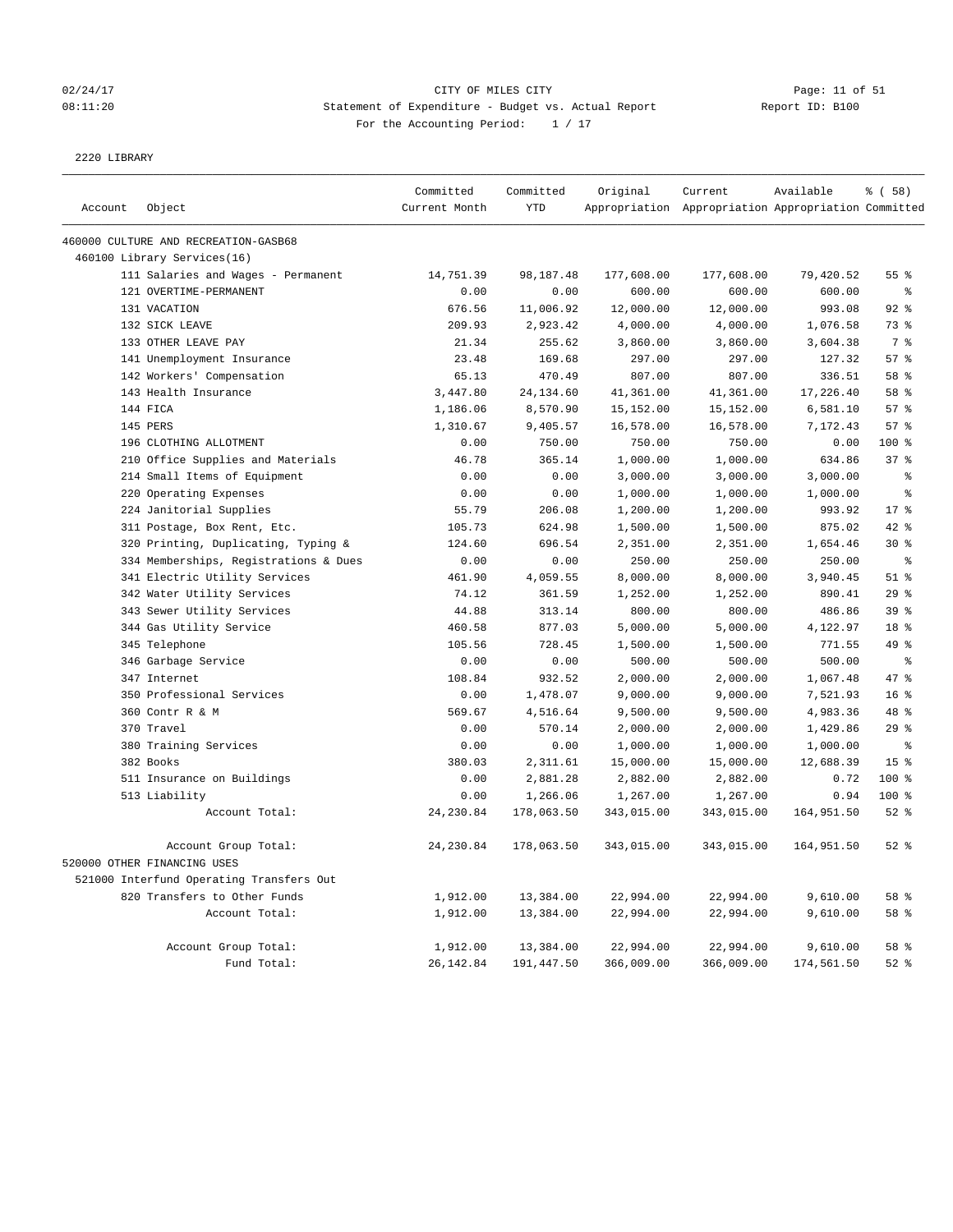## 02/24/17 Page: 12 of 51 Page: 12 of 51 08:11:20 Statement of Expenditure - Budget vs. Actual Report Report ID: B100 For the Accounting Period:  $1 / 17$

### 2270 Health

| Object<br>Account                  | Committed<br>Current Month | Committed<br>YTD | Original<br>Appropriation | Current   | Available<br>Appropriation Appropriation Committed | 8 ( 58 ) |
|------------------------------------|----------------------------|------------------|---------------------------|-----------|----------------------------------------------------|----------|
| 440000 PUBLIC HEALTH-GASB68        |                            |                  |                           |           |                                                    |          |
| 440140 Registration and Inspection |                            |                  |                           |           |                                                    |          |
| 311 Postage, Box Rent, Etc.        | 0.67                       | 0.67             | 200.00                    | 200.00    | 199.33                                             | ま        |
| 350 Professional Services          | 0.00                       | 0.00             | 25,500.00                 | 25,500.00 | 25,500.00                                          | ⊱        |
| Account Total:                     | 0.67                       | 0.67             | 25,700.00                 | 25,700.00 | 25,699.33                                          | ⊱        |
| Account Group Total:               | 0.67                       | 0.67             | 25,700.00                 | 25,700.00 | 25,699.33                                          | ま        |
| Fund Total:                        | 0.67                       | 0.67             | 25,700.00                 | 25,700.00 | 25,699.33                                          | ⊱        |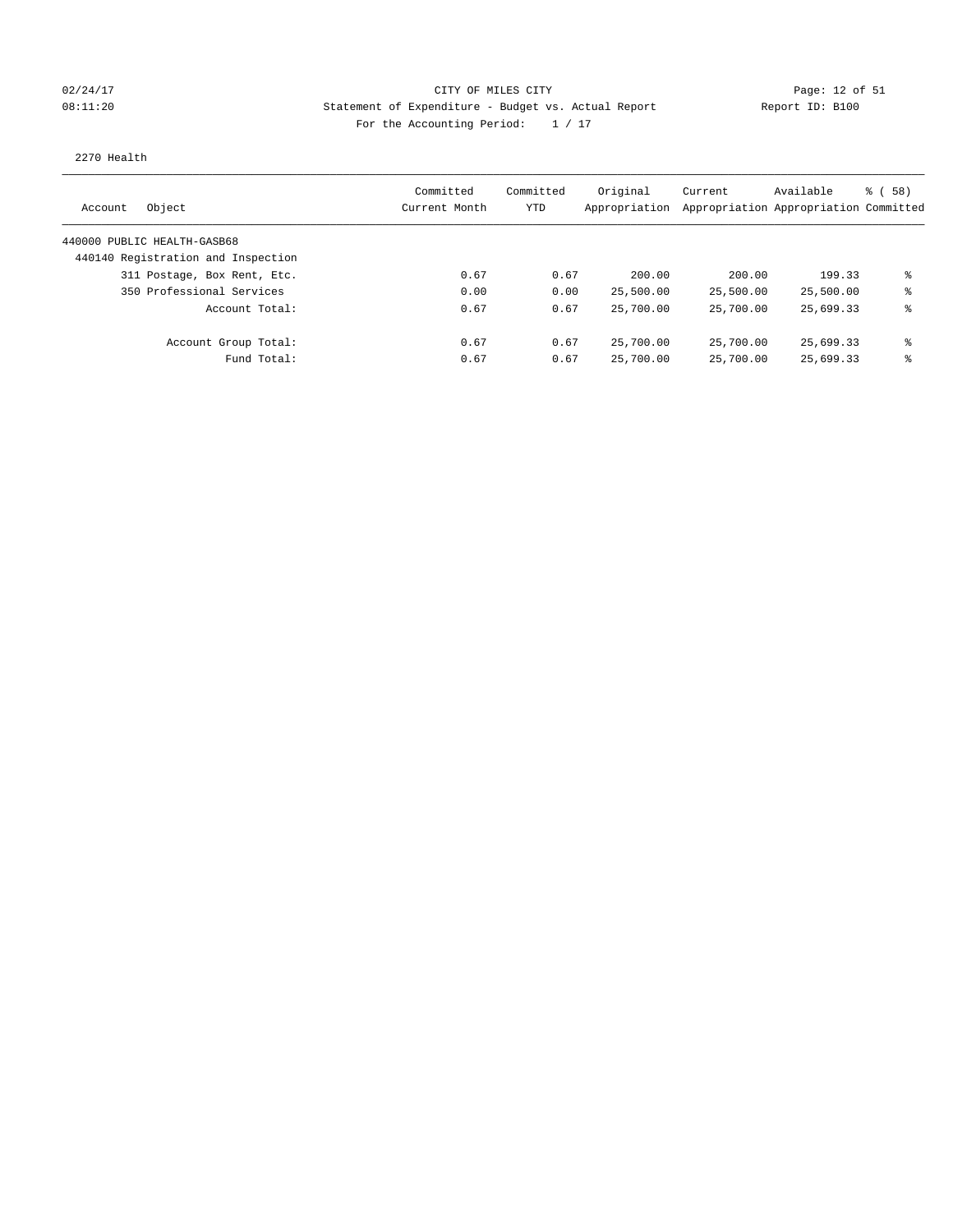## 02/24/17 Page: 13 of 51 Page: 13 OF MILES CITY 08:11:20 Statement of Expenditure - Budget vs. Actual Report Report ID: B100 For the Accounting Period:  $1 / 17$

### 2310 TIFD-Downtown

| Object<br>Account                             | Committed<br>Current Month | Committed<br><b>YTD</b> | Original<br>Appropriation | Current    | Available<br>Appropriation Appropriation Committed | % (58)         |
|-----------------------------------------------|----------------------------|-------------------------|---------------------------|------------|----------------------------------------------------|----------------|
| 460000 CULTURE AND RECREATION-GASB68          |                            |                         |                           |            |                                                    |                |
| 460462 Urban Renewal District                 |                            |                         |                           |            |                                                    |                |
| 350 Professional Services                     | 0.00                       | 5,800.00                | 18,800.00                 | 18,800.00  | 13,000.00                                          | $31*$          |
| 721 Redevelopment                             | 0.00                       | 0.00                    | 190,000.00                | 190,000.00 | 190,000.00                                         | နွ             |
| Account Total:                                | 0.00                       | 5,800.00                | 208,800.00                | 208,800.00 | 203,000.00                                         | 3 <sup>8</sup> |
| 460466 Historic Preservation- Montana Main St |                            |                         |                           |            |                                                    |                |
| 730 Grants & Donations to Other               | 0.00                       | 7,650.00                | 12,000.00                 | 12,000.00  | 4,350.00                                           | 64 %           |
| Account Total:                                | 0.00                       | 7,650.00                | 12,000.00                 | 12,000.00  | 4,350.00                                           | 64 %           |
| Account Group Total:                          | 0.00                       | 13,450.00               | 220,800.00                | 220,800.00 | 207,350.00                                         | 6 %            |
| 520000 OTHER FINANCING USES                   |                            |                         |                           |            |                                                    |                |
| 521000 Interfund Operating Transfers Out      |                            |                         |                           |            |                                                    |                |
| 820 Transfers to Other Funds                  | 0.00                       | 0.00                    | 10,000.00                 | 10,000.00  | 10,000.00                                          | နွ             |
| Account Total:                                | 0.00                       | 0.00                    | 10,000.00                 | 10,000.00  | 10,000.00                                          | る              |
| Account Group Total:                          | 0.00                       | 0.00                    | 10,000.00                 | 10,000.00  | 10,000.00                                          | နွ             |
| Fund Total:                                   | 0.00                       | 13,450.00               | 230,800.00                | 230,800.00 | 217,350.00                                         | 6 %            |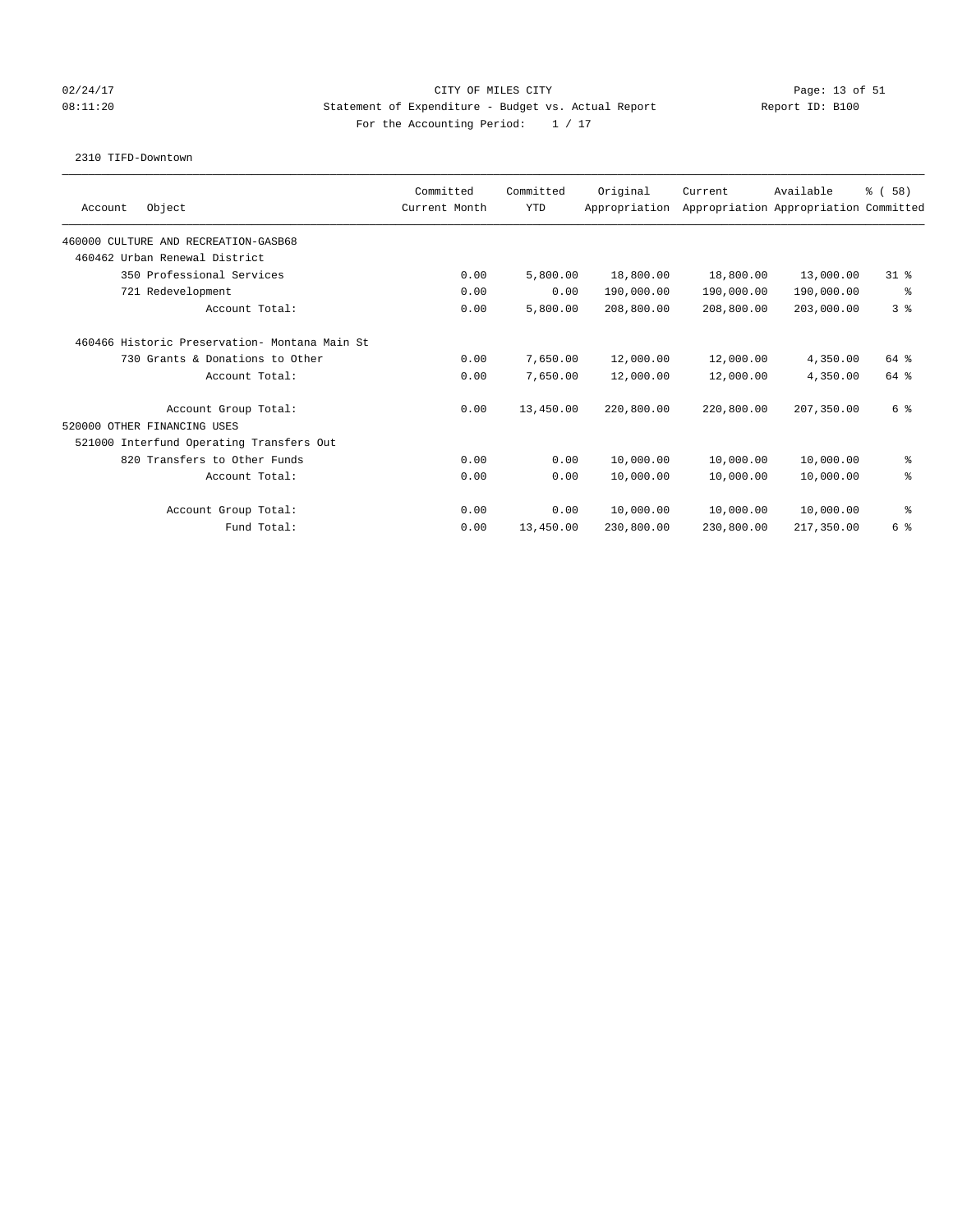# 02/24/17 Page: 14 of 51 08:11:20 Statement of Expenditure - Budget vs. Actual Report Report ID: B100 For the Accounting Period:  $1 / 17$

2350 Local Government/Study Commission

| Object<br>Account                    | Committed<br>Current Month | Committed<br><b>YTD</b> | Original<br>Appropriation | Current  | Available<br>Appropriation Appropriation Committed | 8 ( 58 ) |
|--------------------------------------|----------------------------|-------------------------|---------------------------|----------|----------------------------------------------------|----------|
| 410000 GENERAL GOVERNMENTGASB68      |                            |                         |                           |          |                                                    |          |
| 410130 Committees and Special Bodies |                            |                         |                           |          |                                                    |          |
| 210 Office Supplies and Materials    | 0.00                       | 1,190.73                | 500.00                    | 500.00   | $-690.73$                                          | $238$ %  |
| 311 Postage, Box Rent, Etc.          | 0.00                       | 1,234.68                | 2,000.00                  | 2,000.00 | 765.32                                             | 62 %     |
| 320 Printing, Duplicating, Typing &  | 0.00                       | 5.17                    | 3.000.00                  | 3,000.00 | 2,994.83                                           | ႜ        |
| 350 Professional Services            | 0.00                       | 0.00                    | 3,500.00                  | 3,500.00 | 3,500.00                                           | る        |
| 370 Travel                           | 0.00                       | 808.88                  | 692.00                    | 692.00   | $-116.88$                                          | $117*$   |
| Account Total:                       | 0.00                       | 3,239.46                | 9,692.00                  | 9,692.00 | 6,452.54                                           | 338      |
| Account Group Total:                 | 0.00                       | 3,239.46                | 9.692.00                  | 9.692.00 | 6,452.54                                           | 338      |
| Fund Total:                          | 0.00                       | 3,239.46                | 9,692.00                  | 9,692.00 | 6,452.54                                           | 338      |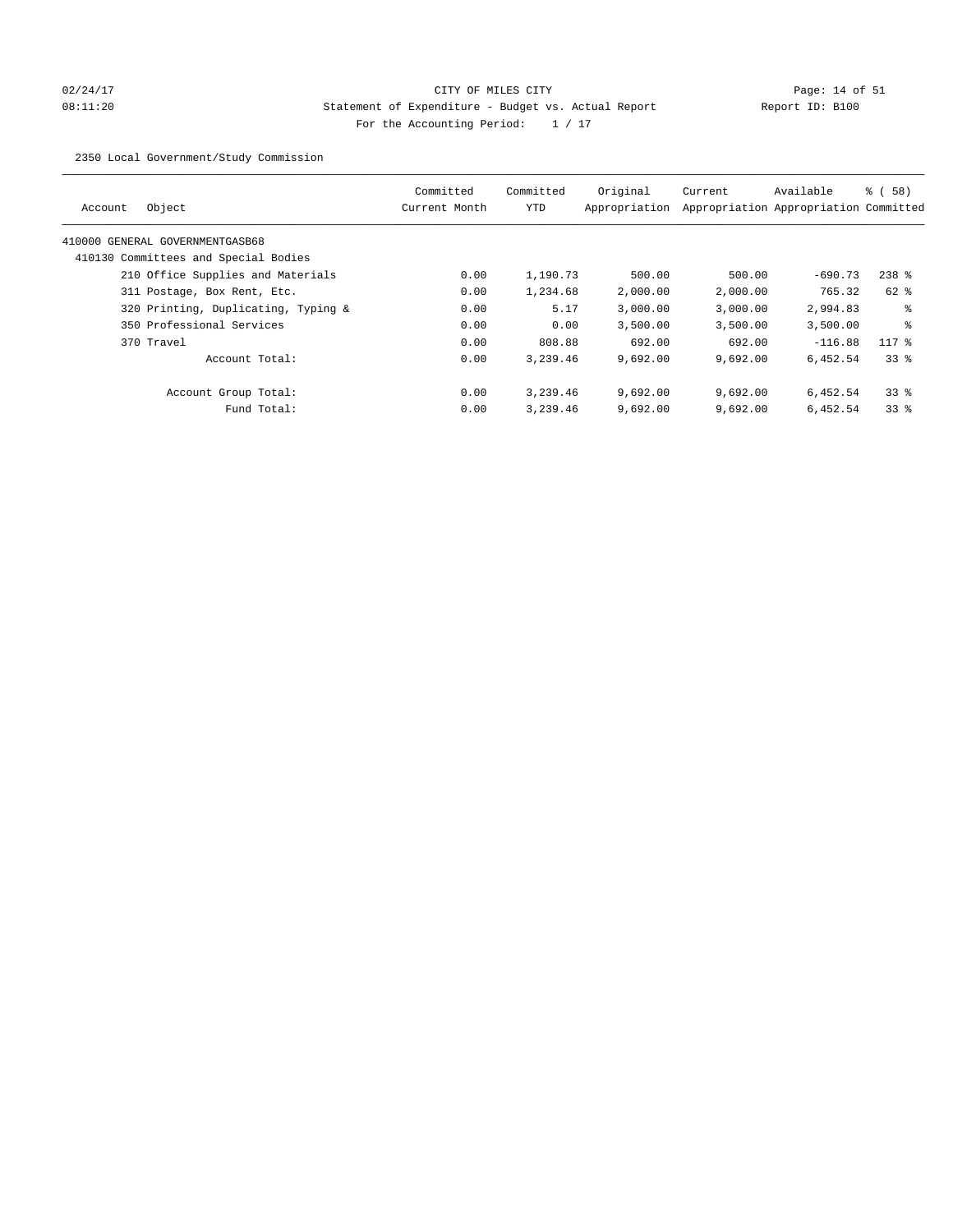# 02/24/17 Page: 15 of 51 08:11:20 Statement of Expenditure - Budget vs. Actual Report Report ID: B100 For the Accounting Period:  $1 / 17$

## 2372 Permissive Medical Levy

| Object<br>Account                        | Committed<br>Current Month | Committed<br>YTD | Original<br>Appropriation | Current<br>Appropriation Appropriation Committed | Available   | % (58)   |
|------------------------------------------|----------------------------|------------------|---------------------------|--------------------------------------------------|-------------|----------|
| 520000 OTHER FINANCING USES              |                            |                  |                           |                                                  |             |          |
| 521000 Interfund Operating Transfers Out |                            |                  |                           |                                                  |             |          |
| 820 Transfers to Other Funds             | 0.00                       | 107,401.00       | 192,718.00                | 192,718.00                                       | 85, 317, 00 | $56$ $%$ |
| Account Total:                           | 0.00                       | 107,401.00       | 192,718.00                | 192,718.00                                       | 85, 317, 00 | $56$ $%$ |
| Account Group Total:                     | 0.00                       | 107,401.00       | 192,718.00                | 192,718.00                                       | 85, 317, 00 | $56$ $%$ |
| Fund Total:                              | 0.00                       | 107,401.00       | 192,718.00                | 192,718.00                                       | 85, 317, 00 | $56$ $%$ |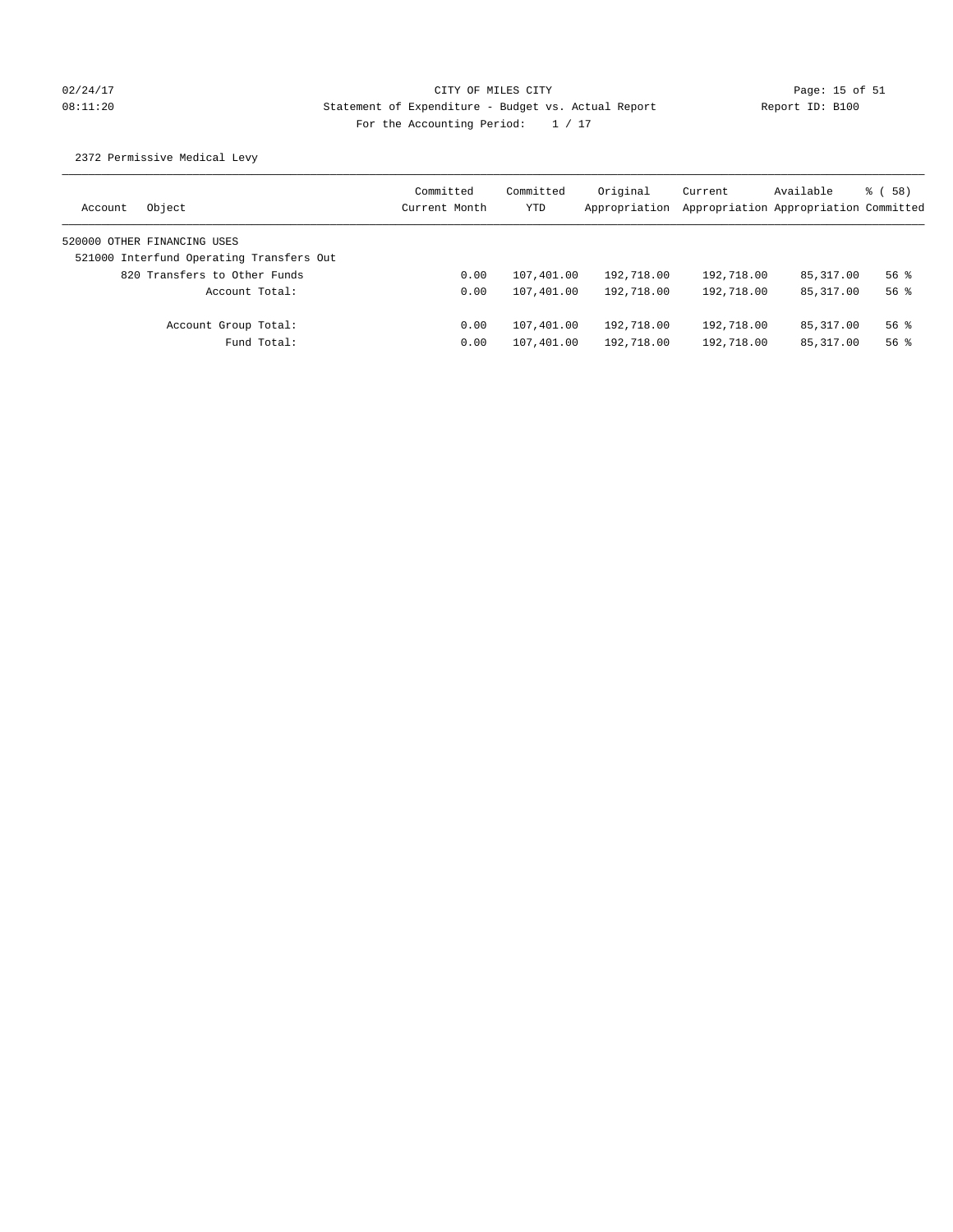## 02/24/17 CITY OF MILES CITY Page: 16 of 51 08:11:20 Statement of Expenditure - Budget vs. Actual Report Report ID: B100 For the Accounting Period:  $1 / 17$

2394 BUILDING CODE ENFORCEMENT

|                      |                                          | Committed     | Committed  | Original   | Current                                             | Available | % (58)         |
|----------------------|------------------------------------------|---------------|------------|------------|-----------------------------------------------------|-----------|----------------|
| Account              | Object                                   | Current Month | <b>YTD</b> |            | Appropriation Appropriation Appropriation Committed |           |                |
|                      | 420000 PUBLIC SAFETY-GASB68              |               |            |            |                                                     |           |                |
|                      | 420531 Building Inspection               |               |            |            |                                                     |           |                |
|                      | 111 Salaries and Wages - Permanent       | 924.61        | 6,056.38   | 12,812.00  | 13,897.00                                           | 7,840.62  | 44 %           |
|                      | 121 OVERTIME-PERMANENT                   | 25.06         | 152.37     | 150.00     | 150.00                                              | $-2.37$   | 102 %          |
|                      | 131 VACATION                             | 69.68         | 647.02     | 500.00     | 500.00                                              | $-147.02$ | $129$ %        |
|                      | 132 SICK LEAVE                           | 37.21         | 313.43     | 300.00     | 300.00                                              | $-13.43$  | $104$ %        |
|                      | 133 OTHER LEAVE PAY                      | 0.00          | 37.89      | 515.00     | 515.00                                              | 477.11    | 7 <sup>°</sup> |
|                      | 141 Unemployment Insurance               | 1.58          | 10.89      | 22.00      | 22.00                                               | 11.11     | 50%            |
|                      | 142 Workers' Compensation                | 27.18         | 189.12     | 460.00     | 472.00                                              | 282.88    | 40 %           |
|                      | 143 Health Insurance                     | 206.89        | 1,379.31   | 2,896.00   | 2,896.00                                            | 1,516.69  | 48 %           |
|                      | 144 FICA                                 | 80.44         | 551.02     | 1,093.00   | 1,175.00                                            | 623.98    | 47 %           |
|                      | 145 PERS                                 | 88.46         | 603.28     | 1,195.00   | 1,286.00                                            | 682.72    | 47.8           |
|                      | 196 CLOTHING ALLOTMENT                   | 0.00          | 30.00      | 30.00      | 30.00                                               | 0.00      | $100*$         |
|                      | 210 Office Supplies and Materials        | 0.00          | 201.33     | 2,000.00   | 2,000.00                                            | 1,798.67  | $10*$          |
|                      | 214 Small Items of Equipment             | 0.00          | 435.84     | 15,000.00  | 15,000.00                                           | 14,564.16 | 3%             |
|                      | 220 Operating Expenses                   | 71.29         | 119.34     | 600.00     | 600.00                                              | 480.66    | $20*$          |
|                      | 311 Postage, Box Rent, Etc.              | 8.84          | 91.32      | 400.00     | 400.00                                              | 308.68    | $23$ %         |
|                      | 320 Printing, Duplicating, Typing &      | 267.95        | 267.95     | 350.00     | 350.00                                              | 82.05     | 77 %           |
|                      | 330 Publicity, Subscriptions & Dues      | 0.00          | 0.00       | 500.00     | 500.00                                              | 500.00    | $\approx$      |
|                      | 334 Memberships, Registrations & Dues    | 0.00          | 0.00       | 300.00     | 300.00                                              | 300.00    | $\rm ^{9}$     |
|                      | 345 Telephone                            | 26.36         | 184.52     | 400.00     | 400.00                                              | 215.48    | 46 %           |
|                      | 347 Internet                             | 0.00          | 0.00       | 200.00     | 200.00                                              | 200.00    | $\epsilon$     |
|                      | 350 Professional Services                | 1,185.00      | 45,406.24  | 95,000.00  | 95,000.00                                           | 49,593.76 | 48 %           |
|                      | 360 Contr R & M                          | 152.25        | 1,065.77   | 1,866.00   | 1,866.00                                            | 800.23    | 57%            |
|                      | 380 Training Services                    | 0.00          | 0.00       | 2,000.00   | 2,000.00                                            | 2,000.00  | န့             |
|                      | 382 Books                                | 0.00          | 0.00       | 5,000.00   | 5,000.00                                            | 5,000.00  | 昙              |
|                      | 540 Special Assessments                  | 0.00          | 613.54     | 800.00     | 800.00                                              | 186.46    | $77$ $%$       |
|                      | Account Total:                           | 3,172.80      | 58, 356.56 | 144,389.00 | 145,659.00                                          | 87,302.44 | 40 %           |
|                      | Account Group Total:                     | 3,172.80      | 58,356.56  | 144,389.00 | 145,659.00                                          | 87,302.44 | $40*$          |
| 510000 MISCELLANEOUS |                                          |               |            |            |                                                     |           |                |
|                      | 510330 Comprehensive Liability Insurance |               |            |            |                                                     |           |                |
|                      | 513 Liability                            | 0.00          | 51.72      | 52.00      | 52.00                                               | 0.28      | 99 %           |
|                      | Account Total:                           | 0.00          | 51.72      | 52.00      | 52.00                                               | 0.28      | 99 %           |
|                      | Account Group Total:                     | 0.00          | 51.72      | 52.00      | 52.00                                               | 0.28      | 99 %           |
|                      | 520000 OTHER FINANCING USES              |               |            |            |                                                     |           |                |
|                      | 521000 Interfund Operating Transfers Out |               |            |            |                                                     |           |                |
|                      | 820 Transfers to Other Funds             | 617.00        | 4,319.00   | 7,407.00   | 7,407.00                                            | 3,088.00  | 58 %           |
|                      | Account Total:                           | 617.00        | 4,319.00   | 7,407.00   | 7,407.00                                            | 3,088.00  | 58 %           |
|                      | Account Group Total:                     | 617.00        | 4,319.00   | 7,407.00   | 7,407.00                                            | 3,088.00  | 58 %           |
|                      | Fund Total:                              | 3,789.80      | 62,727.28  | 151,848.00 | 153,118.00                                          | 90,390.72 | 41 %           |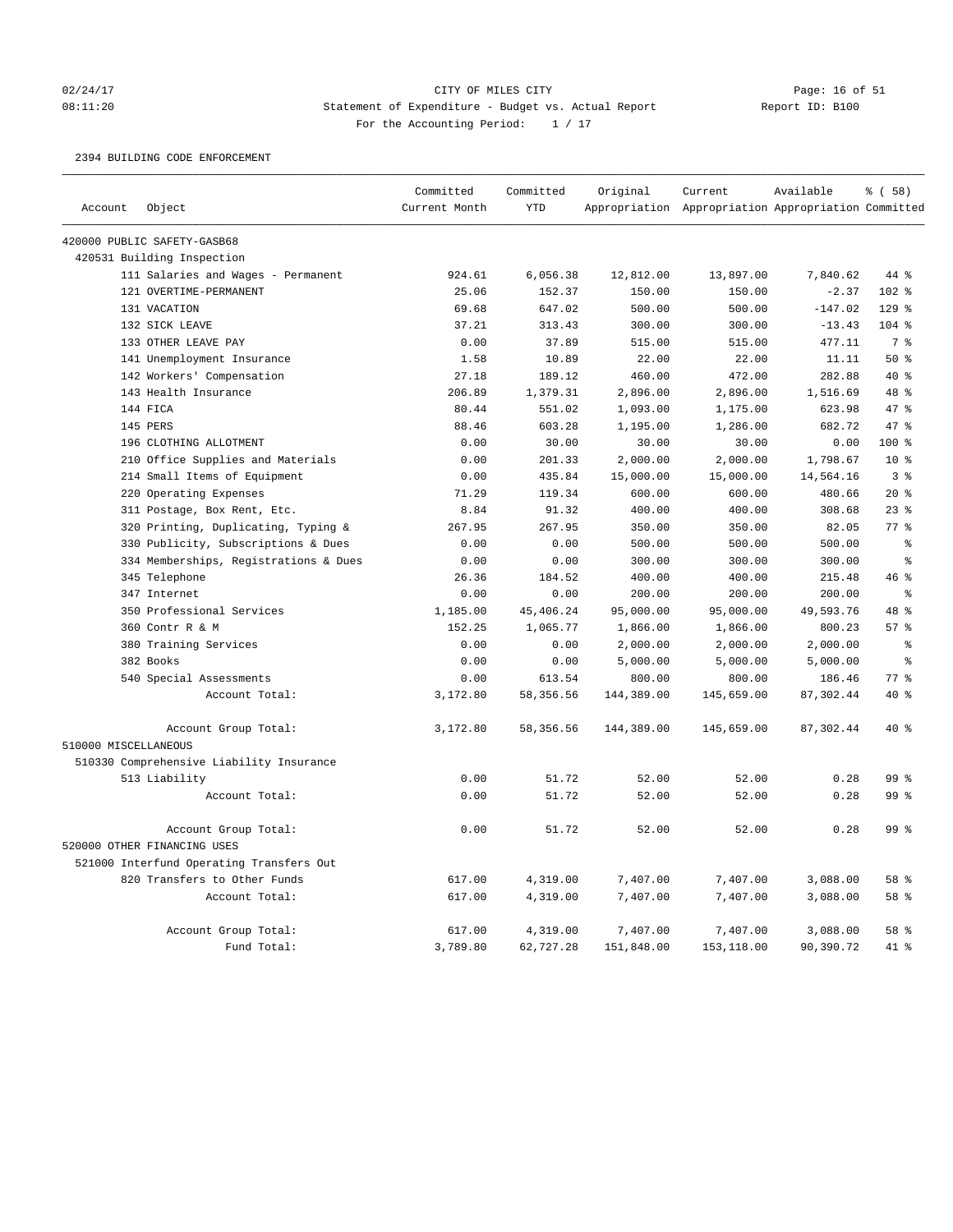## 02/24/17 Page: 17 of 51 08:11:20 Statement of Expenditure - Budget vs. Actual Report Report ID: B100 For the Accounting Period:  $1 / 17$

2400 LTG M D#165-(Gen City)

|                                          | Committed     | Committed  | Original      | Current    | Available                             | % (58)   |
|------------------------------------------|---------------|------------|---------------|------------|---------------------------------------|----------|
| Object<br>Account                        | Current Month | <b>YTD</b> | Appropriation |            | Appropriation Appropriation Committed |          |
| 430000 Public Works-GASB68               |               |            |               |            |                                       |          |
| 430263 STREET LIGHTING                   |               |            |               |            |                                       |          |
| 341 Electric Utility Services            | 14,053.55     | 71,270.75  | 117,500.00    | 117,500.00 | 46,229.25                             | 61 %     |
| 533 Machinery and Equipment Rental       | 1,913.80      | 32,384.95  | 47,000.00     | 47,000.00  | 14,615.05                             | 69 %     |
| Account Total:                           | 15,967.35     | 103,655.70 | 164,500.00    | 164,500.00 | 60,844.30                             | $63$ $%$ |
| Account Group Total:                     | 15,967.35     | 103,655.70 | 164,500.00    | 164,500.00 | 60,844.30                             | 63%      |
| 520000 OTHER FINANCING USES              |               |            |               |            |                                       |          |
| 521000 Interfund Operating Transfers Out |               |            |               |            |                                       |          |
| 820 Transfers to Other Funds             | 0.00          | 1,000.00   | 1,000.00      | 1,000.00   | 0.00                                  | $100$ %  |
| Account Total:                           | 0.00          | 1,000.00   | 1,000.00      | 1,000.00   | 0.00                                  | $100*$   |
| Account Group Total:                     | 0.00          | 1,000.00   | 1,000.00      | 1,000.00   | 0.00                                  | $100$ %  |
| Fund Total:                              | 15,967.35     | 104,655.70 | 165,500.00    | 165,500.00 | 60,844.30                             | $63$ $%$ |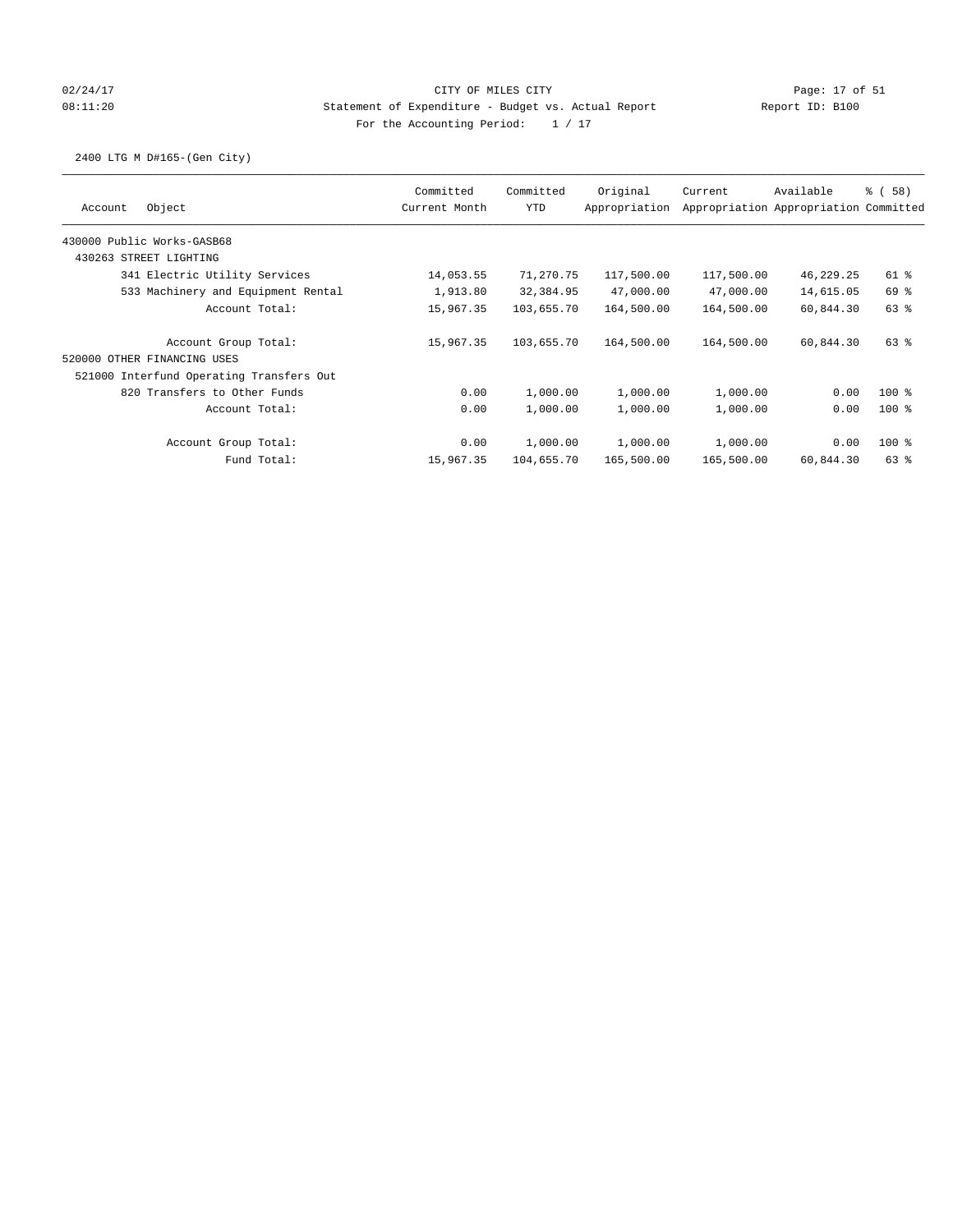## 02/24/17 Page: 18 of 51 08:11:20 Statement of Expenditure - Budget vs. Actual Report Report ID: B100 For the Accounting Period:  $1 / 17$

## 2420 LTG M D#167-(MilesAddn Etc)

|                                          | Committed     | Committed | Original      | Current   | Available                             | % (58)          |
|------------------------------------------|---------------|-----------|---------------|-----------|---------------------------------------|-----------------|
| Object<br>Account                        | Current Month | YTD       | Appropriation |           | Appropriation Appropriation Committed |                 |
| 430000 Public Works-GASB68               |               |           |               |           |                                       |                 |
| 430263 STREET LIGHTING                   |               |           |               |           |                                       |                 |
| 341 Electric Utility Services            | 1,981.59      | 12,541.69 | 23,280.00     | 23,280.00 | 10,738.31                             | $54$ $%$        |
| 360 Contr R & M                          | 0.00          | 0.00      | 9,000.00      | 9,000.00  | 9,000.00                              | る               |
| 533 Machinery and Equipment Rental       | 728.60        | 4,794.35  | 0.00          | 0.00      | $-4,794.35$                           | る               |
| Account Total:                           | 2,710.19      | 17,336.04 | 32,280.00     | 32,280.00 | 14,943.96                             | $54$ $%$        |
| Account Group Total:                     | 2,710.19      | 17,336.04 | 32,280.00     | 32,280.00 | 14,943.96                             | $54$ $%$        |
| 520000 OTHER FINANCING USES              |               |           |               |           |                                       |                 |
| 521000 Interfund Operating Transfers Out |               |           |               |           |                                       |                 |
| 820 Transfers to Other Funds             | 0.00          | 1,000.00  | 1,000.00      | 1,000.00  | 0.00                                  | $100$ %         |
| Account Total:                           | 0.00          | 1,000.00  | 1,000.00      | 1,000.00  | 0.00                                  | $100$ %         |
| Account Group Total:                     | 0.00          | 1,000.00  | 1,000.00      | 1,000.00  | 0.00                                  | $100$ %         |
| Fund Total:                              | 2,710.19      | 18,336.04 | 33,280.00     | 33,280.00 | 14,943.96                             | 55 <sup>8</sup> |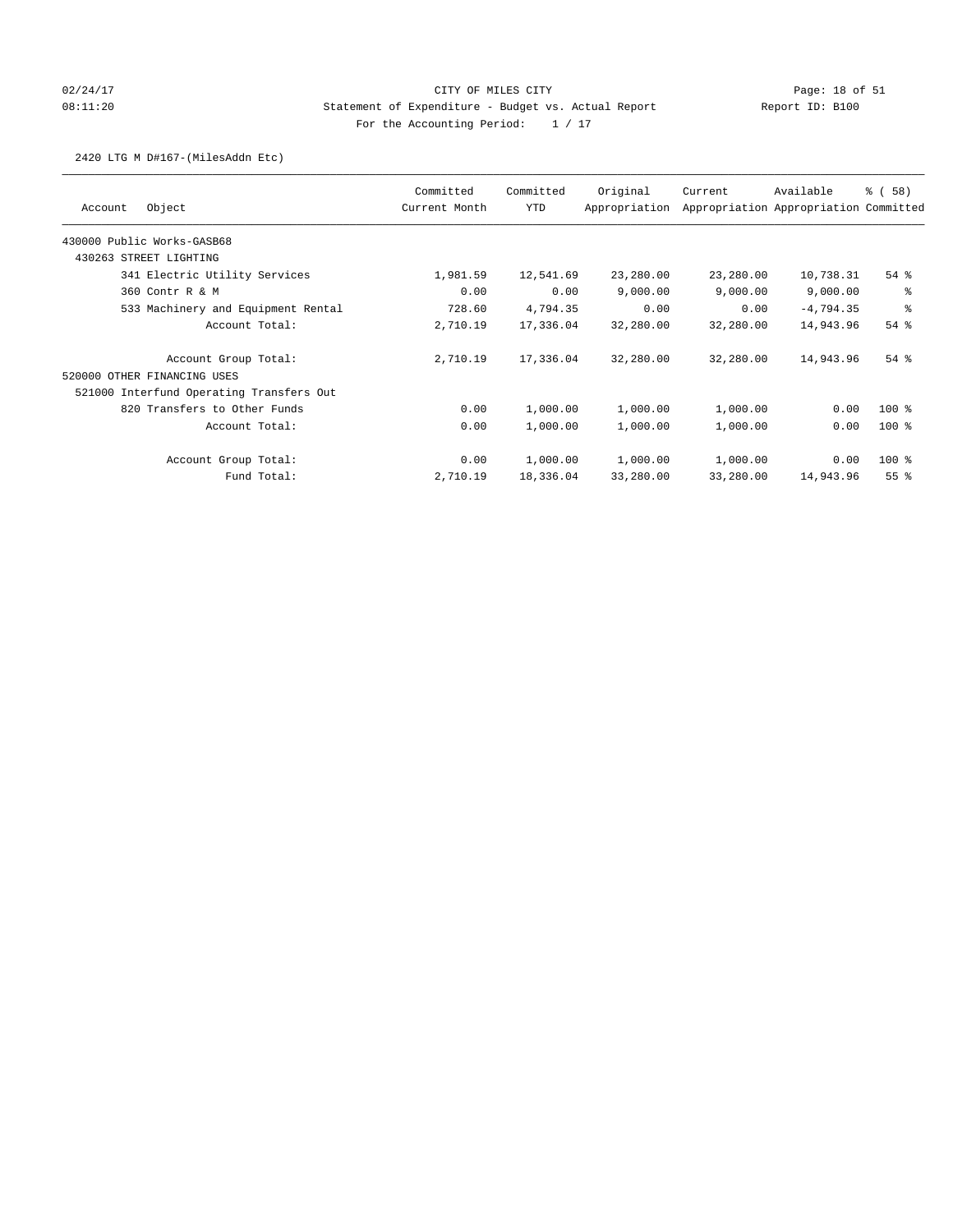## 02/24/17 CITY OF MILES CITY Page: 19 of 51 08:11:20 Statement of Expenditure - Budget vs. Actual Report Report ID: B100 For the Accounting Period:  $1 / 17$

## 2430 LTG M D#171-(Balsam Est)

| Object<br>Account                        | Committed<br>Current Month | Committed<br>YTD | Original<br>Appropriation | Current  | Available<br>Appropriation Appropriation Committed | % (58)   |
|------------------------------------------|----------------------------|------------------|---------------------------|----------|----------------------------------------------------|----------|
| 430000 Public Works-GASB68               |                            |                  |                           |          |                                                    |          |
| 430263 STREET LIGHTING                   |                            |                  |                           |          |                                                    |          |
| 230 Repair and Maintenance Supplies      | 0.00                       | 227.33           | 850.00                    | 850.00   | 622.67                                             | $27$ %   |
| 341 Electric Utility Services            | 141.57                     | 904.13           | 1,801.00                  | 1,801.00 | 896.87                                             | 50%      |
| 360 Contr R & M                          | 0.00                       | 193.50           | 1,500.00                  | 1,500.00 | 1,306.50                                           | $13*$    |
| Account Total:                           | 141.57                     | 1,324.96         | 4,151.00                  | 4,151.00 | 2,826.04                                           | 328      |
| Account Group Total:                     | 141.57                     | 1,324.96         | 4,151.00                  | 4,151.00 | 2,826.04                                           | 328      |
| 520000 OTHER FINANCING USES              |                            |                  |                           |          |                                                    |          |
| 521000 Interfund Operating Transfers Out |                            |                  |                           |          |                                                    |          |
| 820 Transfers to Other Funds             | 0.00                       | 1,000.00         | 1,000.00                  | 1,000.00 | 0.00                                               | $100*$   |
| Account Total:                           | 0.00                       | 1,000.00         | 1,000.00                  | 1,000.00 | 0.00                                               | $100$ %  |
| Account Group Total:                     | 0.00                       | 1,000.00         | 1,000.00                  | 1,000.00 | 0.00                                               | $100$ %  |
| Fund Total:                              | 141.57                     | 2,324.96         | 5,151.00                  | 5,151.00 | 2,826.04                                           | $45$ $%$ |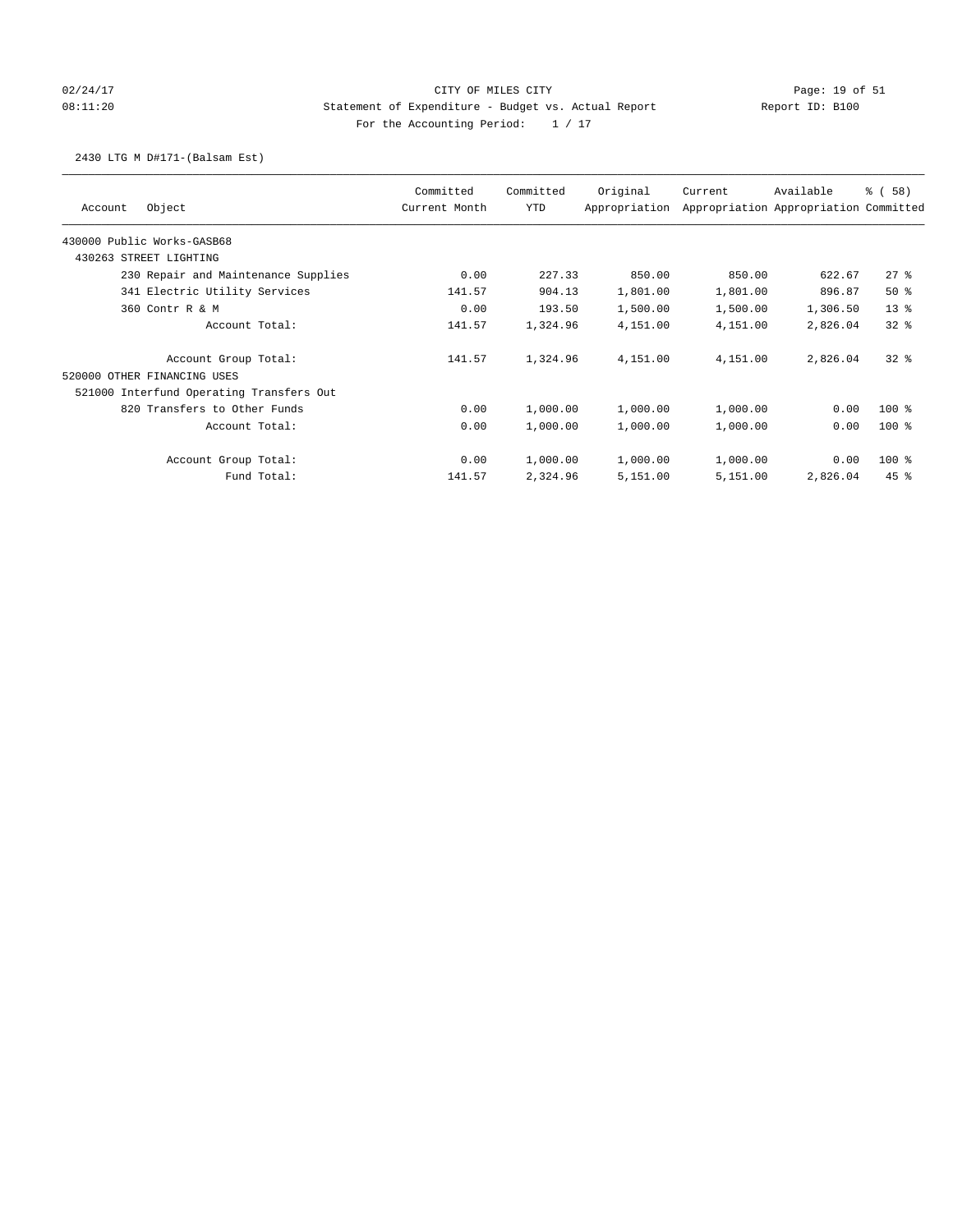## 02/24/17 CITY OF MILES CITY Page: 20 of 51 08:11:20 Statement of Expenditure - Budget vs. Actual Report Report ID: B100 For the Accounting Period:  $1 / 17$

## 2440 LTG M D#172-(Main Str)

|                                          | Committed     | Committed | Original      | Current   | Available                             | % (58)         |
|------------------------------------------|---------------|-----------|---------------|-----------|---------------------------------------|----------------|
| Object<br>Account                        | Current Month | YTD       | Appropriation |           | Appropriation Appropriation Committed |                |
| 430000 Public Works-GASB68               |               |           |               |           |                                       |                |
| 430263<br>STREET LIGHTING                |               |           |               |           |                                       |                |
| 230 Repair and Maintenance Supplies      | 0.00          | 906.09    | 3,000.00      | 3,000.00  | 2,093.91                              | $30*$          |
| 341 Electric Utility Services            | 1,339.01      | 8,204.22  | 14,890.00     | 14,890.00 | 6,685.78                              | 55 %           |
| 360 Contr R & M                          | 0.00          | 79.00     | 1,700.00      | 1,700.00  | 1,621.00                              | 5 <sup>8</sup> |
| Account Total:                           | 1,339.01      | 9,189.31  | 19,590.00     | 19,590.00 | 10,400.69                             | $47*$          |
| Account Group Total:                     | 1,339.01      | 9,189.31  | 19,590.00     | 19,590.00 | 10,400.69                             | $47*$          |
| 520000 OTHER FINANCING USES              |               |           |               |           |                                       |                |
| 521000 Interfund Operating Transfers Out |               |           |               |           |                                       |                |
| 820 Transfers to Other Funds             | 0.00          | 1,000.00  | 1,000.00      | 1,000.00  | 0.00                                  | $100$ %        |
| Account Total:                           | 0.00          | 1,000.00  | 1,000.00      | 1,000.00  | 0.00                                  | $100$ %        |
| Account Group Total:                     | 0.00          | 1,000.00  | 1,000.00      | 1,000.00  | 0.00                                  | $100$ %        |
| Fund Total:                              | 1,339.01      | 10,189.31 | 20,590.00     | 20,590.00 | 10,400.69                             | $49*$          |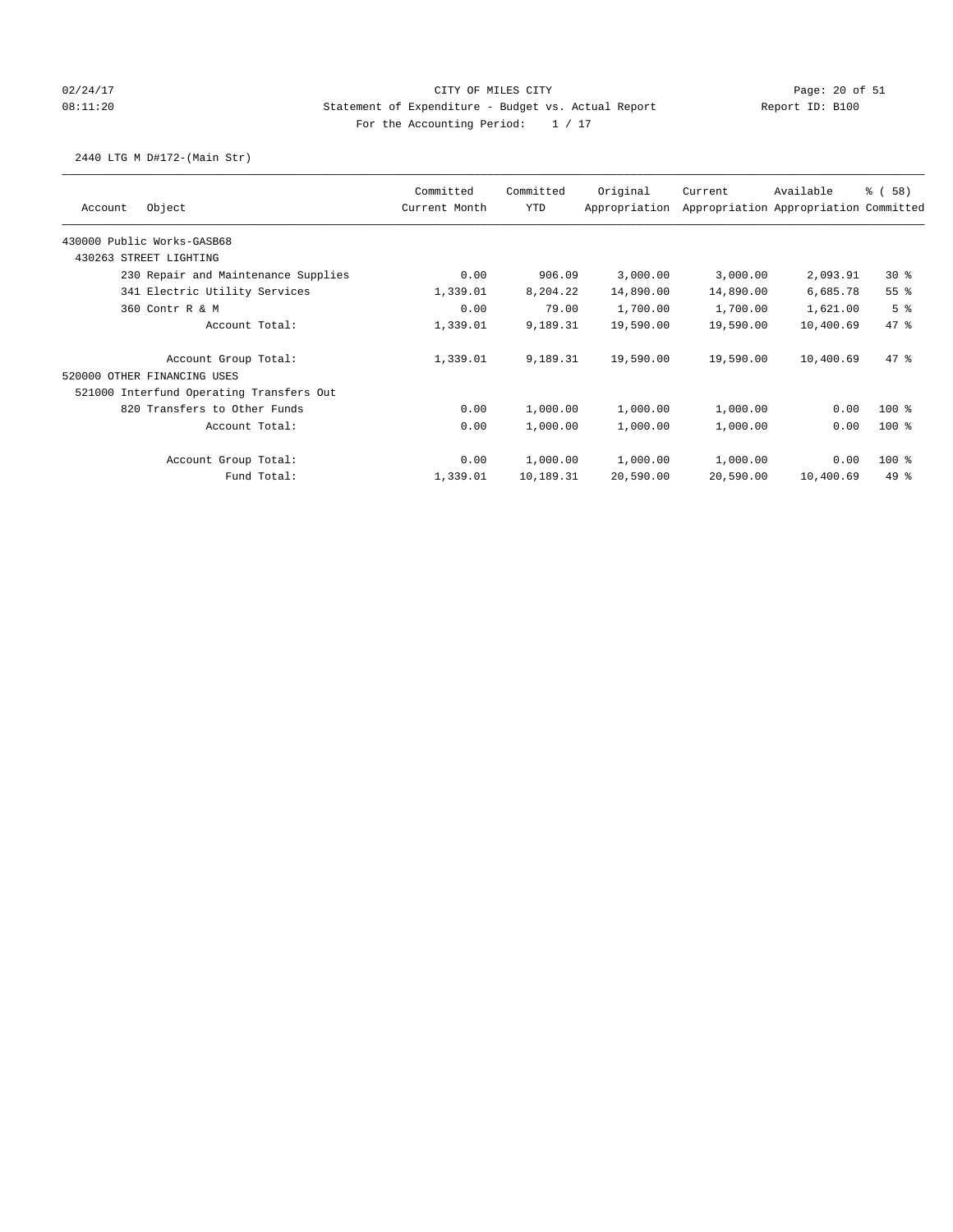# 02/24/17 Page: 21 of 51 Page: 21 of 51 08:11:20 Statement of Expenditure - Budget vs. Actual Report Report ID: B100 For the Accounting Period:  $1 / 17$

## 2450 LTG M D#195-(SG-Trico)

| Object<br>Account                        | Committed<br>Current Month | Committed<br><b>YTD</b> | Original<br>Appropriation | Current  | Available<br>Appropriation Appropriation Committed | <sub>ර</sub> ි (58) |
|------------------------------------------|----------------------------|-------------------------|---------------------------|----------|----------------------------------------------------|---------------------|
| 430000 Public Works-GASB68               |                            |                         |                           |          |                                                    |                     |
| 430263 STREET LIGHTING                   |                            |                         |                           |          |                                                    |                     |
| 341 Electric Utility Services            | 401.84                     | 2,812.88                | 5,505.00                  | 5,505.00 | 2,692.12                                           | $51$ %              |
| Account Total:                           | 401.84                     | 2,812.88                | 5,505.00                  | 5,505.00 | 2,692.12                                           | $51$ $%$            |
| Account Group Total:                     | 401.84                     | 2,812.88                | 5,505.00                  | 5,505.00 | 2,692.12                                           | $51$ %              |
| 520000 OTHER FINANCING USES              |                            |                         |                           |          |                                                    |                     |
| 521000 Interfund Operating Transfers Out |                            |                         |                           |          |                                                    |                     |
| 820 Transfers to Other Funds             | 0.00                       | 1,000.00                | 1,000.00                  | 1,000.00 | 0.00                                               | $100*$              |
| Account Total:                           | 0.00                       | 1,000.00                | 1,000.00                  | 1,000.00 | 0.00                                               | $100*$              |
| Account Group Total:                     | 0.00                       | 1,000.00                | 1,000.00                  | 1,000.00 | 0.00                                               | $100*$              |
| Fund Total:                              | 401.84                     | 3,812.88                | 6,505.00                  | 6,505.00 | 2,692.12                                           | 59%                 |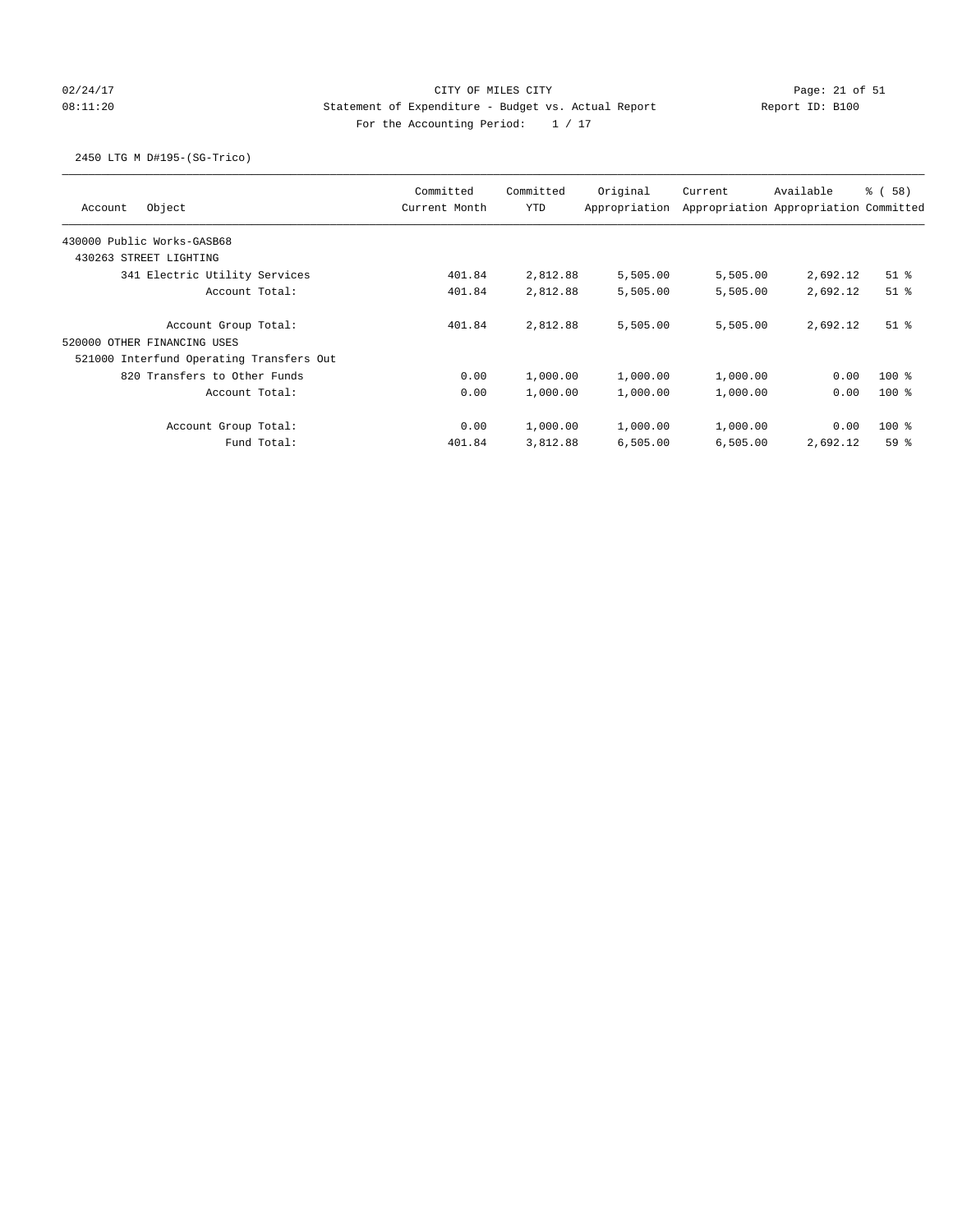# 02/24/17 Page: 22 of 51 08:11:20 Statement of Expenditure - Budget vs. Actual Report Report ID: B100 For the Accounting Period:  $1 / 17$

### 2470 LTG M D#202-(SG-MDU&NV)

| Object<br>Account                        | Committed<br>Current Month | Committed<br><b>YTD</b> | Original<br>Appropriation | Current  | Available<br>Appropriation Appropriation Committed | % (58)          |
|------------------------------------------|----------------------------|-------------------------|---------------------------|----------|----------------------------------------------------|-----------------|
| 430000 Public Works-GASB68               |                            |                         |                           |          |                                                    |                 |
| 430263 STREET LIGHTING                   |                            |                         |                           |          |                                                    |                 |
| 341 Electric Utility Services            | 608.19                     | 2,826.57                | 3,809.00                  | 3,809.00 | 982.43                                             | 74 %            |
| 533 Machinery and Equipment Rental       | 0.00                       | 1,216.48                | 3,200.00                  | 3,200.00 | 1,983.52                                           | 38 <sup>8</sup> |
| Account Total:                           | 608.19                     | 4,043.05                | 7,009.00                  | 7,009.00 | 2,965.95                                           | 58 %            |
| Account Group Total:                     | 608.19                     | 4,043.05                | 7,009.00                  | 7,009.00 | 2,965.95                                           | 58 %            |
| 520000 OTHER FINANCING USES              |                            |                         |                           |          |                                                    |                 |
| 521000 Interfund Operating Transfers Out |                            |                         |                           |          |                                                    |                 |
| 820 Transfers to Other Funds             | 0.00                       | 1,000.00                | 1,000.00                  | 1,000.00 | 0.00                                               | $100*$          |
| Account Total:                           | 0.00                       | 1,000.00                | 1,000.00                  | 1,000.00 | 0.00                                               | $100*$          |
| Account Group Total:                     | 0.00                       | 1,000.00                | 1,000.00                  | 1,000.00 | 0.00                                               | $100*$          |
| Fund Total:                              | 608.19                     | 5,043.05                | 8,009.00                  | 8,009.00 | 2,965.95                                           | $63$ $%$        |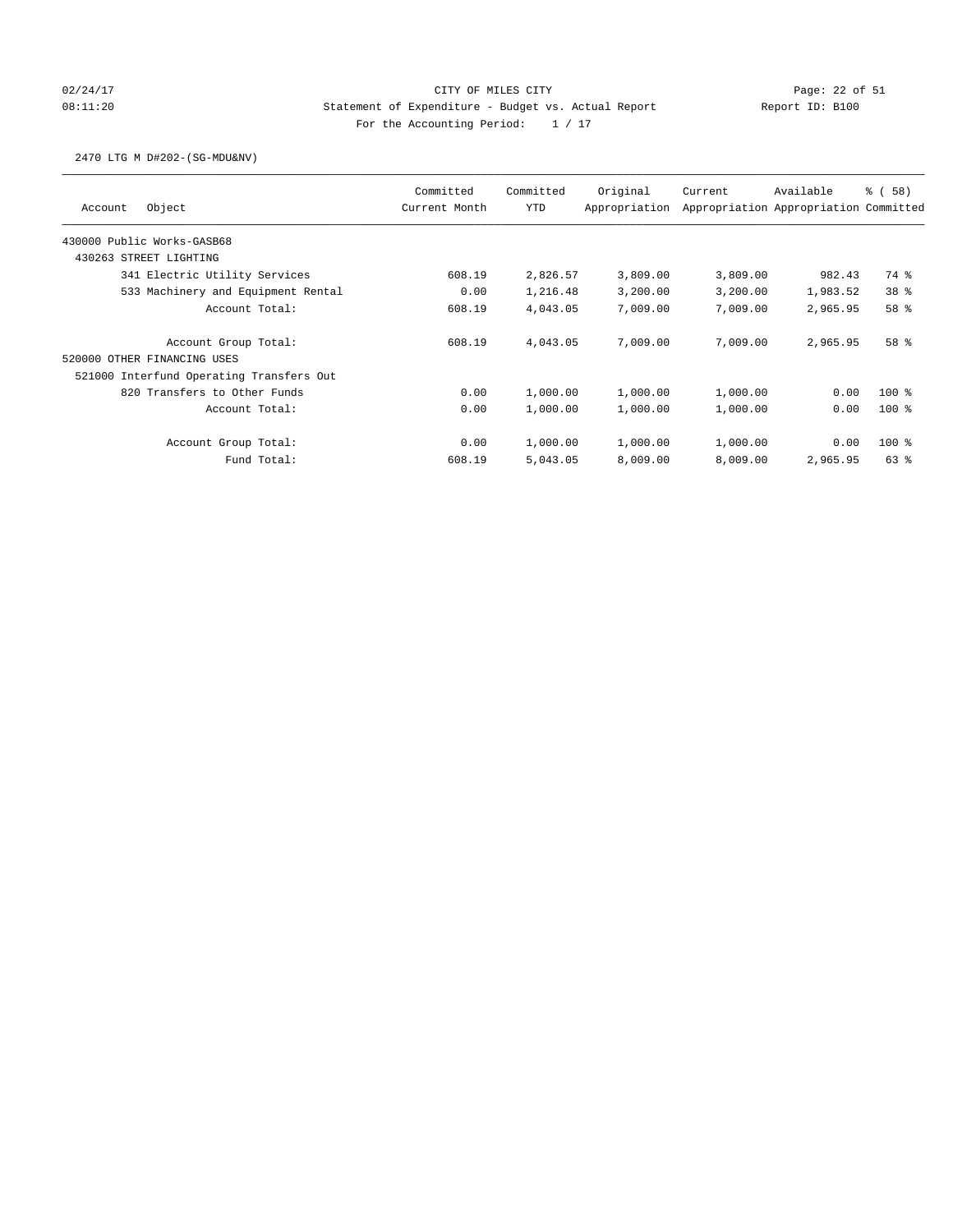# 02/24/17 Page: 23 of 51 08:11:20 Statement of Expenditure - Budget vs. Actual Report Report ID: B100 For the Accounting Period:  $1 / 17$

### 2480 LTG M M#173-(Milestown Estates)

| Object<br>Account                        | Committed<br>Current Month | Committed<br>YTD | Original<br>Appropriation | Current  | Available<br>Appropriation Appropriation Committed | % (58)   |
|------------------------------------------|----------------------------|------------------|---------------------------|----------|----------------------------------------------------|----------|
| 430000 Public Works-GASB68               |                            |                  |                           |          |                                                    |          |
| 430263 STREET LIGHTING                   |                            |                  |                           |          |                                                    |          |
| 230 Repair and Maintenance Supplies      | 0.00                       | 84.37            | 460.00                    | 460.00   | 375.63                                             | 18 %     |
| 341 Electric Utility Services            | 110.08                     | 728.10           | 1,400.00                  | 1,400.00 | 671.90                                             | $52$ $%$ |
| 360 Contr R & M                          | 0.00                       | 129.00           | 100.00                    | 100.00   | $-29.00$                                           | $129$ %  |
| Account Total:                           | 110.08                     | 941.47           | 1,960.00                  | 1,960.00 | 1,018.53                                           | 48 %     |
| Account Group Total:                     | 110.08                     | 941.47           | 1,960.00                  | 1,960.00 | 1,018.53                                           | $48*$    |
| 520000 OTHER FINANCING USES              |                            |                  |                           |          |                                                    |          |
| 521000 Interfund Operating Transfers Out |                            |                  |                           |          |                                                    |          |
| 820 Transfers to Other Funds             | 0.00                       | 250.00           | 250.00                    | 250.00   | 0.00                                               | $100$ %  |
| Account Total:                           | 0.00                       | 250.00           | 250.00                    | 250.00   | 0.00                                               | $100$ %  |
| Account Group Total:                     | 0.00                       | 250.00           | 250.00                    | 250.00   | 0.00                                               | $100$ %  |
| Fund Total:                              | 110.08                     | 1,191.47         | 2,210.00                  | 2,210.00 | 1,018.53                                           | $54$ $%$ |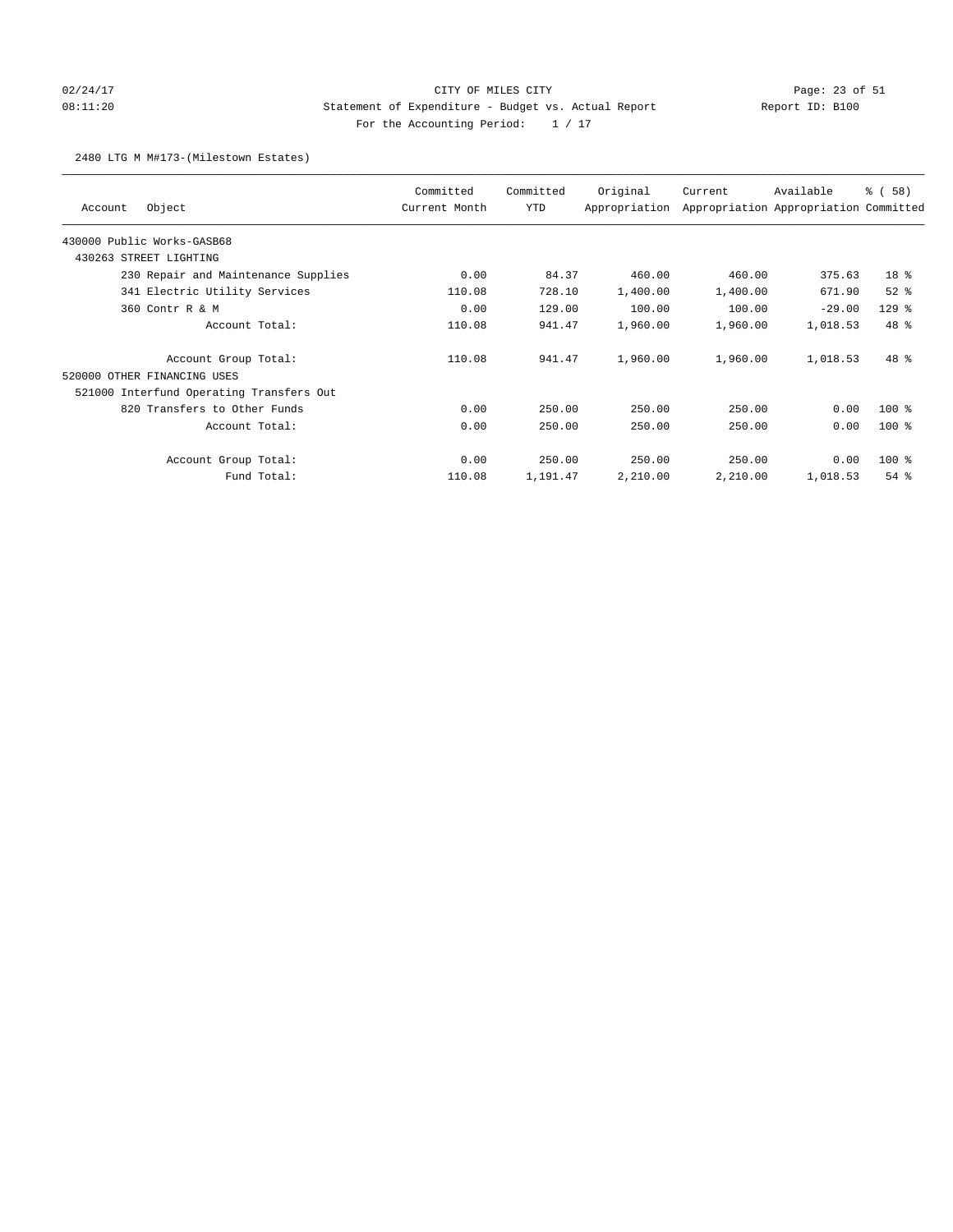### 02/24/17 Page: 24 of 51 08:11:20 Statement of Expenditure - Budget vs. Actual Report Report ID: B100 For the Accounting Period:  $1 / 17$

| Account           | Object                                    | Committed<br>Current Month | Committed<br>YTD | Original   | Current<br>Appropriation Appropriation Appropriation Committed | Available    | % ( 58 )        |
|-------------------|-------------------------------------------|----------------------------|------------------|------------|----------------------------------------------------------------|--------------|-----------------|
|                   | 430000 Public Works-GASB68                |                            |                  |            |                                                                |              |                 |
| 430220 Operations |                                           |                            |                  |            |                                                                |              |                 |
|                   | 111 Salaries and Wages - Permanent        | 19,765.97                  | 134,626.35       | 240,512.00 | 243,880.00                                                     | 109,253.65   | 55%             |
|                   | 121 OVERTIME-PERMANENT                    | 1,701.99                   | 7,139.42         | 800.00     | 6,800.00                                                       | $-339.42$    | 105 %           |
|                   | 131 VACATION                              | 287.13                     | 10,441.03        | 10,000.00  | 10,000.00                                                      | $-441.03$    | $104$ %         |
|                   | 132 SICK LEAVE                            | 987.10                     | 5,062.15         | 5,000.00   | 5,000.00                                                       | $-62.15$     | 101 %           |
|                   | 133 OTHER LEAVE PAY                       | 0.00                       | 151.36           | 4,135.00   | 4,135.00                                                       | 3,983.64     | 4%              |
|                   | 134 HOLIDAY PAY                           | 2,104.09                   | 2,650.56         | 400.00     | 1,296.00                                                       | $-1, 354.56$ | 205%            |
|                   | 141 Unemployment Insurance                | 37.28                      | 241.52           | 392.00     | 403.00                                                         | 161.48       | 60 %            |
|                   | 142 Workers' Compensation                 | 1,332.09                   | 8,992.03         | 14,008.00  | 14,458.00                                                      | 5,465.97     | 62 %            |
|                   | 143 Health Insurance                      | 3,827.89                   | 26,602.20        | 45,456.00  | 45,456.00                                                      | 18,853.80    | 59 %            |
|                   | 144 FICA                                  | 1,855.90                   | 11,882.52        | 19,955.00  | 20,555.00                                                      | 8,672.48     | 58 %            |
|                   | 145 PERS                                  | 2,079.64                   | 13,397.80        | 21,833.00  | 22,490.00                                                      | 9,092.20     | 60 %            |
|                   | 196 CLOTHING ALLOTMENT                    | 0.00                       | 775.50           | 800.00     | 800.00                                                         | 24.50        | 97%             |
|                   | 210 Office Supplies and Materials         | 0.00                       | 392.06           | 500.00     | 500.00                                                         | 107.94       | 78 %            |
|                   | 214 Small Items of Equipment              | 525.55                     | 691.90           | 7,000.00   | 7,000.00                                                       | 6,308.10     | $10*$           |
|                   | 220 Operating Expenses                    | 6,569.66                   | 10,785.68        | 15,000.00  | 15,000.00                                                      | 4,214.32     | 72 %            |
|                   | 222 Chemicals, Lab & Med Supplies         | 0.00                       | 132.47           | 600.00     | 600.00                                                         | 467.53       | $22$ %          |
|                   | 226 Clothing and Uniforms                 | 0.00                       | 115.99           | 700.00     | 700.00                                                         | 584.01       | 17.8            |
|                   | 230 Repair and Maintenance Supplies       | 748.10                     | 6,828.26         | 18,000.00  | 18,000.00                                                      | 11,171.74    | 38 <sup>8</sup> |
|                   | 231 Gas, Oil, Diesel Fuel, Grease, etc.   | 3,272.41                   | 15, 138.39       | 36,000.00  | 36,000.00                                                      | 20,861.61    | $42$ %          |
|                   | 241 Consumable Tools                      | 0.00                       | 0.00             | 50.00      | 50.00                                                          | 50.00        | နွ              |
|                   | 242 Sign Parts and Supplies               | 1,485.29                   | 4,070.93         | 8,000.00   | 8,000.00                                                       | 3,929.07     | $51$ %          |
|                   | 311 Postage, Box Rent, Etc.               | 0.00                       | 12.00            | 75.00      | 75.00                                                          | 63.00        | 16 <sup>8</sup> |
|                   | 320 Printing, Duplicating, Typing &       | 0.00                       | 0.00             | 100.00     | 100.00                                                         | 100.00       | ್ಠಿ             |
|                   | 330 Publicity, Subscriptions & Dues       | 0.00                       | 24.00            | 500.00     | 500.00                                                         | 476.00       | 5 <sup>8</sup>  |
|                   | 331 Publication of Formal & Legal Notices | 71.52                      | 100.32           | 0.00       | 0.00                                                           | $-100.32$    | နွ              |
|                   | 334 Memberships, Registrations & Dues     | 0.00                       | 285.20           | 250.00     | 250.00                                                         | $-35.20$     | 114 %           |
|                   | 341 Electric Utility Services             | 244.04                     | 741.28           | 1,060.00   | 1,060.00                                                       | 318.72       | 70 %            |
|                   | 344 Gas Utility Service                   | 271.03                     | 353.19           | 1,050.00   | 1,050.00                                                       | 696.81       | $34$ $%$        |
|                   | 345 Telephone                             | 117.36                     | 772.69           | 2,000.00   | 2,000.00                                                       | 1,227.31     | 39 %            |
|                   | 346 Garbage Service                       | 0.00                       | 0.00             | 175.00     | 175.00                                                         | 175.00       | နွ              |
|                   | 347 Internet                              | 0.00                       | 0.00             | 200.00     | 200.00                                                         | 200.00       | ႜ               |
|                   | 350 Professional Services                 | 255.72                     | 6,329.22         | 20,000.00  | 20,000.00                                                      | 13,670.78    | $32$ $%$        |
|                   | 360 Contr R & M                           | 103.45                     | 5,131.65         | 10,453.00  | 10,453.00                                                      | 5,321.35     | 49 %            |
|                   | 363 R&M Vehicles/Equip/Labor-PW           | 2,054.93                   | 54,988.68        | 80,000.00  | 80,000.00                                                      | 25,011.32    | 69 %            |
|                   | 370 Travel                                | 50.40                      | 50.40            | 1,000.00   | 1,000.00                                                       | 949.60       | 5 <sup>8</sup>  |
|                   | 380 Training Services                     | 140.00                     | 809.78           | 1,000.00   | 1,000.00                                                       | 190.22       | $81$ %          |
|                   | 382 Books                                 | 0.00                       | 0.00             | 200.00     | 200.00                                                         | 200.00       | $\epsilon$      |
|                   | 511 Insurance on Buildings                | 0.00                       | 747.55           | 748.00     | 748.00                                                         | 0.45         | 100 %           |
|                   | 512 Insurance on Vehicles & Equipment     | 0.00                       | 3,033.77         | 3,034.00   | 3,034.00                                                       | 0.23         | 100 %           |
|                   | 513 Liability                             | 0.00                       | 7,092.03         | 3,271.00   | 3,271.00                                                       | $-3,821.03$  | $217$ %         |
|                   | 531 Building & Office Rental              | 350.00                     | 2,450.00         | 4,200.00   | 4,200.00                                                       | 1,750.00     | 58 %            |
|                   | 532 Land Rental                           | 0.00                       | 4,983.24         | 8,100.00   | 8,100.00                                                       | 3,116.76     | 62 %            |
|                   | Account Total:                            | 50,238.54                  | 348,023.12       | 586,557.00 | 598,539.00                                                     | 250,515.88   | 58 %            |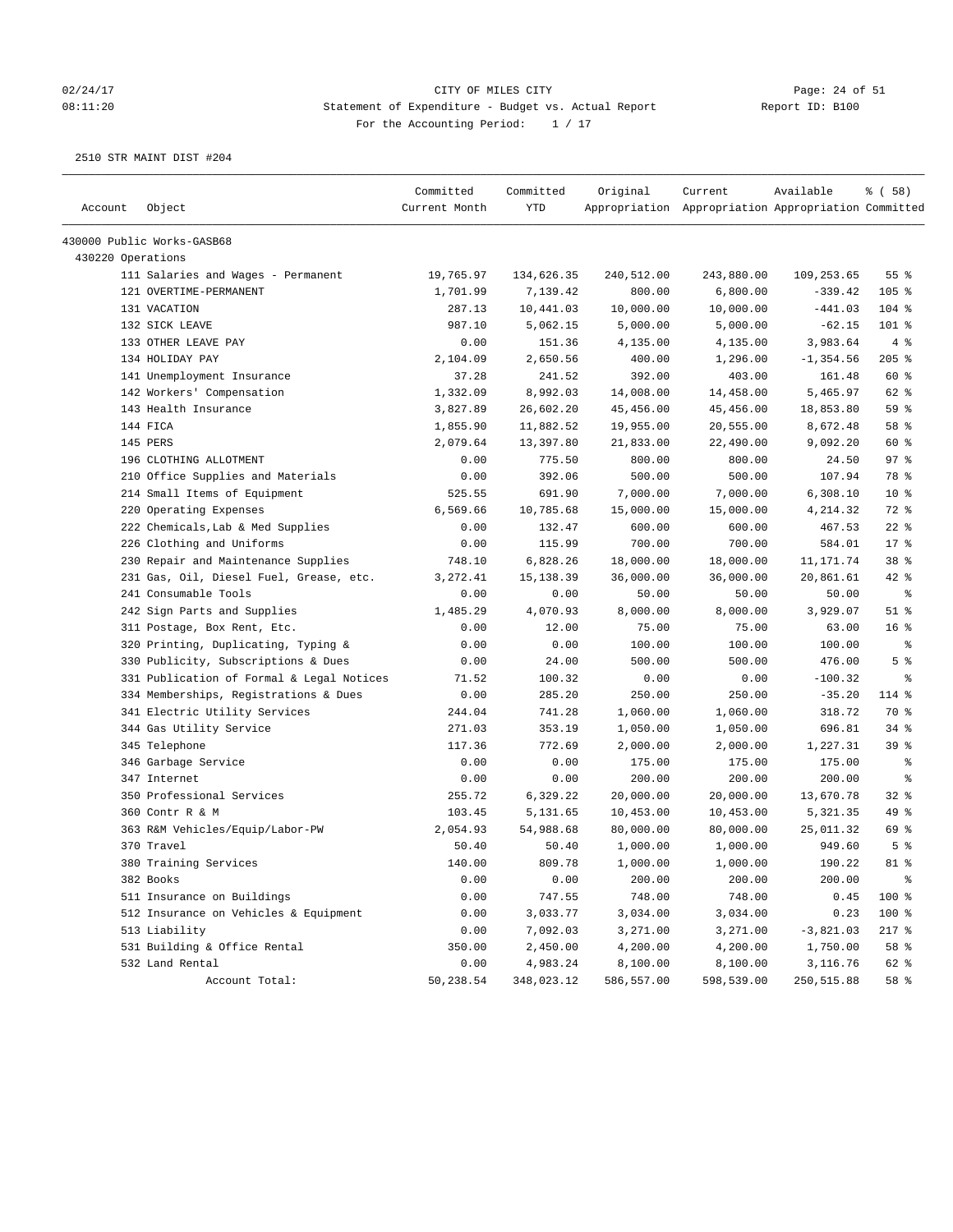## 02/24/17 Page: 25 of 51 08:11:20 Statement of Expenditure - Budget vs. Actual Report Report ID: B100 For the Accounting Period:  $1 / 17$

|         |                                          | Committed     | Committed   | Original                     | Current      | Available                             | % (58)         |
|---------|------------------------------------------|---------------|-------------|------------------------------|--------------|---------------------------------------|----------------|
| Account | Object                                   | Current Month | <b>YTD</b>  | Appropriation                |              | Appropriation Appropriation Committed |                |
|         | 430233 Roadway/Re-surfacing              |               |             |                              |              |                                       |                |
|         | 350 Professional Services                | 0.00          | 15,817.39   | 200,000.00                   | 200,000.00   | 184, 182.61                           | 8 %            |
|         | Account Total:                           | 0.00          | 15,817.39   | 200,000.00                   | 200,000.00   | 184, 182.61                           | 8 %            |
|         | 430234 CURB AND GUTTER                   |               |             |                              |              |                                       |                |
|         | 350 Professional Services                | 0.00          | 32, 207. 21 | 110,000.00                   | 110,000.00   | 77,792.79                             | 29%            |
|         | Account Total:                           | 0.00          | 32, 207. 21 | 110,000.00                   | 110,000.00   | 77.792.79                             | 29%            |
|         | 430235 Storm Drain & Culvert Maintenance |               |             |                              |              |                                       |                |
|         | 230 Repair and Maintenance Supplies      | 3,283.90      | 28, 310.86  | 300,000.00                   | 300,000.00   | 271,689.14                            | 9 <sup>8</sup> |
|         | 350 Professional Services                | 0.00          | 19,008.78   | 80,000.00                    | 80,000.00    | 60,991.22                             | $24$ %         |
|         | Account Total:                           | 3,283.90      | 47.319.64   | 380,000.00                   | 380,000.00   | 332,680.36                            | $12*$          |
|         | Account Group Total:                     | 53,522.44     |             | 443, 367. 36 1, 276, 557. 00 | 1,288,539.00 | 845, 171.64                           | 34.8           |
|         | 520000 OTHER FINANCING USES              |               |             |                              |              |                                       |                |
|         | 521000 Interfund Operating Transfers Out |               |             |                              |              |                                       |                |
|         | 820 Transfers to Other Funds             | 2,319.00      | 85,163.00   | 105,690.00                   | 105,690.00   | 20,527.00                             | 81 %           |
|         | Account Total:                           | 2,319.00      | 85,163.00   | 105,690.00                   | 105,690.00   | 20,527.00                             | 81 %           |
|         | Account Group Total:                     | 2,319.00      | 85,163.00   | 105,690.00                   | 105,690.00   | 20,527.00                             | 81 %           |
|         | Fund Total:                              | 55,841.44     |             | 528,530.36 1,382,247.00      | 1,394,229.00 | 865,698.64                            | 38 %           |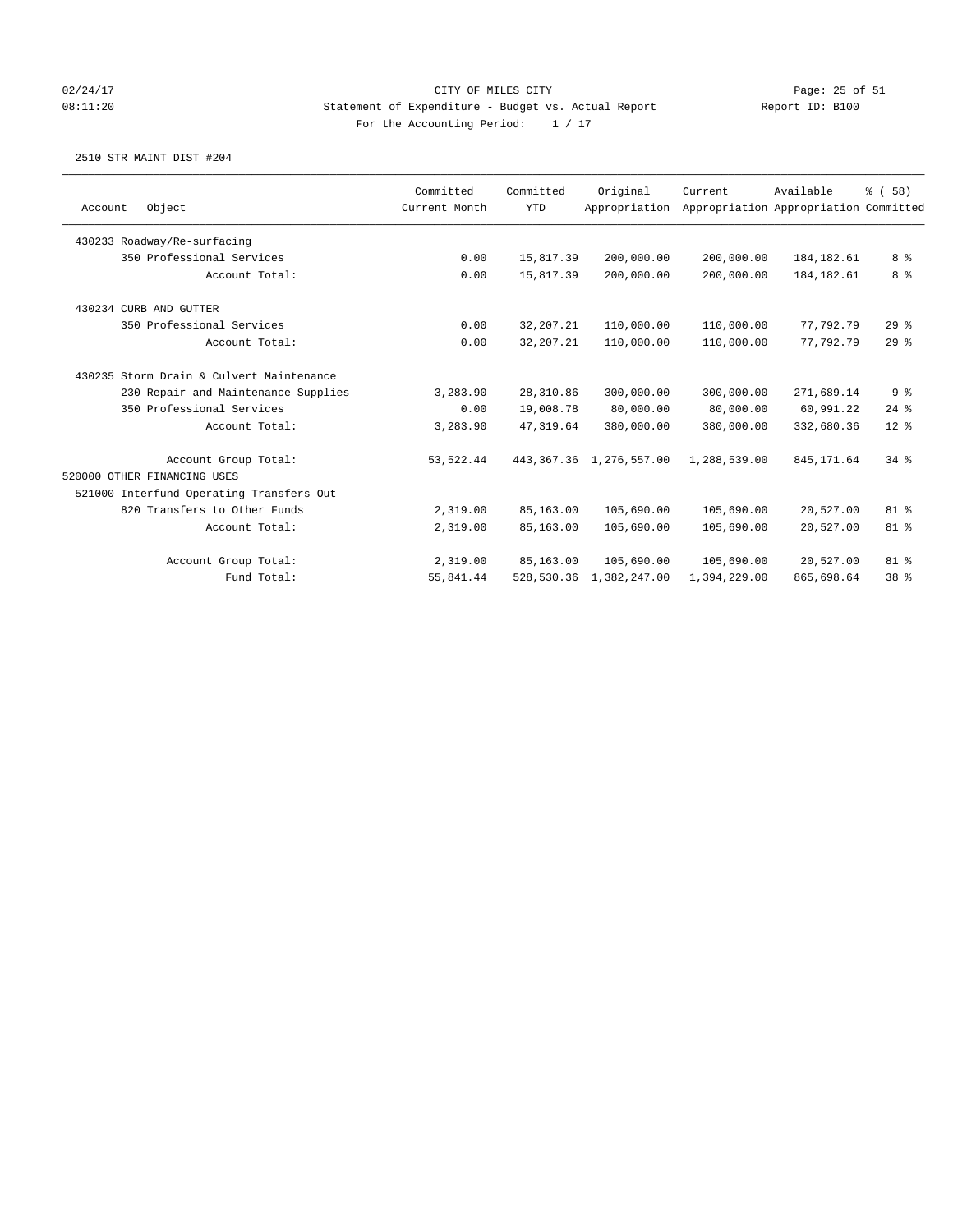# 02/24/17 Page: 26 of 51 08:11:20 Statement of Expenditure - Budget vs. Actual Report Changer Report ID: B100 For the Accounting Period: 1 / 17

|                   |                                          | Committed     | Committed  | Original   | Current                                             | Available   | % (58)          |
|-------------------|------------------------------------------|---------------|------------|------------|-----------------------------------------------------|-------------|-----------------|
| Account           | Object                                   | Current Month | <b>YTD</b> |            | Appropriation Appropriation Appropriation Committed |             |                 |
|                   | 430000 Public Works-GASB68               |               |            |            |                                                     |             |                 |
| 430220 Operations |                                          |               |            |            |                                                     |             |                 |
|                   | 111 Salaries and Wages - Permanent       | 5,689.17      | 38, 365.49 | 62,903.00  | 63,825.00                                           | 25,459.51   | 60 %            |
|                   | 121 OVERTIME-PERMANENT                   | 440.60        | 1,887.74   | 800.00     | 2,900.00                                            | 1,012.26    | 65 %            |
|                   | 131 VACATION                             | 121.68        | 3,323.13   | 10,000.00  | 10,000.00                                           | 6,676.87    | 33%             |
|                   | 132 SICK LEAVE                           | 302.97        | 1,590.29   | 5,000.00   | 5,000.00                                            | 3,409.71    | 32%             |
|                   | 133 OTHER LEAVE PAY                      | 0.00          | 45.65      | 1,463.00   | 1,463.00                                            | 1,417.35    | 3%              |
|                   | 134 HOLIDAY PAY                          | 525.82        | 663.14     | 400.00     | 400.00                                              | $-263.14$   | 166 %           |
|                   | 141 Unemployment Insurance               | 10.56         | 69.10      | 122.00     | 125.00                                              | 55.90       | 55%             |
|                   | 142 Workers' Compensation                | 361.87        | 2,430.98   | 4,147.00   | 4,147.00                                            | 1,716.02    | 59 %            |
|                   | 143 Health Insurance                     | 1,096.62      | 7,559.12   | 13, 153.00 | 13,153.00                                           | 5,593.88    | 57%             |
|                   | 144 FICA                                 | 529.93        | 3,403.67   | 6,164.00   | 6,164.00                                            | 2,760.33    | 55%             |
|                   | 145 PERS                                 | 592.66        | 3,839.83   | 6,744.00   | 6,744.00                                            | 2,904.17    | 57%             |
|                   | 196 CLOTHING ALLOTMENT                   | 0.00          | 228.00     | 250.00     | 250.00                                              | 22.00       | 91 %            |
|                   | 210 Office Supplies and Materials        | 0.00          | 140.29     | 200.00     | 200.00                                              | 59.71       | 70 %            |
|                   | 214 Small Items of Equipment             | 131.39        | 172.99     | 3,000.00   | 3,000.00                                            | 2,827.01    | 6 <sup>°</sup>  |
|                   | 220 Operating Expenses                   | 1,666.98      | 2,860.45   | 3,500.00   | 3,500.00                                            | 639.55      | 82 %            |
|                   | 222 Chemicals, Lab & Med Supplies        | 0.00          | 0.00       | 500.00     | 500.00                                              | 500.00      | နွ              |
|                   | 226 Clothing and Uniforms                | 0.00          | 29.00      | 200.00     | 200.00                                              | 171.00      | 15 <sup>°</sup> |
|                   | 230 Repair and Maintenance Supplies      | 187.02        | 1,606.33   | 5,000.00   | 5,000.00                                            | 3,393.67    | $32$ $%$        |
|                   | 231 Gas, Oil, Diesel Fuel, Grease, etc.  | 818.12        | 3,862.83   | 10,000.00  | 10,000.00                                           | 6,137.17    | 39 %            |
|                   | 242 Sign Parts and Supplies              | 371.32        | 1,017.73   | 2,500.00   | 2,500.00                                            | 1,482.27    | 41 %            |
|                   | 311 Postage, Box Rent, Etc.              | 0.00          | 3.00       | 40.00      | 40.00                                               | 37.00       | 8 %             |
|                   | 330 Publicity, Subscriptions & Dues      | 0.00          | 13.20      | 150.00     | 150.00                                              | 136.80      | 9%              |
|                   | 334 Memberships, Registrations & Dues    | 0.00          | 38.80      | 50.00      | 50.00                                               | 11.20       | 78 %            |
|                   | 341 Electric Utility Services            | 0.00          | 15.28      | 150.00     | 150.00                                              | 134.72      | $10*$           |
|                   | 344 Gas Utility Service                  | 0.00          | 4.24       | 200.00     | 200.00                                              | 195.76      | 2 <sup>8</sup>  |
|                   | 345 Telephone                            | 46.38         | 312.03     | 750.00     | 750.00                                              | 437.97      | 42 %            |
|                   | 350 Professional Services                | 0.00          | 65.80      | 1,000.00   | 1,000.00                                            | 934.20      | 7 %             |
|                   | 360 Contr R & M                          | 55.37         | 387.59     | 1,242.00   | 1,242.00                                            | 854.41      | $31$ %          |
|                   | 363 R&M Vehicles/Equip/Labor-PW          | 513.74        | 17,137.10  | 35,000.00  | 35,000.00                                           | 17,862.90   | 49 %            |
|                   | 370 Travel                               | 12.60         | 12.60      | 250.00     | 250.00                                              | 237.40      | 5 <sup>8</sup>  |
|                   | 380 Training Services                    | 35.00         | 202.46     | 200.00     | 200.00                                              | $-2.46$     | 101 %           |
|                   | 382 Books                                | 0.00          | 0.00       | 100.00     | 100.00                                              | 100.00      | နွ              |
|                   | 511 Insurance on Buildings               | 0.00          | 186.88     | 187.00     | 187.00                                              | 0.12        | 100 %           |
|                   | 512 Insurance on Vehicles & Equipment    | 0.00          | 760.96     | 761.00     | 761.00                                              | 0.04        | $100$ %         |
|                   | 513 Liability                            | 0.00          | 1,416.29   | 461.00     | 461.00                                              | $-955.29$   | $307$ %         |
|                   | 531 Building & Office Rental             | 166.66        | 1,166.62   | 2,000.00   | 2,000.00                                            | 833.38      | 58 %            |
|                   | 532 Land Rental                          | 0.00          | 0.00       | 1,500.00   | 1,500.00                                            | 1,500.00    |                 |
|                   | Account Total:                           | 13,676.46     | 94,818.61  | 180,087.00 | 183,112.00                                          | 88,293.39   | $52$ %          |
|                   | 430233 Roadway/Re-surfacing              |               |            |            |                                                     |             |                 |
|                   | 350 Professional Services                | 0.00          | 6,853.11   | 375,000.00 | 115,706.00                                          | 108,852.89  | 6 %             |
|                   | Account Total:                           | 0.00          | 6,853.11   | 375,000.00 | 115,706.00                                          | 108,852.89  | 6 %             |
|                   | 430235 Storm Drain & Culvert Maintenance |               |            |            |                                                     |             |                 |
|                   |                                          | 0.00          | 0.00       |            |                                                     | 20,000.00   |                 |
|                   | 230 Repair and Maintenance Supplies      |               |            | 20,000.00  | 20,000.00                                           |             | ိစ              |
|                   | Account Total:                           | 0.00          | 0.00       | 20,000.00  | 20,000.00                                           | 20,000.00   | ್ಠಿ             |
|                   | Account Group Total:                     | 13,676.46     | 101,671.72 | 575,087.00 | 318,818.00                                          | 217, 146.28 | 32%             |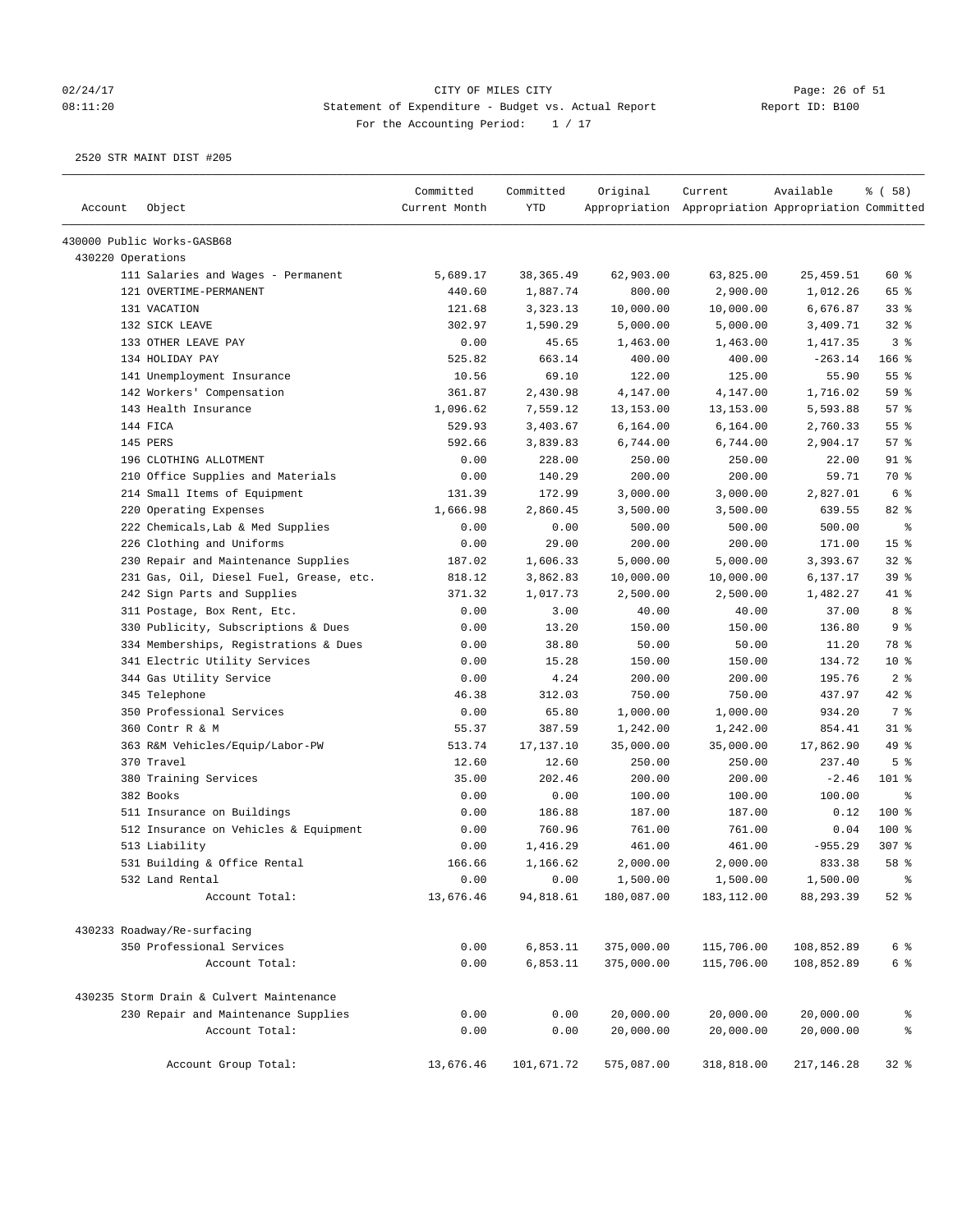## 02/24/17 Page: 27 of 51 08:11:20 Statement of Expenditure - Budget vs. Actual Report Report ID: B100 For the Accounting Period:  $1 / 17$

| Account | Object                                   | Committed<br>Current Month | Committed<br>YTD | Original<br>Appropriation | Current    | Available<br>Appropriation Appropriation Committed | % (58)          |
|---------|------------------------------------------|----------------------------|------------------|---------------------------|------------|----------------------------------------------------|-----------------|
|         | 520000 OTHER FINANCING USES              |                            |                  |                           |            |                                                    |                 |
|         | 521000 Interfund Operating Transfers Out |                            |                  |                           |            |                                                    |                 |
|         | 820 Transfers to Other Funds             | 1,229.00                   | 25,836.00        | 34,207.00                 | 34,207.00  | 8,371.00                                           | 76 %            |
|         | Account Total:                           | 1,229.00                   | 25,836.00        | 34,207.00                 | 34,207.00  | 8,371.00                                           | 76 %            |
|         | Account Group Total:                     | 1,229.00                   | 25,836.00        | 34,207.00                 | 34,207.00  | 8,371.00                                           | 76 %            |
|         | Fund Total:                              | 14,905.46                  | 127,507.72       | 609,294.00                | 353,025.00 | 225,517.28                                         | 36 <sup>8</sup> |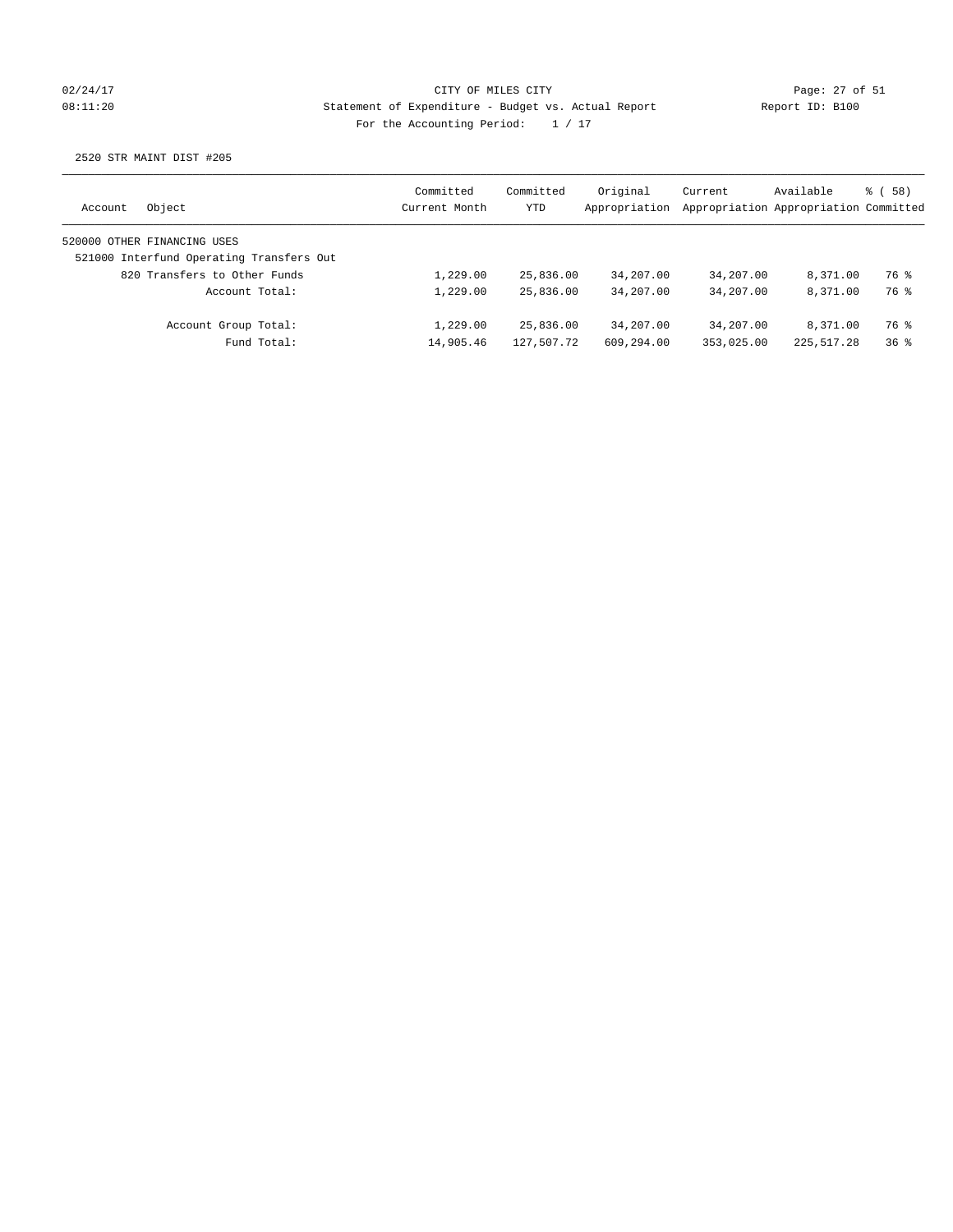## 02/24/17 Page: 28 of 51 08:11:20 Statement of Expenditure - Budget vs. Actual Report Report ID: B100 For the Accounting Period:  $1 / 17$

### 2540 STR MAINT DIST#207-(MILESTOWN ESTATES)

|                      |                                          | Committed     | Committed  | Original | Current                                             | Available | % (58)          |
|----------------------|------------------------------------------|---------------|------------|----------|-----------------------------------------------------|-----------|-----------------|
| Account              | Object                                   | Current Month | <b>YTD</b> |          | Appropriation Appropriation Appropriation Committed |           |                 |
|                      | 430000 Public Works-GASB68               |               |            |          |                                                     |           |                 |
| 430220 Operations    |                                          |               |            |          |                                                     |           |                 |
|                      | 111 Salaries and Wages - Permanent       | 284.15        | 1,961.74   | 3,322.00 | 3,322.00                                            | 1,360.26  | 59%             |
|                      | 121 OVERTIME-PERMANENT                   | 22.52         | 103.84     | 100.00   | 100.00                                              | $-3.84$   | $104*$          |
|                      | 131 VACATION                             | 6.45          | 162.49     | 300.00   | 300.00                                              | 137.51    | 54 %            |
|                      | 132 SICK LEAVE                           | 15.81         | 82.45      | 100.00   | 100.00                                              | 17.55     | 82%             |
|                      | 133 OTHER LEAVE PAY                      | 0.00          | 1.04       | 58.00    | 58.00                                               | 56.96     | 2 <sup>8</sup>  |
|                      | 134 HOLIDAY PAY                          | 27.63         | 35.31      | 20.00    | 20.00                                               | $-15.31$  | $177$ $*$       |
|                      | 141 Unemployment Insurance               | 0.53          | 3.38       | 6.00     | 6.00                                                | 2.62      | 56%             |
|                      | 142 Workers' Compensation                | 17.99         | 122.88     | 199.00   | 199.00                                              | 76.12     | 62 %            |
|                      | 143 Health Insurance                     | 55.09         | 385.93     | 662.00   | 662.00                                              | 276.07    | 58 %            |
|                      | 144 FICA                                 | 26.72         | 174.47     | 300.00   | 300.00                                              | 125.53    | 58 %            |
|                      | 145 PERS                                 | 29.79         | 196.38     | 326.00   | 326.00                                              | 129.62    | 60 %            |
|                      | 196 CLOTHING ALLOTMENT                   | 0.00          | 12.00      | 20.00    | 20.00                                               | 8.00      | 60 %            |
|                      | 350 Professional Services                | 0.00          | 0.00       | 1,000.00 | 1,000.00                                            | 1,000.00  | နွ              |
|                      | Account Total:                           | 486.68        | 3,241.91   | 6,413.00 | 6,413.00                                            | 3,171.09  | $51$ %          |
|                      | Account Group Total:                     | 486.68        | 3,241.91   | 6,413.00 | 6,413.00                                            | 3,171.09  | $51$ $%$        |
| 510000 MISCELLANEOUS |                                          |               |            |          |                                                     |           |                 |
|                      | 510330 Comprehensive Liability Insurance |               |            |          |                                                     |           |                 |
|                      | 513 Liability                            | 0.00          | 24.39      | 25.00    | 25.00                                               | 0.61      | 98 %            |
|                      | Account Total:                           | 0.00          | 24.39      | 25.00    | 25.00                                               | 0.61      | 98 %            |
|                      | Account Group Total:                     | 0.00          | 24.39      | 25.00    | 25.00                                               | 0.61      | 98 <sup>8</sup> |
|                      | Fund Total:                              | 486.68        | 3,266.30   | 6,438.00 | 6,438.00                                            | 3,171.70  | $51$ $%$        |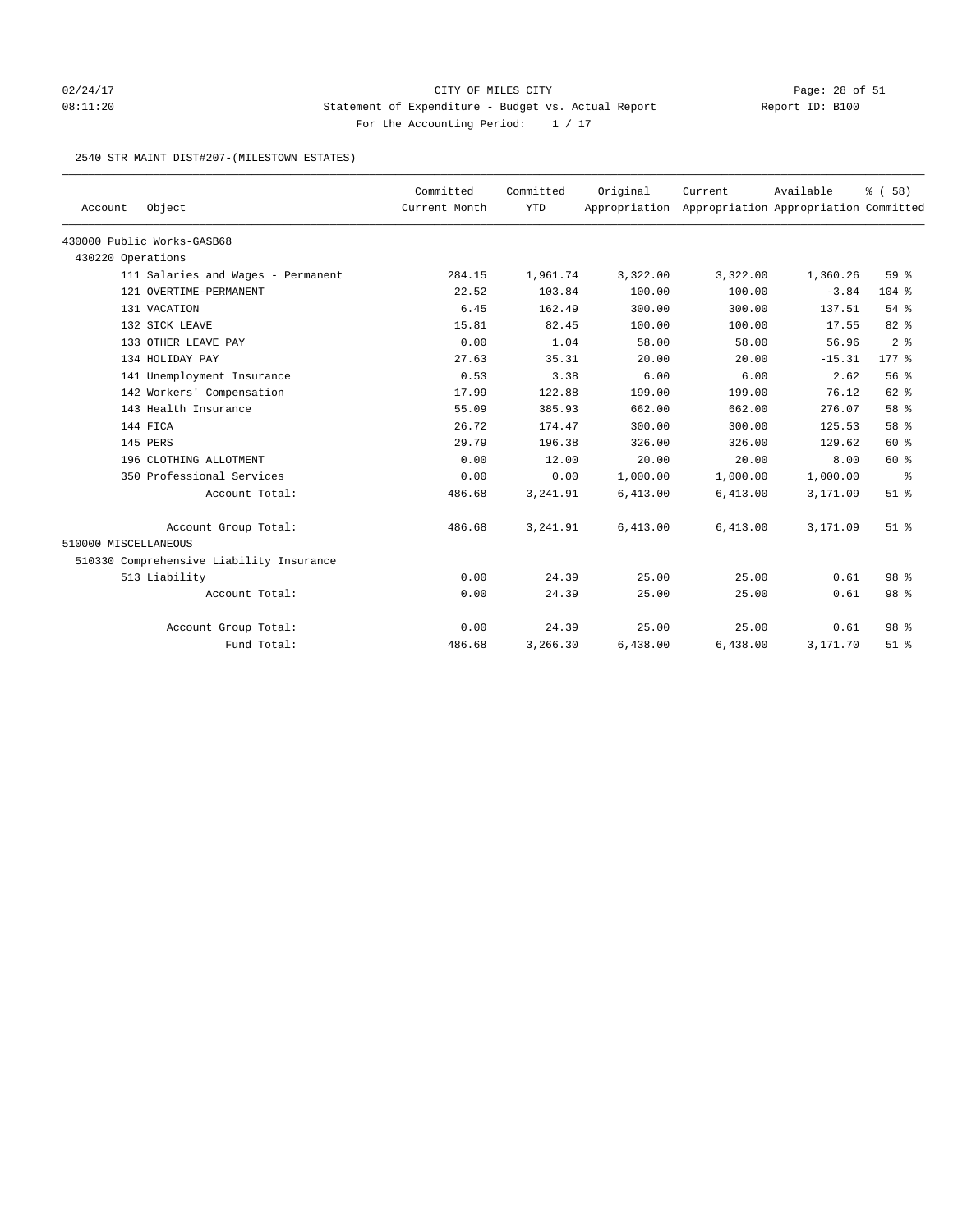## 02/24/17 CITY OF MILES CITY Page: 29 of 51 08:11:20 Statement of Expenditure - Budget vs. Actual Report Report ID: B100 For the Accounting Period:  $1 / 17$

### 2820 GAS TAX

| Object<br>Account                        | Committed<br>Current Month | Committed<br><b>YTD</b> | Original<br>Appropriation | Current    | Available<br>Appropriation Appropriation Committed | % (58)   |
|------------------------------------------|----------------------------|-------------------------|---------------------------|------------|----------------------------------------------------|----------|
| 520000 OTHER FINANCING USES              |                            |                         |                           |            |                                                    |          |
| 521000 Interfund Operating Transfers Out |                            |                         |                           |            |                                                    |          |
| 820 Transfers to Other Funds             | 557.00                     | 3,899.00                | 6,686.00                  | 6,686.00   | 2,787.00                                           | 58 %     |
| Account Total:                           | 557.00                     | 3,899.00                | 6,686.00                  | 6,686.00   | 2,787.00                                           | 58 %     |
| 521204 TRANSFER:<br>SID 204              |                            |                         |                           |            |                                                    |          |
| 820 Transfers to Other Funds             | 0.00                       | 44,781.00               | 86,220.00                 | 86,220.00  | 41,439.00                                          | $52$ $%$ |
| Account Total:                           | 0.00                       | 44,781.00               | 86,220.00                 | 86,220.00  | 41,439.00                                          | $52$ $%$ |
| 521205 TRANSFER:<br>SID 205              |                            |                         |                           |            |                                                    |          |
| 820 Transfers to Other Funds             | 0.00                       | 44,781.00               | 86,219.00                 | 86,219.00  | 41,438.00                                          | $52$ $%$ |
| Account Total:                           | 0.00                       | 44,781.00               | 86,219.00                 | 86,219.00  | 41,438.00                                          | $52$ $%$ |
| Account Group Total:                     | 557.00                     | 93,461.00               | 179,125.00                | 179,125.00 | 85,664.00                                          | $52$ $%$ |
| Fund Total:                              | 557.00                     | 93,461.00               | 179,125.00                | 179,125.00 | 85,664.00                                          | $52$ $%$ |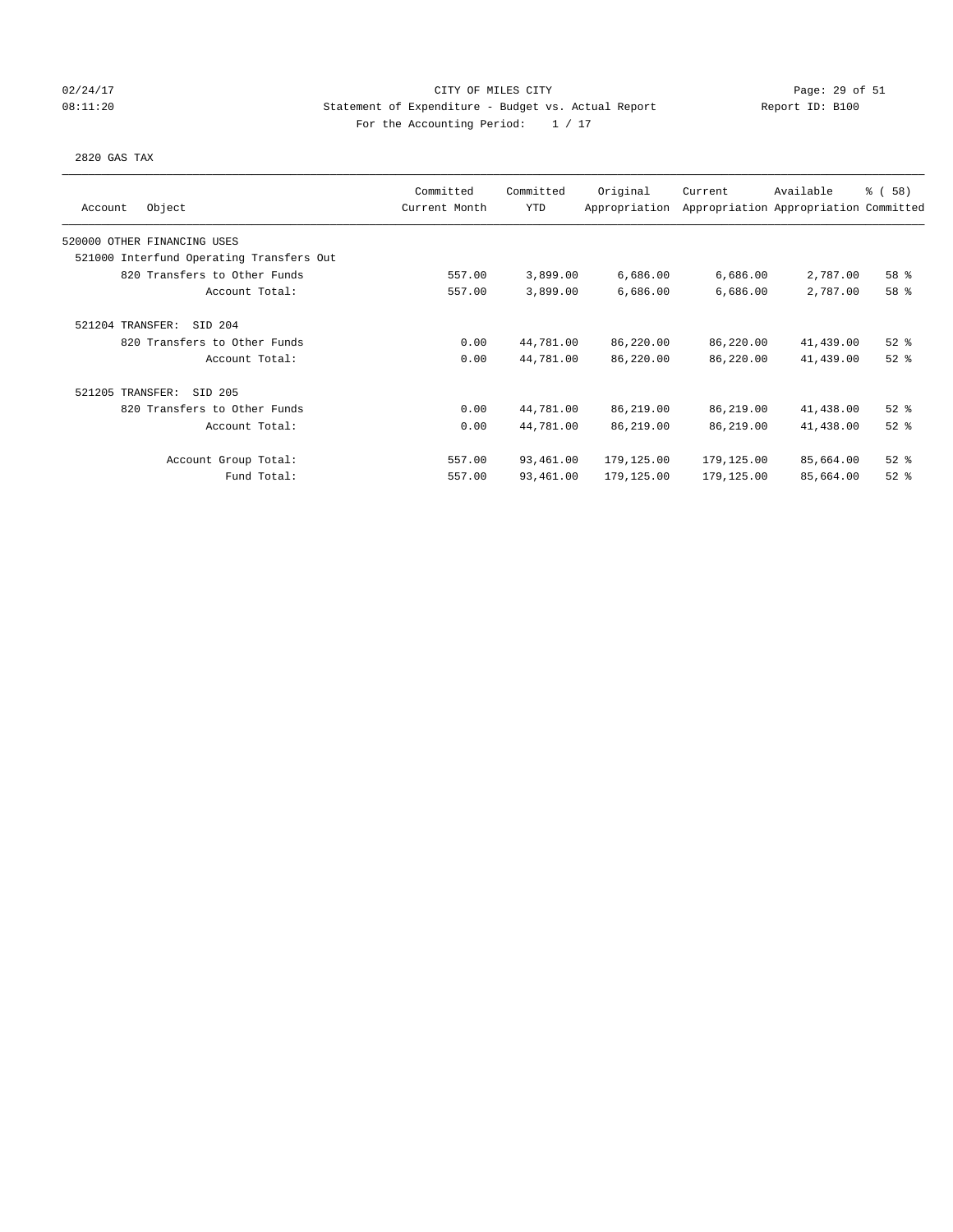# 02/24/17 Page: 30 of 51 08:11:20 Statement of Expenditure - Budget vs. Actual Report Report ID: B100 For the Accounting Period:  $1 / 17$

2850 911 EMERGENCY

| Account | Object                                     | Committed<br>Current Month | Committed<br><b>YTD</b> | Original   | Current<br>Appropriation Appropriation Appropriation Committed | Available   | % (58)                   |
|---------|--------------------------------------------|----------------------------|-------------------------|------------|----------------------------------------------------------------|-------------|--------------------------|
|         | 420000 PUBLIC SAFETY-GASB68                |                            |                         |            |                                                                |             |                          |
|         | 420140 Crime Control and Investigation(05) |                            |                         |            |                                                                |             |                          |
|         | 210 Office Supplies and Materials          | 0.00                       | 129.38                  | 1,000.00   | 1,000.00                                                       | 870.62      | $13*$                    |
|         | 214 Small Items of Equipment               | 0.00                       | 0.00                    | 2,000.00   | 2,000.00                                                       | 2,000.00    | နွ                       |
|         | 220 Operating Expenses                     | 0.00                       | 788.05                  | 2,000.00   | 2,000.00                                                       | 1,211.95    | 39 %                     |
|         | 311 Postage, Box Rent, Etc.                | 0.00                       | 6.70                    | 100.00     | 100.00                                                         | 93.30       | 7 %                      |
|         | 320 Printing, Duplicating, Typing &        | 0.00                       | 0.00                    | 100.00     | 100.00                                                         | 100.00      | $\epsilon$               |
|         | 334 Memberships, Registrations & Dues      | 0.00                       | 0.00                    | 100.00     | 100.00                                                         | 100.00      | $\,{}^{\circ}\!\!\delta$ |
|         | 341 Electric Utility Services              | 51.34                      | 311.70                  | 600.00     | 600.00                                                         | 288.30      | $52$ $%$                 |
|         | 345 Telephone                              | 1,725.93                   | 16,893.25               | 25,250.00  | 25,250.00                                                      | 8,356.75    | 67%                      |
|         | 350 Professional Services                  | 2,878.84                   | 40,941.55               | 60,000.00  | 60,000.00                                                      | 19,058.45   | 68 %                     |
|         | 370 Travel                                 | 0.00                       | 0.00                    | 500.00     | 500.00                                                         | 500.00      | နွ                       |
|         | 380 Training Services                      | 0.00                       | 0.00                    | 2,000.00   | 2,000.00                                                       | 2,000.00    | $\approx$                |
|         | 512 Insurance on Vehicles & Equipment      | 0.00                       | 152.93                  | 153.00     | 153.00                                                         | 0.07        | $100$ %                  |
|         | 940 Machinery & Equipment                  | 0.00                       | 52,250.00               | 115,000.00 | 115,000.00                                                     | 62,750.00   | 45 %                     |
|         | 941 911 Eq & Software (2/01)               | 0.00                       | 0.00                    | 82,000.00  | 82,000.00                                                      | 82,000.00   | ႜ                        |
|         | Account Total:                             | 4,656.11                   | 111, 473.56             | 290,803.00 | 290,803.00                                                     | 179,329.44  | 38 <sup>8</sup>          |
|         | Account Group Total:                       | 4,656.11                   | 111, 473.56             | 290,803.00 | 290,803.00                                                     | 179,329.44  | 38 %                     |
|         | 520000 OTHER FINANCING USES                |                            |                         |            |                                                                |             |                          |
|         | 521000 Interfund Operating Transfers Out   |                            |                         |            |                                                                |             |                          |
|         | 820 Transfers to Other Funds               | 0.00                       | 28,000.00               | 56,000.00  | 56,000.00                                                      | 28,000.00   | $50*$                    |
|         | Account Total:                             | 0.00                       | 28,000.00               | 56,000.00  | 56,000.00                                                      | 28,000.00   | 50%                      |
|         | Account Group Total:                       | 0.00                       | 28,000.00               | 56,000.00  | 56,000.00                                                      | 28,000.00   | 50%                      |
|         | Fund Total:                                | 4,656.11                   | 139, 473.56             | 346,803.00 | 346,803.00                                                     | 207, 329.44 | $40*$                    |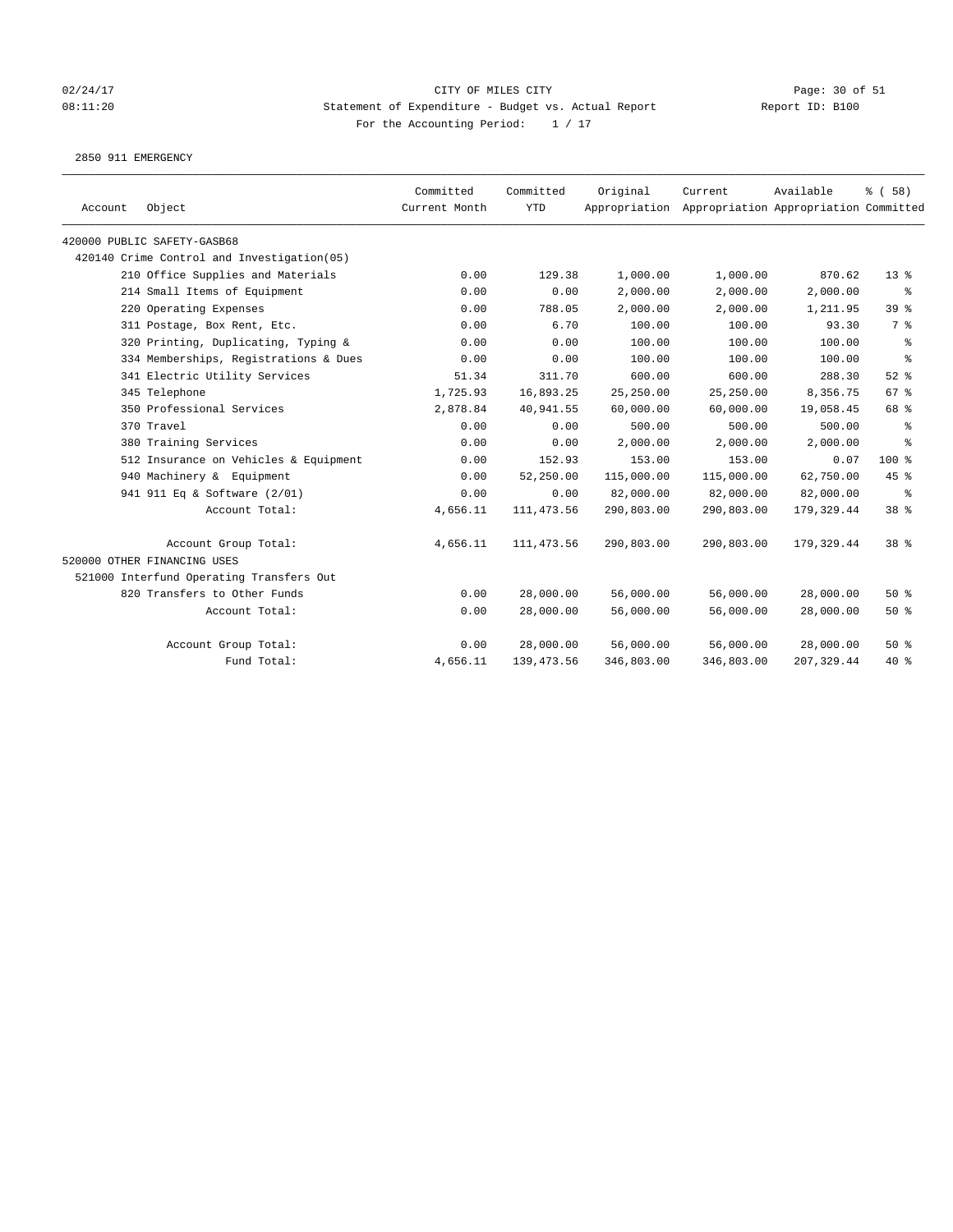## 02/24/17 Page: 31 of 51 and 2020/24/17 Page: 31 of 51 08:11:20 Statement of Expenditure - Budget vs. Actual Report Report ID: B100 For the Accounting Period:  $1 / 17$

2880 LIBRARY GRANTS

| Account | Object                               | Committed<br>Current Month | Committed<br>YTD | Original<br>Appropriation | Current   | Available<br>Appropriation Appropriation Committed | <sub>ර</sub> ි (58) |
|---------|--------------------------------------|----------------------------|------------------|---------------------------|-----------|----------------------------------------------------|---------------------|
|         | 460000 CULTURE AND RECREATION-GASB68 |                            |                  |                           |           |                                                    |                     |
|         | 460100 Library Services(16)          |                            |                  |                           |           |                                                    |                     |
|         | 210 Office Supplies and Materials    | 0.00                       | 206.73           | 1,350.00                  | 1,350.00  | 1,143.27                                           | 15 <sup>8</sup>     |
|         | 311 Postage, Box Rent, Etc.          | 508.50                     | 1,758.50         | 4,900.00                  | 4,900.00  | 3,141.50                                           | 36%                 |
|         | 350 Professional Services            | 0.00                       | 450.00           | 16,053.00                 | 16,053.00 | 15,603.00                                          | 3 <sup>8</sup>      |
|         | 370 Travel                           | 0.00                       | 0.00             | 3,000.00                  | 3.000.00  | 3,000.00                                           | ႜ                   |
|         | 380 Training Services                | 0.00                       | 0.00             | 1,000.00                  | 1,000.00  | 1,000.00                                           | နွ                  |
|         | 382 Books                            | 0.00                       | 0.00             | 100.00                    | 100.00    | 100.00                                             | ి                   |
|         | Account Total:                       | 508.50                     | 2,415.23         | 26,403.00                 | 26,403.00 | 23,987.77                                          | 9%                  |
|         | Account Group Total:                 | 508.50                     | 2,415.23         | 26,403.00                 | 26,403.00 | 23,987.77                                          | 9 %                 |
|         | Fund Total:                          | 508.50                     | 2,415.23         | 26,403.00                 | 26,403.00 | 23,987.77                                          | 9%                  |
|         |                                      |                            |                  |                           |           |                                                    |                     |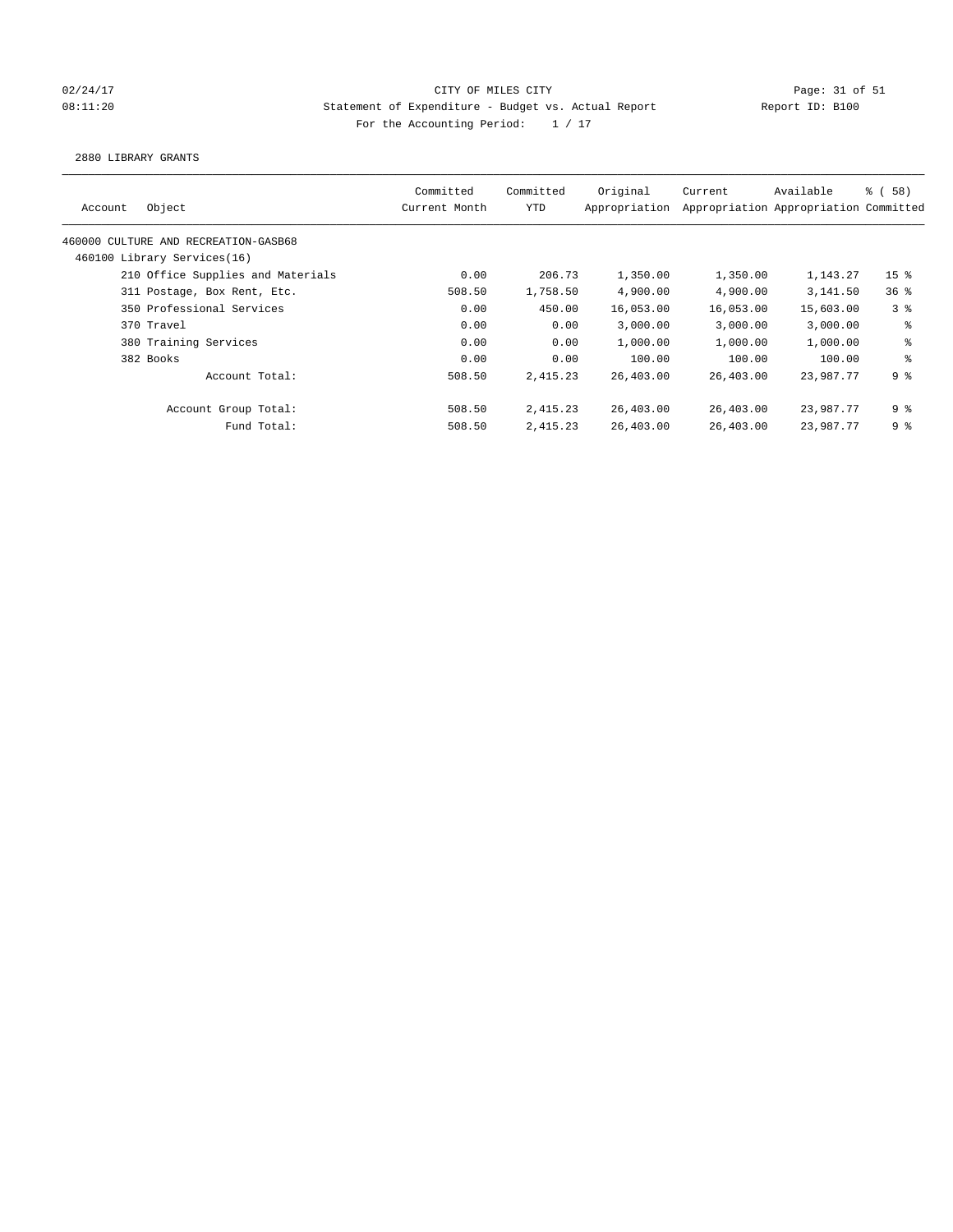# 02/24/17 Page: 32 of 51 08:11:20 Statement of Expenditure - Budget vs. Actual Report Report ID: B100 For the Accounting Period:  $1 / 17$

2935 Historic Preservation

| Account | Object                                      | Committed<br>Current Month | Committed<br><b>YTD</b> | Original<br>Appropriation | Current   | Available<br>Appropriation Appropriation Committed | % (58)          |
|---------|---------------------------------------------|----------------------------|-------------------------|---------------------------|-----------|----------------------------------------------------|-----------------|
|         | 460000 CULTURE AND RECREATION-GASB68        |                            |                         |                           |           |                                                    |                 |
|         | 460461 Historic Preservation-Administration |                            |                         |                           |           |                                                    |                 |
|         | 111 Salaries and Wages - Permanent          | 171.89                     | 1,056.52                | 4,254.00                  | 4,254.00  | 3,197.48                                           | $25$ %          |
|         | 131 VACATION                                | 8.92                       | 130.86                  | 64.00                     | 64.00     | $-66.86$                                           | $204$ %         |
|         | 132 SICK LEAVE                              | 2.59                       | 76.76                   | 66.00                     | 66.00     | $-10.76$                                           | $116$ %         |
|         | 133 OTHER LEAVE PAY                         | 0.00                       | 16.68                   | 380.00                    | 380.00    | 363.32                                             | 4%              |
|         | 141 Unemployment Insurance                  | 0.27                       | 1.92                    | 8.00                      | 8.00      | 6.08                                               | $24$ $%$        |
|         | 142 Workers' Compensation                   | 2.25                       | 15.87                   | 58.00                     | 58.00     | 42.13                                              | $27$ $%$        |
|         | 143 Health Insurance                        | 3.01                       | 21.04                   | 0.00                      | 0.00      | $-21.04$                                           | ႜ               |
|         | 144 FICA                                    | 14.02                      | 98.68                   | 364.00                    | 364.00    | 265.32                                             | $27$ %          |
|         | 145 PERS                                    | 15.35                      | 107.22                  | 398.00                    | 398.00    | 290.78                                             | $27$ %          |
|         | 196 CLOTHING ALLOTMENT                      | 0.00                       | 9.75                    | 10.00                     | 10.00     | 0.25                                               | 98 %            |
|         | 210 Office Supplies and Materials           | 58.37                      | 161.46                  | 1,000.00                  | 1,000.00  | 838.54                                             | 16 <sup>8</sup> |
|         | 220 Operating Expenses                      | 0.00                       | 0.00                    | 1,000.00                  | 1,000.00  | 1,000.00                                           | ႜ               |
|         | 311 Postage, Box Rent, Etc.                 | 0.00                       | 7.77                    | 200.00                    | 200.00    | 192.23                                             | 4%              |
|         | 320 Printing, Duplicating, Typing &         | 0.00                       | 0.00                    | 750.00                    | 750.00    | 750.00                                             | နွ              |
|         | 330 Publicity, Subscriptions & Dues         | 0.00                       | 166.00                  | 250.00                    | 250.00    | 84.00                                              | 66 %            |
|         | 350 Professional Services                   | 0.00                       | 3,000.00                | 4,162.00                  | 4,162.00  | 1,162.00                                           | 72 %            |
|         | 360 Contr R & M                             | 72.85                      | 364.25                  | 0.00                      | 0.00      | $-364.25$                                          | ႜ               |
|         | 370 Travel                                  | 0.00                       | 0.00                    | 1,000.00                  | 1,000.00  | 1,000.00                                           | ႜ               |
|         | Account Total:                              | 349.52                     | 5,234.78                | 13,964.00                 | 13,964.00 | 8,729.22                                           | 37%             |
|         | Account Group Total:                        | 349.52                     | 5,234.78                | 13,964.00                 | 13,964.00 | 8,729.22                                           | 37%             |
|         | Fund Total:                                 | 349.52                     | 5,234.78                | 13,964.00                 | 13,964.00 | 8,729.22                                           | 378             |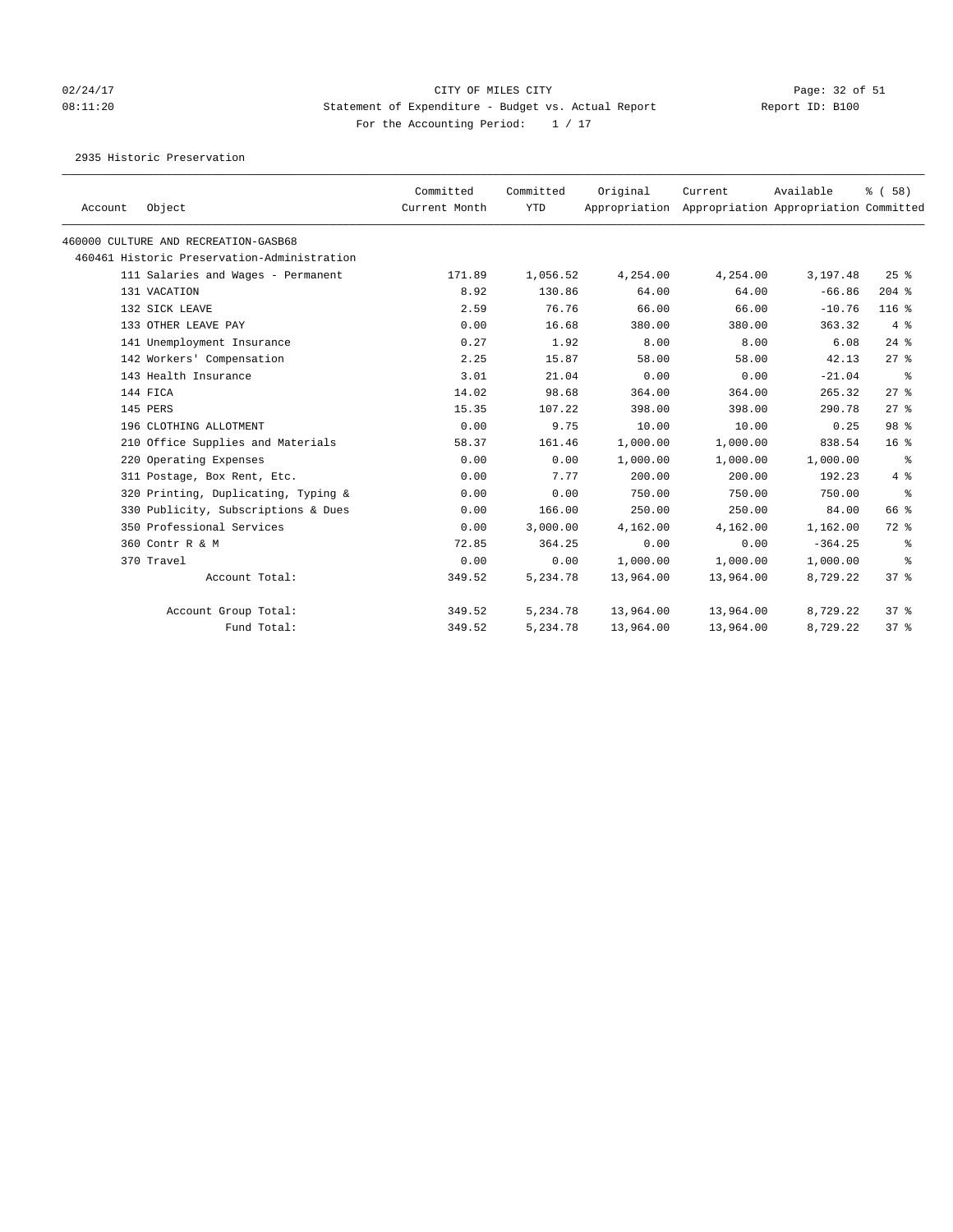### 02/24/17 Page: 33 of 51 08:11:20 Statement of Expenditure - Budget vs. Actual Report Report ID: B100 For the Accounting Period: 1 / 17

2985 RETIRED SENIOR VOLUNTEER PROG (RSVP)

|                    |                                            | Committed     | Committed                | Original               | Current                                             | Available              | % (58)          |
|--------------------|--------------------------------------------|---------------|--------------------------|------------------------|-----------------------------------------------------|------------------------|-----------------|
| Account            | Object                                     | Current Month | <b>YTD</b>               |                        | Appropriation Appropriation Appropriation Committed |                        |                 |
|                    | 450000 Social and Economic Services-GASB68 |               |                          |                        |                                                     |                        |                 |
|                    | 450330 RSVP Non-Federal                    |               |                          |                        |                                                     |                        |                 |
|                    | 210 Office Supplies and Materials          | 0.00          | 0.00                     | 2,000.00               | 2,000.00                                            | 2,000.00               | ៖               |
|                    | 220 Operating Expenses                     | 153.18        | 2,522.47                 | 5,558.00               | 5,558.00                                            | 3,035.53               | 45 %            |
|                    | 230 Repair and Maintenance Supplies        | 0.00          | 135.59                   | 0.00                   | 0.00                                                | $-135.59$              | နွ              |
|                    | 311 Postage, Box Rent, Etc.                | 70.90         | 435.75                   | 750.00                 | 750.00                                              | 314.25                 | 58 %            |
|                    | 370 Travel                                 | 0.00          | 0.00                     | 300.00                 | 300.00                                              | 300.00                 | နွ              |
|                    | 379 Other Travel                           | 37.50         | 252.50                   | 878.00                 | 878.00                                              | 625.50                 | $29$ $%$        |
|                    | 512 Insurance on Vehicles & Equipment      | 0.00          | 0.00                     | 671.00                 | 671.00                                              | 671.00                 | ៖               |
|                    | 513 Liability                              | 0.00          | 0.00                     | 656.00                 | 656.00                                              | 656.00                 | $\approx$       |
|                    | 530 Rent                                   | 0.00          | 0.00                     | 450.00                 | 450.00                                              | 450.00                 | န့              |
|                    | Account Total:                             | 261.58        | 3,346.31                 | 11,263.00              | 11,263.00                                           | 7,916.69               | $30*$           |
|                    | 450340 RSVP FEDERAL GRANT- FALLON/CUSTER   |               |                          |                        |                                                     |                        |                 |
|                    | 111 Salaries and Wages - Permanent         | 3,747.13      | 23, 377.80               | 48,000.00              | 48,000.00                                           | 24,622.20              | 49 %            |
|                    | 131 VACATION                               | 91.95         | 1,737.82                 | 0.00                   | 0.00                                                | $-1,737.82$            | ి               |
|                    | 132 SICK LEAVE                             | 160.92        | 1,548.98                 | 0.00                   | 0.00                                                | $-1,548.98$            | ៖               |
|                    | 133 OTHER LEAVE PAY                        | 0.00          | 227.70                   | 0.00                   | 0.00                                                | $-227.70$              | ま               |
|                    | 141 Unemployment Insurance                 | 6.00          | 40.35                    | 216.00                 | 216.00                                              | 175.65                 | 19 <sup>°</sup> |
|                    | 142 Workers' Compensation                  | 49.10         | 330.50                   | 596.00                 | 596.00                                              | 265.50                 | 55 %            |
|                    | 143 Health Insurance                       | 689.35        | 4,750.70                 | 8,272.00               | 8,272.00                                            | 3,521.30               | 57%             |
|                    | 144 FICA                                   | 306.00        | 2,073.91                 | 3,672.00               | 3,672.00                                            | 1,598.09               | 56%             |
|                    | 145 PERS                                   | 334.80        | 2,251.68                 | 3,312.00               | 3,312.00                                            | 1,060.32               | 68 %            |
|                    | 210 Office Supplies and Materials          | 0.00          | 1,114.06                 | 2,073.00               | 2,073.00                                            | 958.94                 | $54$ $%$        |
|                    | 220 Operating Expenses                     | 260.94        | 948.53                   | 1,875.00               | 1,875.00                                            | 926.47                 | $51$ %          |
|                    | 311 Postage, Box Rent, Etc.                | 0.00          | 218.24                   | 250.00                 | 250.00                                              | 31.76                  | 87%             |
|                    | 330 Publicity, Subscriptions & Dues        | 0.00          | 148.20                   | 140.00                 | 140.00                                              | $-8.20$                | 106 %           |
|                    | 334 Memberships, Registrations & Dues      | 0.00          | 75.00                    | 250.00                 | 250.00                                              | 175.00                 | $30*$           |
|                    | 345 Telephone                              | 109.68        | 601.81                   | 1,680.00               | 1,680.00                                            | 1,078.19               | 36%             |
|                    | 370 Travel                                 | 0.00          | 2,503.58                 | 7,066.00               | 7,066.00                                            | 4,562.42               | 35%             |
|                    | 530 Rent                                   | 0.00          | 5,010.00                 | 5,010.00               | 5,010.00                                            | 0.00                   | 100 %           |
|                    | Account Total:                             | 5,755.87      | 46,958.86                | 82, 412.00             | 82, 412.00                                          | 35, 453. 14            | 57%             |
| 450351 RSVP-Excess |                                            |               |                          |                        |                                                     |                        |                 |
|                    | 111 Salaries and Wages - Permanent         | 0.00          | 1,661.55                 | 1,997.00               | 1,997.00                                            | 335.45                 | 83 %            |
|                    | 141 Unemployment Insurance                 | 0.00          | 2.48                     | 9.00                   | 9.00                                                | 6.52                   | $28$ $%$        |
|                    | 142 Workers' Compensation                  | 0.00          | 20.00                    | 27.00                  | 27.00                                               | 7.00                   | 74 %            |
|                    | 143 Health Insurance                       | 0.00          | 74.75                    | 0.00                   | 0.00                                                | $-74.75$               | $\epsilon$      |
|                    | 144 FICA                                   | 0.00          | 110.46                   | 153.00                 | 153.00                                              | 42.54                  | $72$ $%$        |
|                    | 145 PERS                                   | 0.00          | 138.28                   | 138.00                 | 138.00                                              | $-0.28$                | 100%            |
|                    | Account Total:                             | 0.00          | 2,007.52                 | 2,324.00               | 2,324.00                                            | 316.48                 | 86 %            |
|                    |                                            | 6,017.45      |                          |                        |                                                     |                        | $54$ $%$        |
|                    | Account Group Total:<br>Fund Total:        | 6,017.45      | 52, 312.69<br>52, 312.69 | 95,999.00<br>95,999.00 | 95,999.00<br>95,999.00                              | 43,686.31<br>43,686.31 | 54 %            |
|                    |                                            |               |                          |                        |                                                     |                        |                 |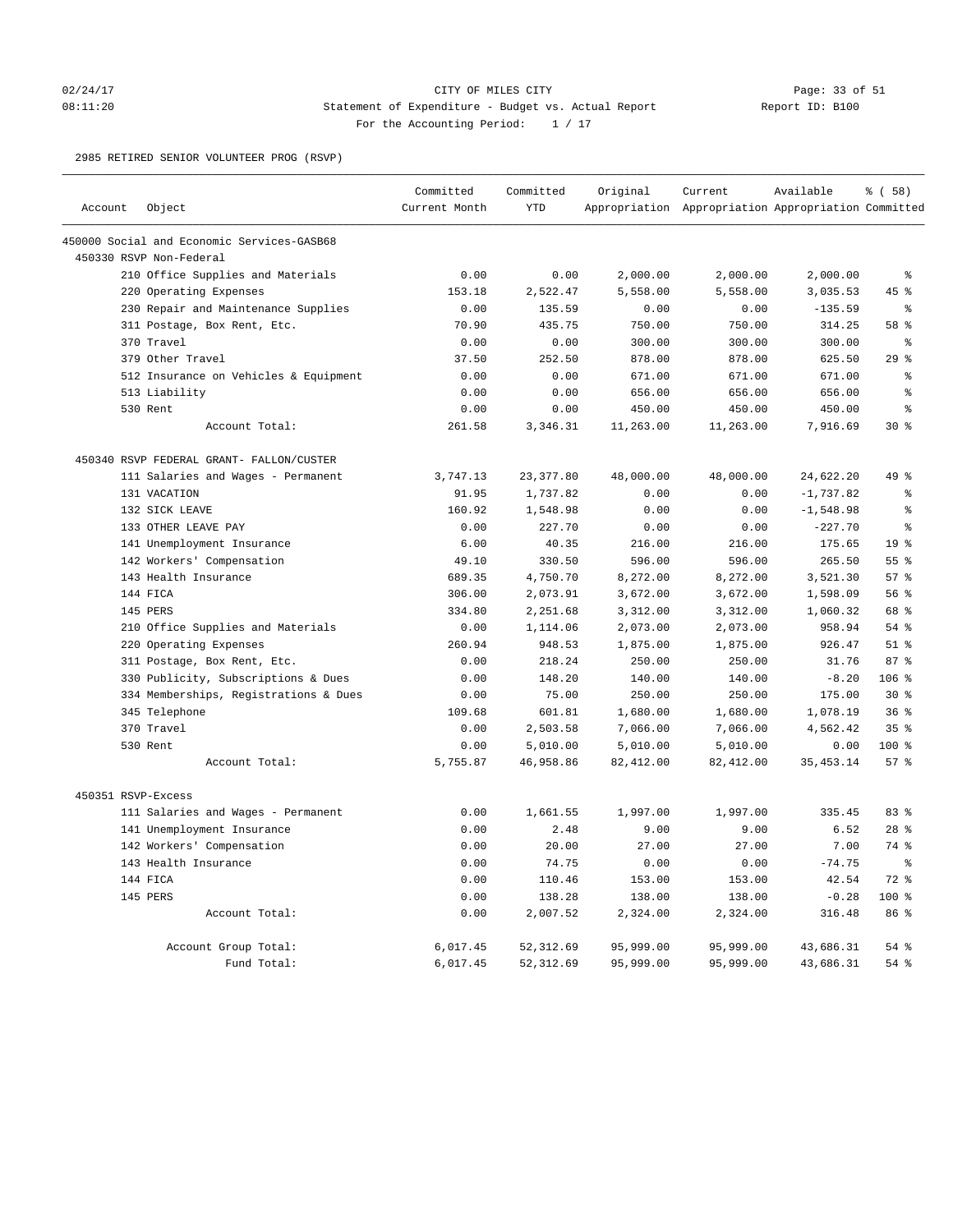### 02/24/17 Page: 34 of 51 08:11:20 Statement of Expenditure - Budget vs. Actual Report Report ID: B100 For the Accounting Period:  $1 / 17$

## 3670 SID 211

| Object<br>Account                        | Committed<br>Current Month | Committed<br>YTD | Original<br>Appropriation | Current  | Available<br>Appropriation Appropriation Committed | 8 ( 58 ) |
|------------------------------------------|----------------------------|------------------|---------------------------|----------|----------------------------------------------------|----------|
| 490000 DEBT SERVICE                      |                            |                  |                           |          |                                                    |          |
| 490500 Other Debt Service Payments       |                            |                  |                           |          |                                                    |          |
| 643 Principal- SID 211                   | 1,836.83                   | 3,666.12         | 3,667.00                  | 3,667.00 | 0.88                                               | $100$ %  |
| 644 Interest- SID 211                    | 436.31                     | 883.20           | 884.00                    | 884.00   | 0.80                                               | $100$ %  |
| Account Total:                           | 2,273.14                   | 4,549.32         | 4,551.00                  | 4,551.00 | 1.68                                               | $100$ %  |
| Account Group Total:                     | 2,273.14                   | 4,549.32         | 4,551.00                  | 4,551.00 | 1.68                                               | $100*$   |
| 520000 OTHER FINANCING USES              |                            |                  |                           |          |                                                    |          |
| 521000 Interfund Operating Transfers Out |                            |                  |                           |          |                                                    |          |
| 820 Transfers to Other Funds             | 2,985.00                   | 2,985.00         | 0.00                      | 0.00     | $-2,985.00$                                        | နွ       |
| Account Total:                           | 2,985.00                   | 2,985.00         | 0.00                      | 0.00     | $-2,985.00$                                        | ి        |
| Account Group Total:                     | 2,985.00                   | 2,985.00         | 0.00                      | 0.00     | $-2,985.00$                                        | ి        |
| Fund Total:                              | 5,258.14                   | 7,534.32         | 4,551.00                  | 4,551.00 | $-2,983.32$                                        | $166$ %  |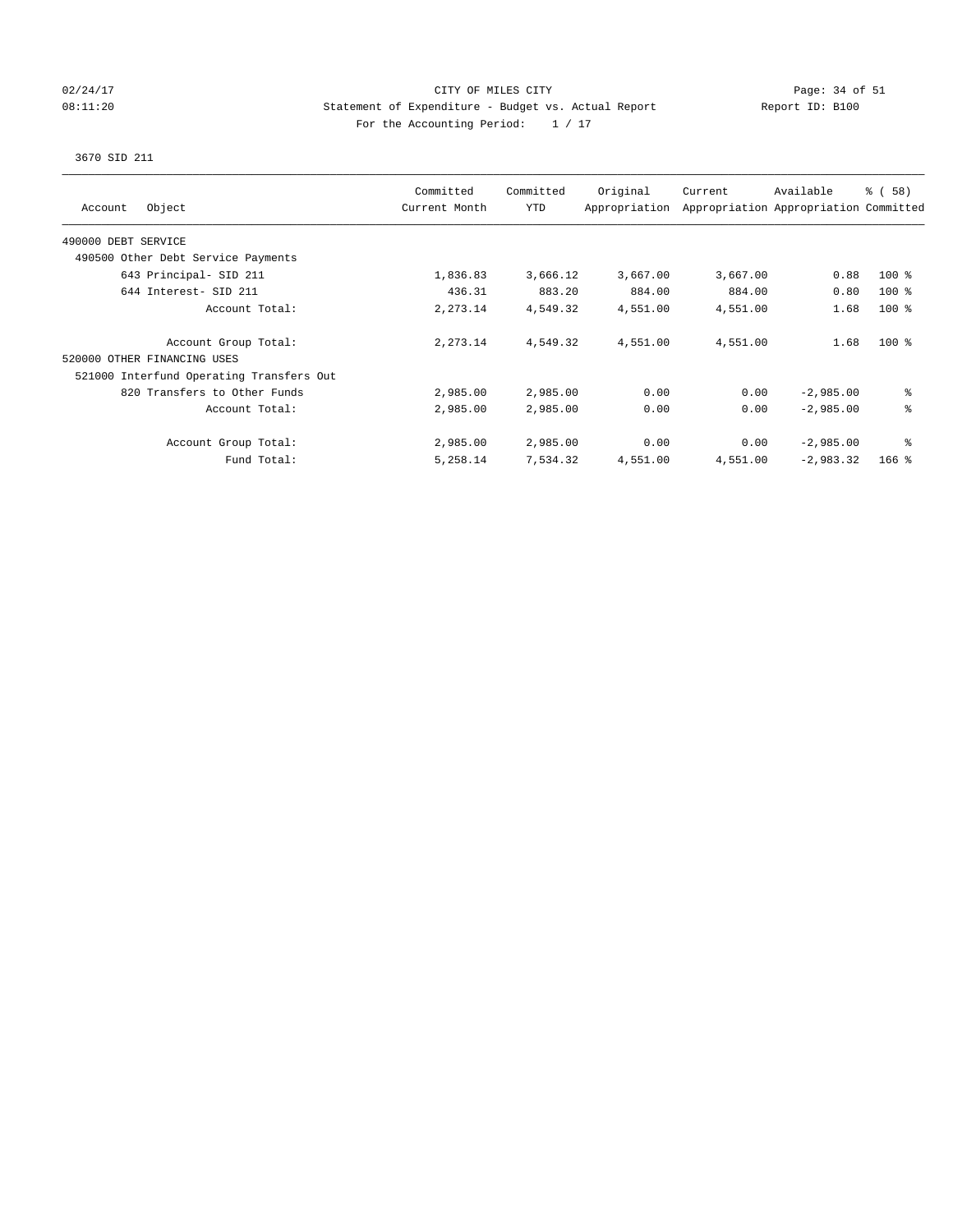# 02/24/17 Page: 35 of 51 08:11:20 Statement of Expenditure - Budget vs. Actual Report Changer (Report ID: B100 For the Accounting Period: 1 / 17

4000 General Fund Capitol Improvement Fund

| Object<br>Account                | Committed<br>Current Month | Committed<br>YTD | Original<br>Appropriation | Current<br>Appropriation Appropriation Committed | Available | 8 ( 58 ) |
|----------------------------------|----------------------------|------------------|---------------------------|--------------------------------------------------|-----------|----------|
| 410000 GENERAL GOVERNMENTGASB68  |                            |                  |                           |                                                  |           |          |
| 410100 Legislative Services (02) |                            |                  |                           |                                                  |           |          |
| 940 Machinery & Equipment        | 0.00                       | 0.00             | 40,000.00                 | 79,867.00                                        | 79,867.00 | နွ       |
| Account Total:                   | 0.00                       | 0.00             | 40,000.00                 | 79,867.00                                        | 79,867.00 | နွ       |
| Account Group Total:             | 0.00                       | 0.00             | 40,000.00                 | 79,867,00                                        | 79,867.00 | နွ       |
| Fund Total:                      | 0.00                       | 0.00             | 40,000.00                 | 79,867.00                                        | 79,867.00 | နွ       |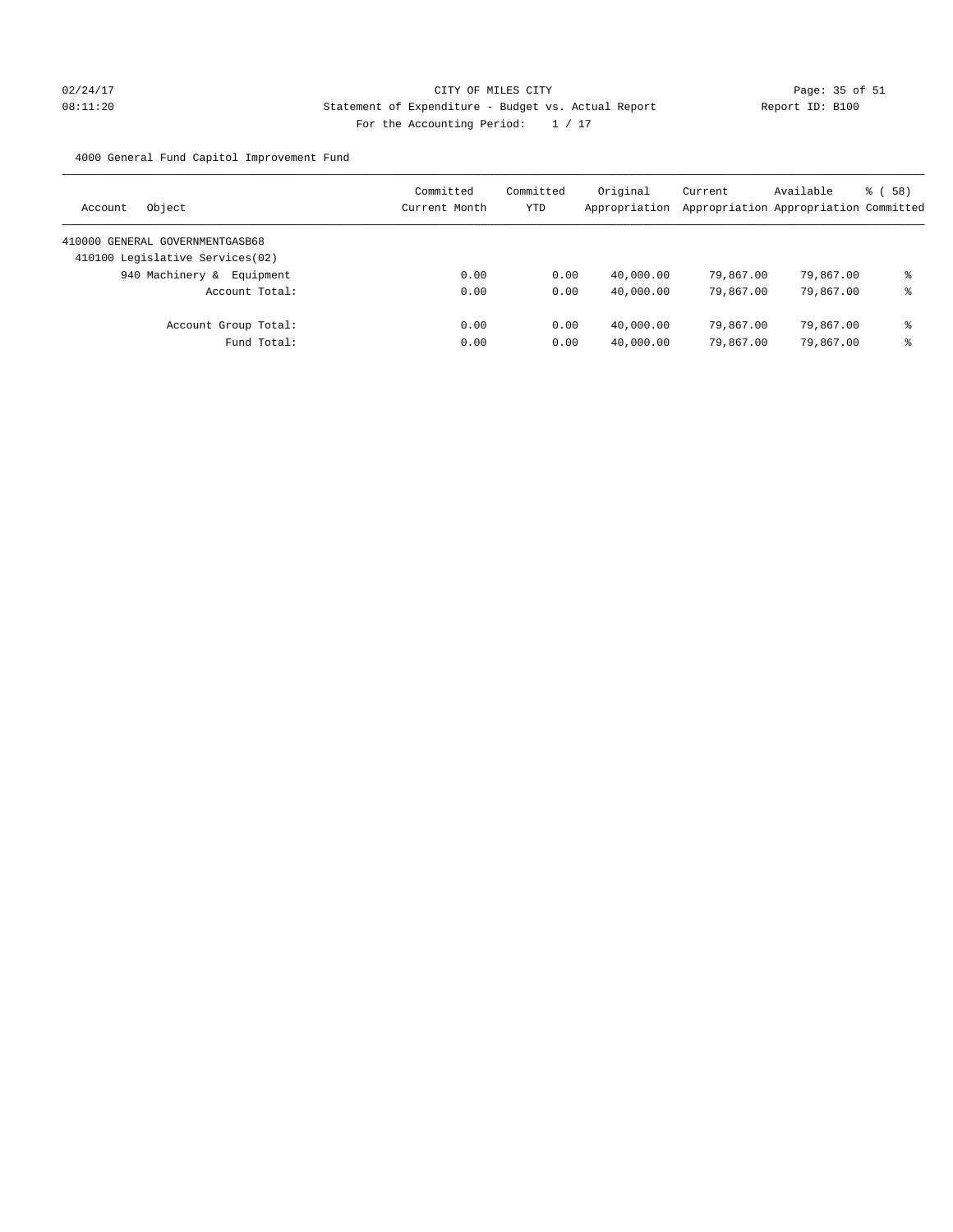# 02/24/17 Page: 36 of 51 08:11:20 Statement of Expenditure - Budget vs. Actual Report Report ID: B100 For the Accounting Period:  $1 / 17$

4050 Ambulance Capital Improvement Fund

| Object<br>Account                           | Committed<br>Current Month | Committed<br>YTD | Original<br>Appropriation | Current<br>Appropriation Appropriation Committed | Available | 8 ( 58 ) |
|---------------------------------------------|----------------------------|------------------|---------------------------|--------------------------------------------------|-----------|----------|
| 420000 PUBLIC SAFETY-GASB68                 |                            |                  |                           |                                                  |           |          |
| 420730 Emergency Medical Services-Ambulance |                            |                  |                           |                                                  |           |          |
| 940 Machinery &<br>Equipment                | 0.00                       | 0.00             | 13,779.00                 | 13,779.00                                        | 13,779.00 | ఄ        |
| Account Total:                              | 0.00                       | 0.00             | 13,779.00                 | 13,779.00                                        | 13,779.00 | နွ       |
| Account Group Total:                        | 0.00                       | 0.00             | 13,779.00                 | 13,779.00                                        | 13,779.00 | နွ       |
| Fund Total:                                 | 0.00                       | 0.00             | 13,779.00                 | 13,779.00                                        | 13,779.00 | နွ       |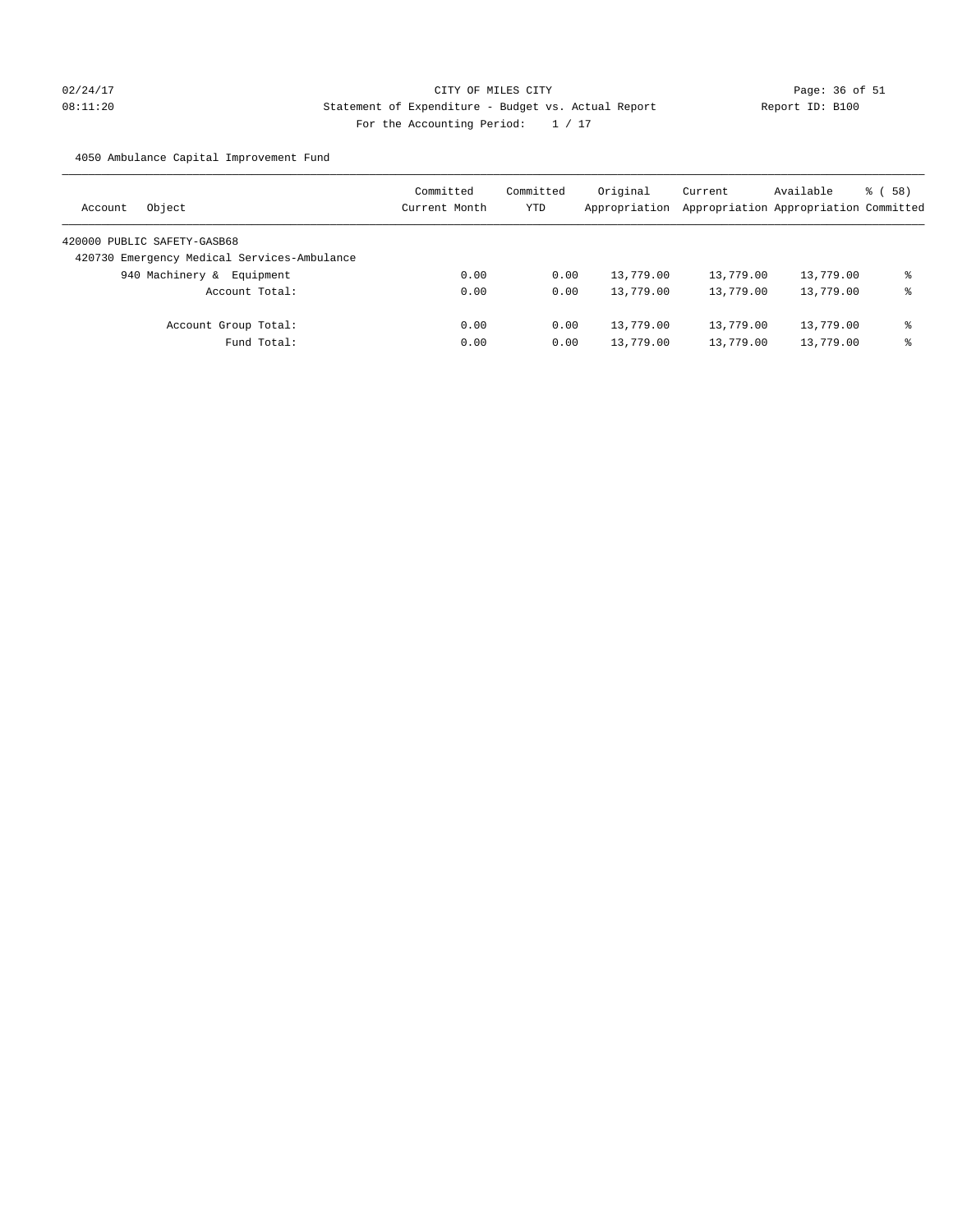# 02/24/17 Page: 37 of 51 08:11:20 Statement of Expenditure - Budget vs. Actual Report Report ID: B100 For the Accounting Period:  $1 / 17$

4056 Airport- Capital Improvement Plan

| Account            | Object                              | Committed<br>Current Month | Committed<br>YTD | Original<br>Appropriation | Current   | Available<br>Appropriation Appropriation Committed | 8 ( 58 )        |
|--------------------|-------------------------------------|----------------------------|------------------|---------------------------|-----------|----------------------------------------------------|-----------------|
|                    | 430000 Public Works-GASB68          |                            |                  |                           |           |                                                    |                 |
| 430300 Airport(87) |                                     |                            |                  |                           |           |                                                    |                 |
|                    | 230 Repair and Maintenance Supplies | 0.00                       | 0.00             | 1,000.00                  | 1,000.00  | 1,000.00                                           | ႜ               |
|                    | 360 Contr R & M                     | 18,000.00                  | 18,000.00        | 50,000.00                 | 50,000.00 | 32,000.00                                          | 36 <sup>8</sup> |
|                    | Account Total:                      | 18,000.00                  | 18,000.00        | 51,000.00                 | 51,000.00 | 33,000.00                                          | 35 <sup>8</sup> |
|                    | Account Group Total:                | 18,000.00                  | 18,000.00        | 51,000.00                 | 51,000.00 | 33,000.00                                          | 35 <sup>8</sup> |
|                    | Fund Total:                         | 18,000.00                  | 18,000.00        | 51,000.00                 | 51,000.00 | 33,000.00                                          | 35 <sup>8</sup> |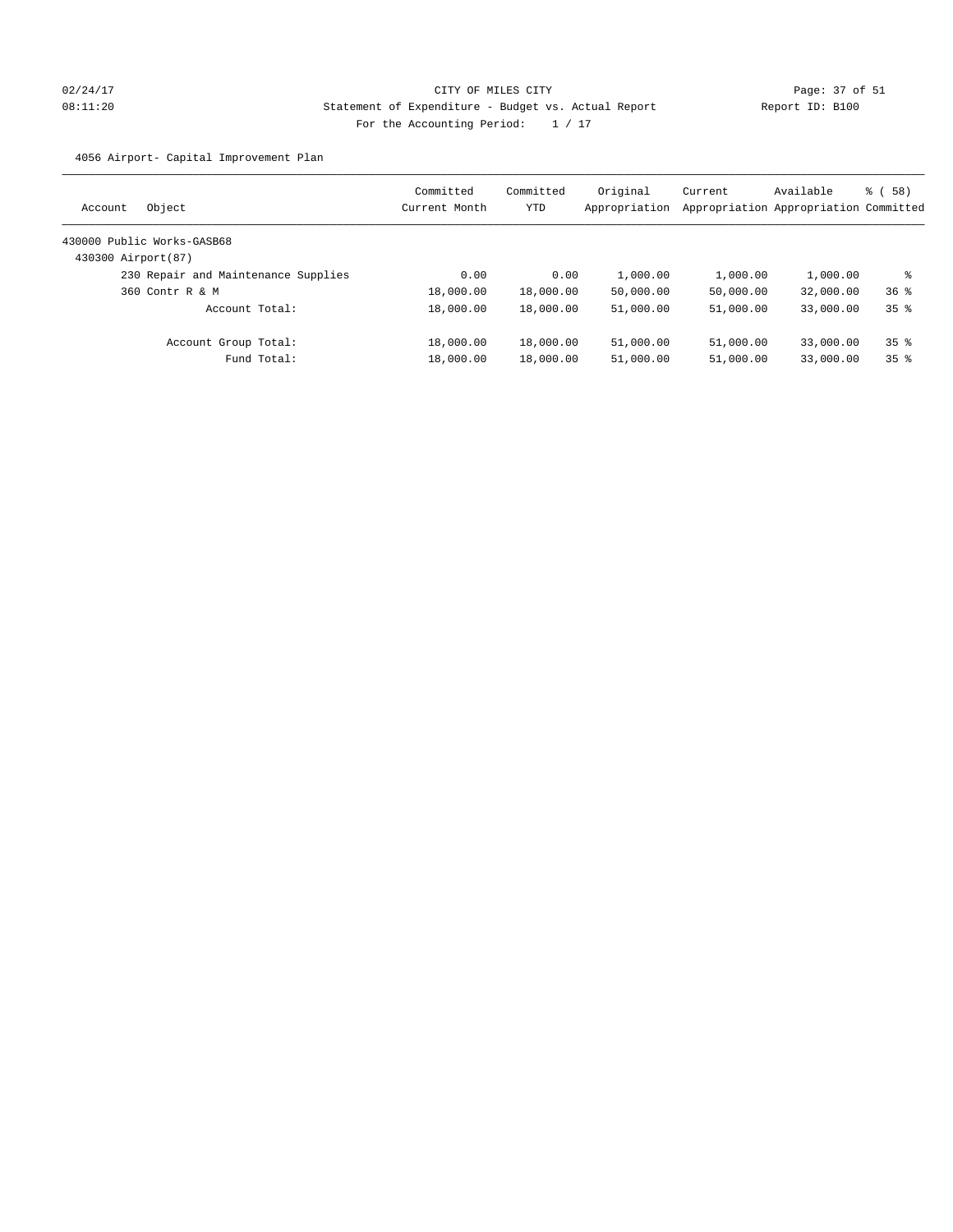# 02/24/17 Page: 38 of 51 08:11:20 Statement of Expenditure - Budget vs. Actual Report Report ID: B100 For the Accounting Period:  $1 / 17$

4060 CAPITAL IMPROV-PUBLIC WORKS

| Object<br>Account            | Committed<br>Current Month | Committed<br>YTD | Original<br>Appropriation | Current   | Available<br>Appropriation Appropriation Committed | 8 ( 58 ) |
|------------------------------|----------------------------|------------------|---------------------------|-----------|----------------------------------------------------|----------|
| 430000 Public Works-GASB68   |                            |                  |                           |           |                                                    |          |
| 430233 Roadway/Re-surfacing  |                            |                  |                           |           |                                                    |          |
| 940 Machinery &<br>Equipment | 0.00                       | 0.00             | 75,000.00                 | 75,000.00 | 75,000.00                                          | နွ       |
| Account Total:               | 0.00                       | 0.00             | 75,000.00                 | 75,000.00 | 75,000.00                                          | နွ       |
| Account Group Total:         | 0.00                       | 0.00             | 75,000.00                 | 75,000.00 | 75,000.00                                          | နွ       |
| Fund Total:                  | 0.00                       | 0.00             | 75,000.00                 | 75,000.00 | 75,000.00                                          | နွ       |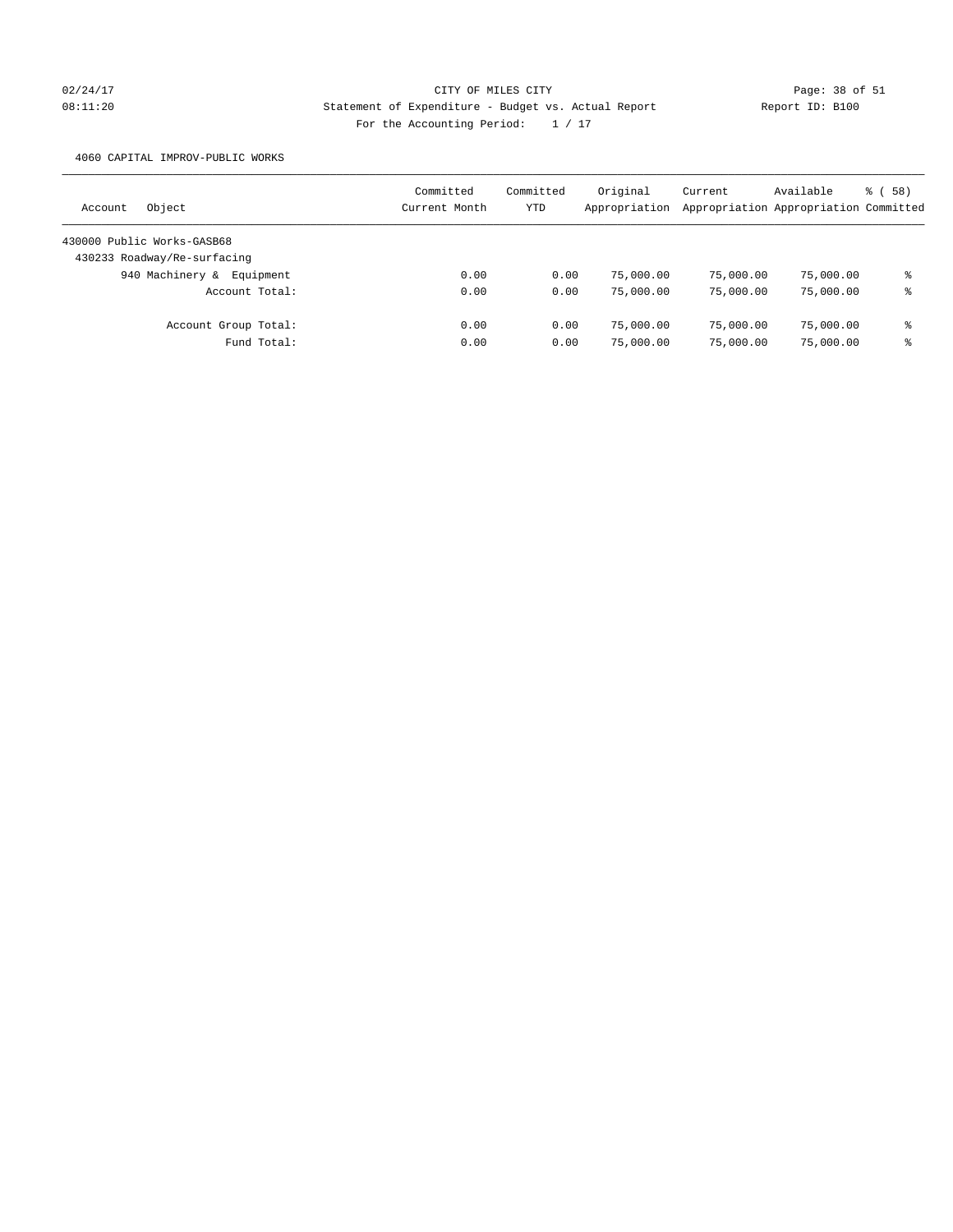# 02/24/17 Page: 39 of 51 08:11:20 Statement of Expenditure - Budget vs. Actual Report Changer Report ID: B100 For the Accounting Period: 1 / 17

| Account | Object                                        | Committed<br>Current Month | Committed<br><b>YTD</b> | Original   | Current<br>Appropriation Appropriation Appropriation Committed | Available   | % ( 58 )                 |
|---------|-----------------------------------------------|----------------------------|-------------------------|------------|----------------------------------------------------------------|-------------|--------------------------|
|         | 430000 Public Works-GASB68                    |                            |                         |            |                                                                |             |                          |
|         | 430510 Water Administration (25)              |                            |                         |            |                                                                |             |                          |
|         | 111 Salaries and Wages - Permanent            | 2,054.62                   | 13,834.44               | 25,762.00  | 25,762.00                                                      | 11,927.56   | $54$ $%$                 |
|         | 121 OVERTIME-PERMANENT                        | 0.00                       | 0.00                    | 250.00     | 250.00                                                         | 250.00      | နွ                       |
|         | 131 VACATION                                  | 73.07                      | 1,311.34                | 1,500.00   | 1,500.00                                                       | 188.66      | 87%                      |
|         | 132 SICK LEAVE                                | 41.64                      | 301.40                  | 1,000.00   | 1,000.00                                                       | 698.60      | $30*$                    |
|         | 141 Unemployment Insurance                    | 3.25                       | 23.28                   | 39.00      | 39.00                                                          | 15.72       | 60 %                     |
|         | 142 Workers' Compensation                     | 26.64                      | 190.46                  | 312.00     | 312.00                                                         | 121.54      | 61 %                     |
|         | 143 Health Insurance                          | 362.10                     | 2,517.47                | 4,136.00   | 4,136.00                                                       | 1,618.53    | 61 %                     |
|         | 144 FICA                                      | 164.68                     | 1,178.46                | 1,985.00   | 1,985.00                                                       | 806.54      | 59 %                     |
|         | 145 PERS                                      | 181.59                     | 922.81                  | 2,171.00   | 2,171.00                                                       | 1,248.19    | 43%                      |
|         | 196 CLOTHING ALLOTMENT                        | 0.00                       | 75.00                   | 150.00     | 150.00                                                         | 75.00       | 50%                      |
|         | 210 Office Supplies and Materials             | 0.00                       | 74.88                   | 2,000.00   | 2,000.00                                                       | 1,925.12    | 4%                       |
|         | 214 Small Items of Equipment                  | 0.00                       | 136.34                  | 3,000.00   | 3,000.00                                                       | 2,863.66    | 5 <sup>8</sup>           |
|         | 220 Operating Expenses                        | 431.91                     | 1,868.70                | 2,200.00   | 2,200.00                                                       | 331.30      | 85%                      |
|         | 230 Repair and Maintenance Supplies           | 0.00                       | 0.00                    | 500.00     | 500.00                                                         | 500.00      | ႜ                        |
|         | 311 Postage, Box Rent, Etc.                   | 667.18                     | 4,089.27                | 10,000.00  | 10,000.00                                                      | 5,910.73    | 41 %                     |
|         | 320 Printing, Duplicating, Typing &           | 0.00                       | 68.54                   | 2,300.00   | 2,300.00                                                       | 2,231.46    | 3 <sup>°</sup>           |
|         | 330 Publicity, Subscriptions & Dues           | 0.00                       | 954.61                  | 1,000.00   | 1,000.00                                                       | 45.39       | 95%                      |
|         | 345 Telephone                                 | 48.62                      | 339.81                  | 600.00     | 600.00                                                         | 260.19      | 57%                      |
|         | 347 Internet                                  | 14.54                      | 101.25                  | 200.00     | 200.00                                                         | 98.75       | $51$ %                   |
|         | 350 Professional Services                     | 833.00                     | 3,146.31                | 2,500.00   | 2,500.00                                                       | $-646.31$   | $126$ %                  |
|         | 360 Contr R & M                               | 136.78                     | 7,669.78                | 8,099.00   | 8,099.00                                                       | 429.22      | 95%                      |
|         | 370 Travel                                    | 0.00                       | 0.00                    | 500.00     | 500.00                                                         | 500.00      | $\epsilon$               |
|         | 380 Training Services                         | 0.00                       | 0.00                    | 500.00     | 500.00                                                         | 500.00      | $\epsilon$               |
|         | 382 Books                                     | 0.00                       | 0.00                    | 100.00     | 100.00                                                         | 100.00      | နွ                       |
|         | 513 Liability                                 | 0.00                       | 12,289.86               | 4,412.00   | 4,412.00                                                       | $-7,877.86$ | $279$ $%$                |
|         | 531 Building & Office Rental                  | 500.00                     | 3,500.00                | 6,000.00   | 6,000.00                                                       | 2,500.00    | 58 %                     |
|         | 810 Losses (Bad debt expense - Enterprise     | 0.00                       | 0.01                    | 500.00     | 500.00                                                         | 499.99      | $\,{}^{\circ}\!\!\delta$ |
|         | Account Total:                                | 5,539.62                   | 54,594.02               | 81,716.00  | 81,716.00                                                      | 27, 121.98  | 67 %                     |
|         | 430530 Water Source of Supply and Pumping(22) |                            |                         |            |                                                                |             |                          |
|         | 111 Salaries and Wages - Permanent            | 18,763.03                  | 137,107.97              | 242,361.00 | 242,361.00                                                     | 105,253.03  | 57%                      |
|         | 121 OVERTIME-PERMANENT                        | 464.43                     | 5,398.62                | 16,709.00  | 16,709.00                                                      | 11,310.38   | $32$ $%$                 |
|         | 131 VACATION                                  | 1,638.31                   | 11,503.20               | 15,773.00  | 15,773.00                                                      | 4,269.80    | 73 %                     |
|         | 132 SICK LEAVE                                | 696.71                     | 3,845.74                | 7,093.00   | 7,093.00                                                       | 3,247.26    | $54$ %                   |
|         | 133 OTHER LEAVE PAY                           | 0.00                       | 1,323.68                | 4,090.00   | 4,090.00                                                       | 2,766.32    | $32$ $%$                 |
|         | 134 HOLIDAY PAY                               | 1,243.51                   | 4,292.16                | 5,002.00   | 5,002.00                                                       | 709.84      | 86 <sup>8</sup>          |
|         | 141 Unemployment Insurance                    | 34.28                      | 246.69                  | 436.00     | 436.00                                                         | 189.31      | 57%                      |
|         | 142 Workers' Compensation                     | 1,444.42                   | 10,183.17               | 15,893.00  | 15,893.00                                                      | 5,709.83    | 64 %                     |
|         | 143 Health Insurance                          | 3,862.17                   | 27,708.36               | 46,324.00  | 46,324.00                                                      | 18,615.64   | 60 %                     |
|         | 144 FICA                                      | 1,629.01                   | 11,834.31               | 22,264.00  | 22,264.00                                                      | 10,429.69   | 53%                      |
|         | 145 PERS                                      | 1,908.84                   | 13,496.50               | 24,359.00  | 24,359.00                                                      | 10,862.50   | 55 %                     |
|         | 196 CLOTHING ALLOTMENT                        | 0.00                       | 840.00                  | 840.00     | 840.00                                                         | 0.00        | 100 %                    |
|         | 210 Office Supplies and Materials             | 0.00                       | 188.44                  | 250.00     | 250.00                                                         | 61.56       | 75 %                     |
|         | 214 Small Items of Equipment                  | 0.00                       | 1,534.00                | 5,950.00   | 5,950.00                                                       | 4,416.00    | 26%                      |
|         | 220 Operating Expenses                        | 290.05                     | 1,020.56                | 2,000.00   | 2,000.00                                                       | 979.44      | $51$ %                   |
|         | 222 Chemicals, Lab & Med Supplies             | 0.00                       | 109.22                  | 150.00     | 150.00                                                         | 40.78       | 73 %                     |
|         | 226 Clothing and Uniforms                     | 31.68                      | 198.68                  | 500.00     | 500.00                                                         | 301.32      | 40 %                     |
|         | 230 Repair and Maintenance Supplies           | 226.75                     | 4,197.76                | 12,000.00  | 12,000.00                                                      | 7,802.24    | 35%                      |
|         | 231 Gas, Oil, Diesel Fuel, Grease, etc.       | 67.22                      | 468.69                  | 1,500.00   | 1,500.00                                                       | 1,031.31    | $31$ %                   |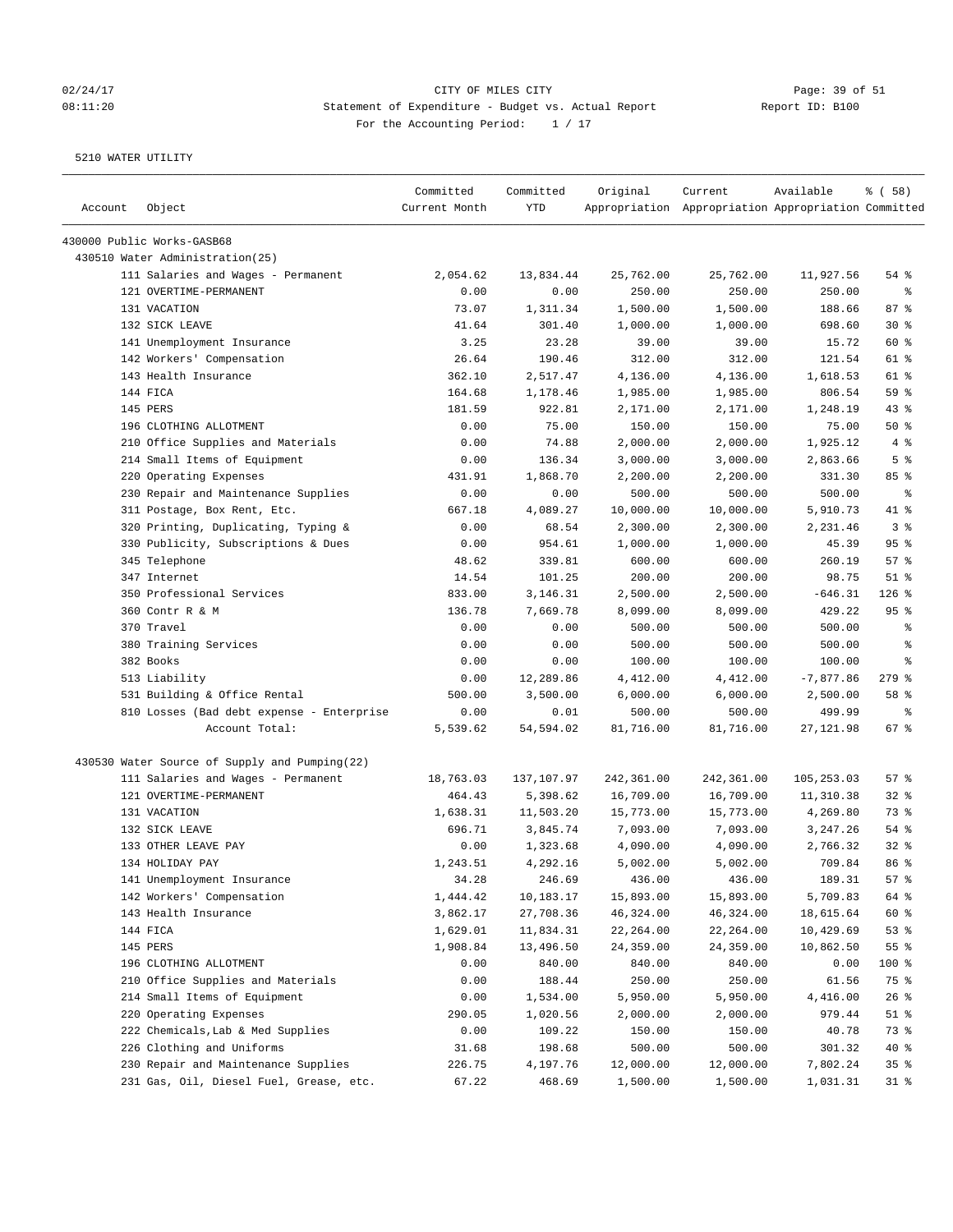# 02/24/17 CITY OF MILES CITY<br>
08:11:20 Buttement of Expenditure - Budget vs. Actual Report Report ID: B100 08:11:20 Statement of Expenditure - Budget vs. Actual Report For the Accounting Period: 1 / 17

| Account | Object                                  | Committed<br>Current Month | Committed<br>YTD | Original   | Current<br>Appropriation Appropriation Appropriation Committed | Available          | % ( 58 )        |
|---------|-----------------------------------------|----------------------------|------------------|------------|----------------------------------------------------------------|--------------------|-----------------|
|         |                                         |                            |                  |            |                                                                |                    |                 |
|         | 241 Consumable Tools                    | 0.00                       | 0.00             | 200.00     | 200.00                                                         | 200.00             | ႜ               |
|         | 311 Postage, Box Rent, Etc.             | 0.00                       | 0.00             | 50.00      | 50.00                                                          | 50.00              | ್ಠಿ             |
|         | 330 Publicity, Subscriptions & Dues     | 0.00                       | 0.00             | 250.00     | 250.00                                                         | 250.00             | နွ              |
|         | 334 Memberships, Registrations & Dues   | 0.00                       | 30.00            | 400.00     | 400.00                                                         | 370.00             | 8 %             |
|         | 341 Electric Utility Services           | 4,469.00                   | 38,420.16        | 55,000.00  | 55,000.00                                                      | 16,579.84          | 70 %            |
|         | 344 Gas Utility Service                 | 2,159.85                   | 3,941.37         | 20,000.00  | 20,000.00                                                      | 16,058.63          | $20*$           |
|         | 345 Telephone                           | 77.73                      | 543.58           | 1,000.00   | 1,000.00                                                       | 456.42             | $54$ %          |
|         | 346 Garbage Service                     | 0.00                       | 433.36           | 300.00     | 300.00                                                         | $-133.36$          | 144 %           |
|         | 347 Internet                            | 80.25                      | 561.75           | 1,000.00   | 1,000.00                                                       | 438.25             | 56%             |
|         | 350 Professional Services               | 0.00                       | 312.10           | 500.00     | 500.00                                                         | 187.90             | 62 %            |
|         | 352 Wtr/Swr Lab Testing                 | 0.00                       | 0.00             | 1,000.00   | 1,000.00                                                       | 1,000.00           | နွ              |
|         | 357 Architectual, Engineering Serv Etc. | 0.00                       | 0.00             | 10,000.00  | 10,000.00                                                      | 10,000.00          | နွ              |
|         | 360 Contr R & M                         | 23.50                      | 787.00           | 40,000.00  | 40,000.00                                                      | 39,213.00          | 2 <sup>8</sup>  |
|         | 363 R&M Vehicles/Equip/Labor-PW         | 0.00                       | 1,646.11         | 3,000.00   | 3,000.00                                                       | 1,353.89           | 55 %            |
|         | 369 Other Repair and Maintenance        | 0.00                       | 0.00             | 2,000.00   | 2,000.00                                                       | 2,000.00           | ್ಠಿ             |
|         | 370 Travel                              | 15.65                      | 306.65           | 1,000.00   | 1,000.00                                                       | 693.35             | $31$ %          |
|         | 380 Training Services                   | 61.41                      | 307.85           | 1,500.00   | 1,500.00                                                       | 1,192.15           | $21$ %          |
|         | 382 Books                               | 0.00                       | 0.00             | 200.00     | 200.00                                                         | 200.00             | နွ              |
|         | 400 BUILDING MATERIALS                  | 0.00                       | 0.00             | 500.00     | 500.00                                                         | 500.00             | ್ಠಿ             |
|         | 511 Insurance on Buildings              | 0.00                       | 11,965.84        | 11,966.00  | 11,966.00                                                      | 0.16               | 100 %           |
|         | 512 Insurance on Vehicles & Equipment   | 0.00                       | 292.31           | 293.00     | 293.00                                                         | 0.69               | $100$ %         |
|         | 940 Machinery & Equipment               | 0.00                       | 0.00             | 130,000.00 | 130,000.00                                                     | 130,000.00         | နွ              |
|         | Account Total:                          | 39,187.80                  | 295,045.83       | 703,653.00 | 703,653.00                                                     | 408,607.17         | $42$ %          |
|         | 430540 Water Purification and Treatment |                            |                  |            |                                                                |                    |                 |
|         | 210 Office Supplies and Materials       | 0.00                       | 33.90            | 200.00     | 200.00                                                         | 166.10             | $17*$           |
|         | 214 Small Items of Equipment            | 0.00                       | 6,570.81         | 13,700.00  | 13,700.00                                                      | 7,129.19           | 48 %            |
|         | 220 Operating Expenses                  | 95.74                      | 1,723.76         | 3,000.00   | 3,000.00                                                       | 1,276.24           | 57%             |
|         | 222 Chemicals, Lab & Med Supplies       | 765.32                     | 36,206.24        | 58,350.00  | 58,350.00                                                      | 22, 143.76         | 62 %            |
|         | 226 Clothing and Uniforms               | 31.68                      | 198.68           | 500.00     | 500.00                                                         | 301.32             | $40*$           |
|         | 230 Repair and Maintenance Supplies     | 581.57                     | 1,585.72         | 9,500.00   | 9,500.00                                                       | 7,914.28           | $17$ %          |
|         | 231 Gas, Oil, Diesel Fuel, Grease, etc. | 44.81                      | 312.47           | 1,000.00   | 1,000.00                                                       | 687.53             | $31$ %          |
|         | 241 Consumable Tools                    | 0.00                       | 0.00             | 150.00     | 150.00                                                         | 150.00             | နွ              |
|         | 311 Postage, Box Rent, Etc.             | 1.98                       | 26.86            | 150.00     | 150.00                                                         | 123.14             | 18 %            |
|         | 320 Printing, Duplicating, Typing &     | 0.00                       | 0.00             | 100.00     | 100.00                                                         | 100.00             | ್ಠಿ             |
|         | 330 Publicity, Subscriptions & Dues     | 0.00                       | 0.00             | 400.00     | 400.00                                                         | 400.00             | ್ಠಿ             |
|         | 334 Memberships, Registrations & Dues   | 0.00                       | 30.00            | 450.00     | 450.00                                                         | 420.00             | 7 %             |
|         | 352 Wtr/Swr Lab Testing                 | 933.00                     | 3,521.00         | 10,000.00  | 10,000.00                                                      | 6,479.00           | 35 <sup>8</sup> |
|         | 357 Architectual, Engineering Serv Etc. | 0.00                       | 0.00             | 12,000.00  | 12,000.00                                                      | 12,000.00          | ိစ              |
|         | 360 Contr R & M                         | 0.00                       | 125.20           | 6,000.00   | 6,000.00                                                       | 5,874.80           | $2$ $\approx$   |
|         | 369 Other Repair and Maintenance        | 0.00                       | 0.00             | 1,500.00   | 1,500.00                                                       | 1,500.00           | ိင              |
|         | 370 Travel                              | 23.48                      | 231.48           | 1,500.00   | 1,500.00                                                       | 1,268.52           | 15 <sup>°</sup> |
|         | 380 Training Services                   | 51.17                      | 248.55           | 1,250.00   | 1,250.00                                                       | 1,001.45           | 20%             |
|         | 382 Books                               | 0.00                       |                  | 200.00     | 200.00                                                         |                    | ိစ              |
|         | 533 Machinery and Equipment Rental      | 0.00                       | 0.00<br>0.00     | 1,000.00   | 1,000.00                                                       | 200.00<br>1,000.00 | ိစ              |
|         | 930 Improvements Other than Buildings   | 0.00                       | 0.00             | 15,500.00  | 15,500.00                                                      |                    | န့              |
|         |                                         |                            |                  |            |                                                                | 15,500.00          |                 |
|         | Account Total:                          | 2,528.75                   | 50,814.67        | 136,450.00 | 136,450.00                                                     | 85,635.33          | 37 %            |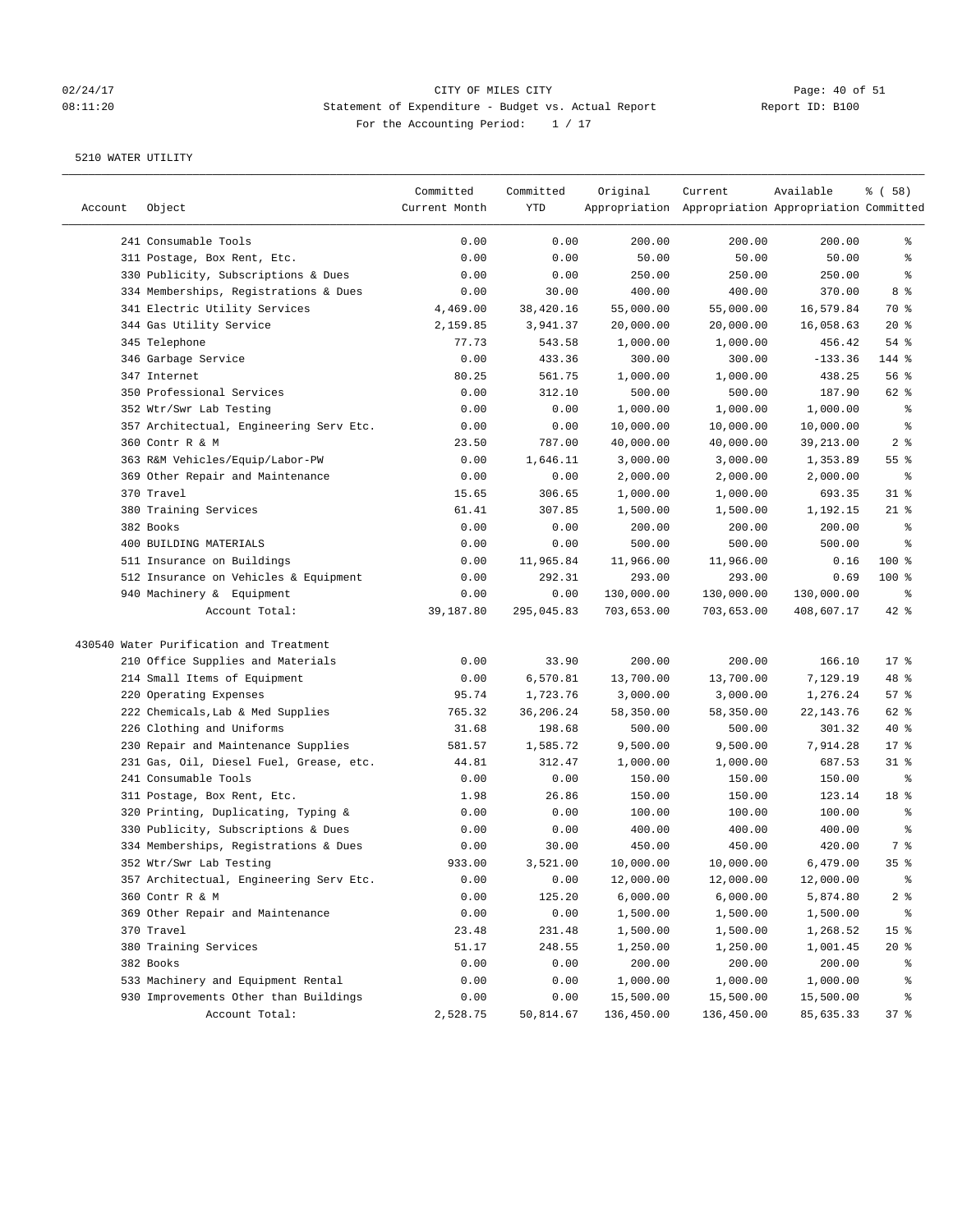# 02/24/17 Page: 41 of 51 08:11:20 Statement of Expenditure - Budget vs. Actual Report Report ID: B100 For the Accounting Period: 1 / 17

| Account | Object                                   | Committed<br>Current Month | Committed<br>YTD | Original                | Current<br>Appropriation Appropriation Appropriation Committed | Available                 | % ( 58 )        |
|---------|------------------------------------------|----------------------------|------------------|-------------------------|----------------------------------------------------------------|---------------------------|-----------------|
|         | 430550 Transmission and Distribution(23) |                            |                  |                         |                                                                |                           |                 |
|         | 111 Salaries and Wages - Permanent       | 11,321.38                  | 82,334.81        | 137,531.00              | 137,531.00                                                     | 55,196.19                 | 60 %            |
|         | 121 OVERTIME-PERMANENT                   | 1,506.19                   | 7,147.46         | 10,599.00               | 10,599.00                                                      | 3,451.54                  | $67$ %          |
|         | 131 VACATION                             | 879.34                     | 5,509.64         | 15,773.00               | 15,773.00                                                      | 10,263.36                 | 35%             |
|         | 132 SICK LEAVE                           | 358.53                     | 3,459.86         | 7,093.00                | 7,093.00                                                       | 3,633.14                  | 49 %            |
|         | 133 OTHER LEAVE PAY                      | 0.00                       | 37.89            | 2,243.00                | 2,243.00                                                       | 2,205.11                  | 2 <sup>8</sup>  |
|         | 134 HOLIDAY PAY                          | 192.80                     | 1,930.75         | 4,558.00                | 4,558.00                                                       | 2,627.25                  | 42 %            |
|         | 141 Unemployment Insurance               | 21.40                      | 151.64           | 267.00                  | 267.00                                                         | 115.36                    | 57%             |
|         | 142 Workers' Compensation                | 763.54                     | 5,449.54         | 9,573.00                | 9,573.00                                                       | 4,123.46                  | 57%             |
|         | 143 Health Insurance                     | 2,468.72                   | 17,467.52        | 29,615.00               | 29,615.00                                                      | 12, 147.48                | 59 %            |
|         | 144 FICA                                 | 1,084.37                   | 7,681.54         | 13,602.00               | 13,602.00                                                      | 5,920.46                  | $56$ $%$        |
|         | 145 PERS                                 | 1,193.41                   | 8,405.12         | 14,882.00               | 14,882.00                                                      | 6,476.88                  | 56%             |
|         | 196 CLOTHING ALLOTMENT                   | 0.00                       | 577.50           | 650.00                  | 650.00                                                         | 72.50                     | 89 %            |
|         | 210 Office Supplies and Materials        | 72.76                      | 131.14           | 500.00                  | 500.00                                                         | 368.86                    | 26%             |
|         | 214 Small Items of Equipment             | 1,679.10                   | 1,679.10         | 19,500.00               | 19,500.00                                                      | 17,820.90                 | 9%              |
|         | 220 Operating Expenses                   | 303.73                     | 3,057.70         | 35,000.00               | 35,000.00                                                      | 31,942.30                 | 9%              |
|         | 222 Chemicals, Lab & Med Supplies        | 0.00                       | 0.00             | 200.00                  | 200.00                                                         | 200.00                    | ್ಠಿ             |
|         | 226 Clothing and Uniforms                | 97.50                      | 368.38           | 700.00                  | 700.00                                                         | 331.62                    | 53%             |
|         | 230 Repair and Maintenance Supplies      | 3,585.61                   | 22,755.70        | 40,000.00               | 40,000.00                                                      | 17,244.30                 | 57%             |
|         | 231 Gas, Oil, Diesel Fuel, Grease, etc.  | 1,514.64                   | 6,395.26         | 10,000.00               | 10,000.00                                                      | 3,604.74                  | 64 %            |
|         | 233 Water/Sewer Main Replacement and     | 0.00                       | 2,318.40         | 10,000.00               | 10,000.00                                                      | 7,681.60                  | $23$ $%$        |
|         | 234 Hydrant/Manhole Replacement, Valves  | 601.32                     | 39,288.29        |                         | 45,000.00                                                      |                           | 87%             |
|         | 235 Curb Stop Replacement                |                            |                  | 45,000.00<br>18,000.00  |                                                                | 5,711.71                  |                 |
|         |                                          | 1,534.56                   | 12,668.19        |                         | 18,000.00                                                      | 5,331.81                  | 70 %            |
|         | 241 Consumable Tools                     | 0.00                       | 0.00             | 200.00                  | 200.00                                                         | 200.00                    | နွ<br>3%        |
|         | 311 Postage, Box Rent, Etc.              | 0.00                       | 2.62             | 100.00                  | 100.00                                                         | 97.38                     |                 |
|         | 320 Printing, Duplicating, Typing &      | 0.00                       | 0.00             | 100.00                  | 100.00                                                         | 100.00                    | ್ಠಿ             |
|         | 330 Publicity, Subscriptions & Dues      | 0.00                       | 0.00             | 250.00                  | 250.00                                                         | 250.00                    | る               |
|         | 334 Memberships, Registrations & Dues    | 0.00                       | 125.00           | 325.00                  | 325.00                                                         | 200.00                    | 38 <sup>8</sup> |
|         | 341 Electric Utility Services            | 0.00                       | 284.37           | 650.00                  | 650.00                                                         | 365.63                    | 44 %            |
|         | 344 Gas Utility Service                  | 0.00                       | 194.41           | 450.00                  | 450.00                                                         | 255.59                    | $43$ %          |
|         | 345 Telephone                            | 48.00                      | 340.92           | 600.00                  | 600.00                                                         | 259.08                    | 57%             |
|         | 347 Internet                             | 11.40                      | 79.80            | 200.00                  | 200.00                                                         | 120.20                    | $40*$           |
|         | 350 Professional Services                | 0.00                       | 851.88           | 8,400.00                | 8,400.00                                                       | 7,548.12                  | $10*$           |
|         | 357 Architectual, Engineering Serv Etc.  | 668.50                     | 765.50           | 70,000.00               | 70,000.00                                                      | 69,234.50                 | 1 <sup>8</sup>  |
|         | 360 Contr R & M                          | 144.24                     | 2,476.68         | 18,500.00               | 18,500.00                                                      | 16,023.32                 | 13 <sub>8</sub> |
|         | 363 R&M Vehicles/Equip/Labor-PW          | 1,326.48                   | 21,563.65        | 29,000.00               | 29,000.00                                                      | 7,436.35                  | 74 %            |
|         | 369 Other Repair and Maintenance         | 0.00                       | 0.00             | 1,000.00                | 1,000.00                                                       | 1,000.00                  | နွ              |
|         | 370 Travel                               | 94.50                      | 94.50            | 750.00                  | 750.00                                                         | 655.50                    | $13*$           |
|         | 380 Training Services                    | 87.50                      | 354.11           | 700.00                  | 700.00                                                         | 345.89                    | $51$ %          |
|         | 382 Books                                | 0.00                       | 0.00             | 200.00                  | 200.00                                                         | 200.00                    | $\frac{8}{6}$   |
|         | 400 BUILDING MATERIALS                   | 0.00                       | 110.14           | 500.00                  | 500.00                                                         | 389.86                    | $22$ %          |
|         | 511 Insurance on Buildings               | 0.00                       | 2,998.30         | 2,999.00                | 2,999.00                                                       | 0.70                      | 100 %           |
|         | 512 Insurance on Vehicles & Equipment    | 0.00                       | 716.97           | 717.00                  | 717.00                                                         | 0.03                      | 100 %           |
|         | 532 Land Rental                          | 597.02                     | 968.43           | 1,500.00                | 1,500.00                                                       | 531.57                    | 65 %            |
|         | 533 Machinery and Equipment Rental       | 0.00                       | 0.00             | 1,000.00                | 1,000.00                                                       | 1,000.00                  | ್ಠಿ             |
|         | 940 Machinery & Equipment                | 157,986.00                 | 347,850.23       | 2,005,000.00            |                                                                | 2,005,000.00 1,657,149.77 | $17$ %          |
|         | Account Total:                           | 190,142.54                 |                  | 608,592.94 2,568,427.00 |                                                                | 2,568,427.00 1,959,834.06 | $24$ %          |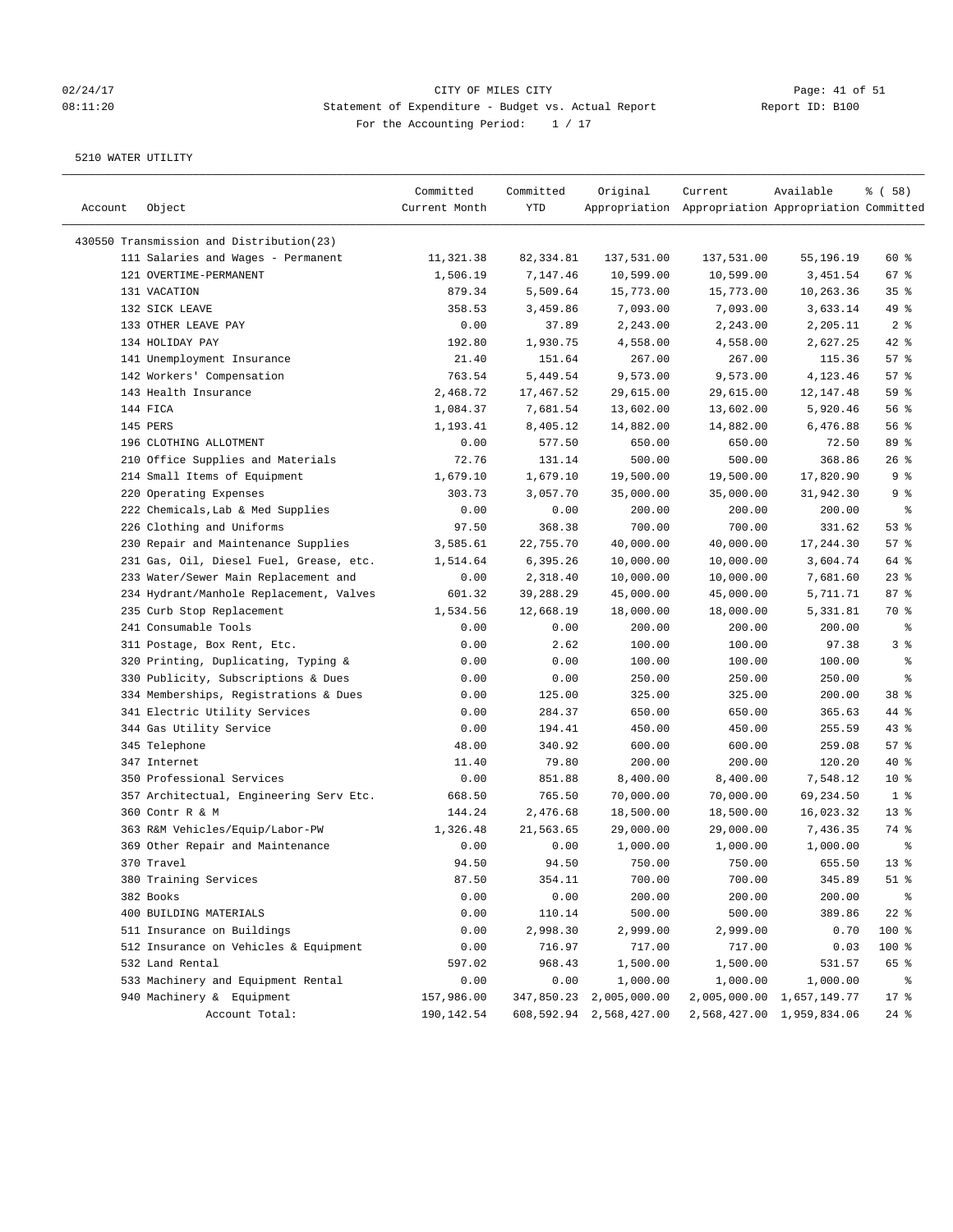### 02/24/17 CITY OF MILES CITY Page: 42 of 51 08:11:20 Statement of Expenditure - Budget vs. Actual Report Report ID: B100 For the Accounting Period:  $1 / 17$

| Account             | Object                                     | Committed<br>Current Month | Committed<br><b>YTD</b> | Original                             | Current<br>Appropriation Appropriation Appropriation Committed | Available                 | % (58) |
|---------------------|--------------------------------------------|----------------------------|-------------------------|--------------------------------------|----------------------------------------------------------------|---------------------------|--------|
|                     | 430640 Sewer Treatment and Disposal(33)    |                            |                         |                                      |                                                                |                           |        |
|                     | 360 Contr R & M                            | 0.00                       | $-164.00$               | 0.00                                 | 0.00                                                           | 164.00                    | နွ     |
|                     | Account Total:                             | 0.00                       | $-164.00$               | 0.00                                 | 0.00                                                           | 164.00                    | နွ     |
|                     | Account Group Total:                       |                            |                         | 237,398.71 1,008,883.46 3,490,246.00 |                                                                | 3,490,246.00 2,481,362.54 | 298    |
| 490000 DEBT SERVICE |                                            |                            |                         |                                      |                                                                |                           |        |
|                     | 490200 Revenue Bonds                       |                            |                         |                                      |                                                                |                           |        |
|                     | 611 Principal-NE Wtr Line Phase II         | 0.00                       | 8,000.00                | 16,000.00                            | 16,000.00                                                      | 8,000.00                  | 50%    |
|                     | 615 Principal-Northeast Water Ln \$2.2     | 0.00                       | 31,000.00               | 62,000.00                            | 62,000.00                                                      | 31,000.00                 | 50%    |
|                     | 616 Principal-Carbon Hill Water Tank \$2.2 | 0.00                       | 30,000.00               | 60,000.00                            | 60,000.00                                                      | 30,000.00                 | 50%    |
|                     | 617 Principal - NE Wtr Line \$500k         | 0.00                       | 7,000.00                | 14,000.00                            | 14,000.00                                                      | 7,000.00                  | 50%    |
|                     | 618 Principal-Carbon Hill \$500k           | 0.00                       | 7,000.00                | 14,000.00                            | 14,000.00                                                      | 7,000.00                  | 50%    |
|                     | 622 Interest-NE Wtr Line Phase II          | 0.00                       | 858.75                  | 1,688.00                             | 1,688.00                                                       | 829.25                    | $51$ % |
|                     | 631 Interest - NE Wtr Line \$500k          | 0.00                       | 5,651.25                | 11,207.00                            | 11,207.00                                                      | 5,555.75                  | 50%    |
|                     | 632 Interest - Carbon Hill Wtr Tank \$500k | 0.00                       | 5,651.25                | 11,207.00                            | 11,207.00                                                      | 5,555.75                  | 50%    |
|                     | 634 Interest-Northeast Wtr Ln \$2.2        | 0.00                       | 27,465.00               | 54,465.00                            | 54,465.00                                                      | 27,000.00                 | 50%    |
|                     | 638 Interest-Carbon Hill Tank \$2.2        | 0.00                       | 26,745.00               | 53,040.00                            | 53,040.00                                                      | 26, 295.00                | 50%    |
|                     | Account Total:                             | 0.00                       | 149, 371.25             | 297,607.00                           | 297,607.00                                                     | 148, 235. 75              | 50%    |
|                     | Account Group Total:                       | 0.00                       | 149, 371.25             | 297,607.00                           | 297,607.00                                                     | 148, 235. 75              | 50%    |
|                     | 520000 OTHER FINANCING USES                |                            |                         |                                      |                                                                |                           |        |
|                     | 521000 Interfund Operating Transfers Out   |                            |                         |                                      |                                                                |                           |        |
|                     | 820 Transfers to Other Funds               | 5,456.00                   | 43,773.00               | 76,630.00                            | 76,630.00                                                      | 32,857.00                 | 57%    |
|                     | Account Total:                             | 5,456.00                   | 43,773.00               | 76,630.00                            | 76,630.00                                                      | 32,857.00                 | 57%    |
|                     | Account Group Total:                       | 5,456.00                   | 43,773.00               | 76,630.00                            | 76,630.00                                                      | 32,857.00                 | 57%    |
|                     | Fund Total:                                |                            | 242,854.71 1,202,027.71 | 3,864,483.00                         | 3,864,483.00                                                   | 2,662,455.29              | 31.8   |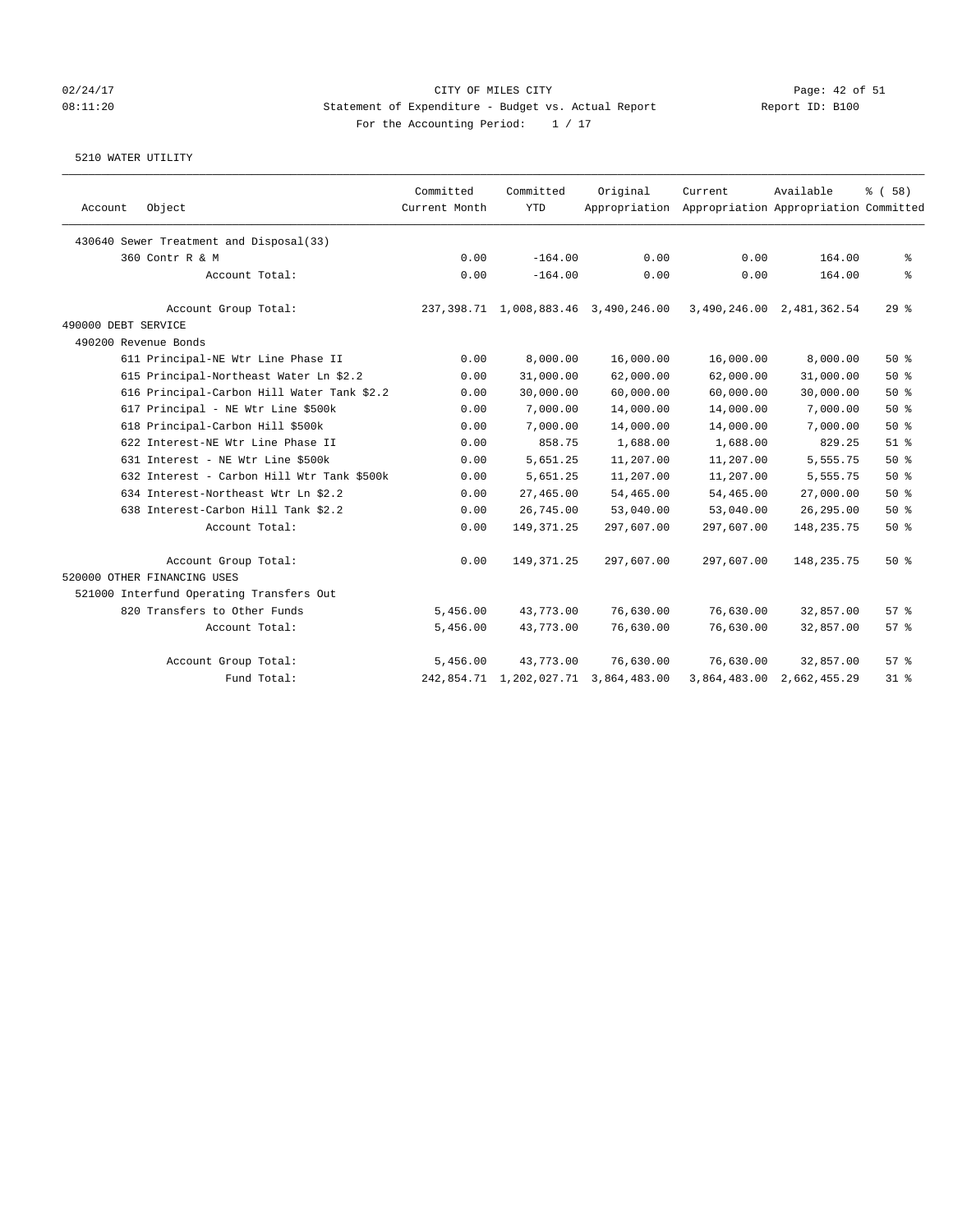# 02/24/17 Page: 43 of 51 08:11:20 Statement of Expenditure - Budget vs. Actual Report Changer Report ID: B100 For the Accounting Period: 1 / 17

| Account | Object                                       | Committed<br>Current Month | Committed<br><b>YTD</b> | Original   | Current<br>Appropriation Appropriation Appropriation Committed | Available | % (58)          |
|---------|----------------------------------------------|----------------------------|-------------------------|------------|----------------------------------------------------------------|-----------|-----------------|
|         | 430000 Public Works-GASB68                   |                            |                         |            |                                                                |           |                 |
|         | 430610 Sewer Administration(29)              |                            |                         |            |                                                                |           |                 |
|         | 111 Salaries and Wages - Permanent           | 2,054.63                   | 13,833.15               | 25,800.00  | 25,800.00                                                      | 11,966.85 | 54 %            |
|         | 121 OVERTIME-PERMANENT                       | 0.00                       | 0.00                    | 250.00     | 250.00                                                         | 250.00    | $\epsilon$      |
|         | 131 VACATION                                 | 73.07                      | 1,311.34                | 1,500.00   | 1,500.00                                                       | 188.66    | 87%             |
|         | 132 SICK LEAVE                               | 41.65                      | 300.23                  | 1,000.00   | 1,000.00                                                       | 699.77    | $30*$           |
|         | 141 Unemployment Insurance                   | 3.26                       | 23.30                   | 39.00      | 39.00                                                          | 15.70     | 60 %            |
|         | 142 Workers' Compensation                    | 26.62                      | 190.51                  | 311.00     | 311.00                                                         | 120.49    | 61 %            |
|         | 143 Health Insurance                         | 362.08                     | 2,517.12                | 4,136.00   | 4,136.00                                                       | 1,618.88  | 61 %            |
|         | 144 FICA                                     | 164.68                     | 1,178.39                | 1,979.00   | 1,979.00                                                       | 800.61    | 60 %            |
|         | 145 PERS                                     | 181.58                     | 922.73                  | 2,139.00   | 2,139.00                                                       | 1,216.27  | $43$ %          |
|         | 196 CLOTHING ALLOTMENT                       | 0.00                       | 75.00                   | 138.00     | 138.00                                                         | 63.00     | 54 %            |
|         | 210 Office Supplies and Materials            | 0.00                       | 74.88                   | 2,000.00   | 2,000.00                                                       | 1,925.12  | 4%              |
|         | 214 Small Items of Equipment                 | 0.00                       | 136.34                  | 3,000.00   | 3,000.00                                                       | 2,863.66  | 5 <sup>°</sup>  |
|         | 220 Operating Expenses                       | 431.91                     | 1,868.66                | 2,200.00   | 2,200.00                                                       | 331.34    | 85%             |
|         | 230 Repair and Maintenance Supplies          | 0.00                       | 0.00                    | 500.00     | 500.00                                                         | 500.00    | ႜ               |
|         | 311 Postage, Box Rent, Etc.                  | 667.19                     | 4,089.26                | 10,000.00  | 10,000.00                                                      | 5,910.74  | 41 %            |
|         | 320 Printing, Duplicating, Typing &          | 0.00                       | 68.53                   | 2,300.00   | 2,300.00                                                       | 2,231.47  | 3 <sup>°</sup>  |
|         | 330 Publicity, Subscriptions & Dues          | 0.00                       | 905.92                  | 1,000.00   | 1,000.00                                                       | 94.08     | $91$ %          |
|         | 345 Telephone                                | 48.60                      | 339.67                  | 600.00     | 600.00                                                         | 260.33    | 57%             |
|         | 347 Internet                                 | 19.51                      | 136.57                  | 200.00     | 200.00                                                         | 63.43     | 68 %            |
|         | 350 Professional Services                    | 833.00                     | 3,146.30                | 2,500.00   | 2,500.00                                                       | $-646.30$ | $126$ %         |
|         | 360 Contr R & M                              | 136.78                     | 7,669.79                | 8,099.00   | 8,099.00                                                       | 429.21    | 95%             |
|         | 370 Travel                                   | 0.00                       | 0.00                    | 500.00     | 500.00                                                         | 500.00    | ್ಠಿ             |
|         | 380 Training Services                        | 0.00                       | 0.00                    | 500.00     | 500.00                                                         | 500.00    | ి               |
|         | 382 Books                                    | 0.00                       | 0.00                    | 100.00     | 100.00                                                         | 100.00    | る               |
|         | 513 Liability                                | 0.00                       | 0.00                    | 5,037.00   | 5,037.00                                                       | 5,037.00  | နွ              |
|         | 531 Building & Office Rental                 | 333.33                     | 2,333.31                | 6,000.00   | 6,000.00                                                       | 3,666.69  | 39 %            |
|         | 540 Special Assessments                      | 0.00                       | 750.00                  | 4,000.00   | 4,000.00                                                       | 3,250.00  | 19 <sup>°</sup> |
|         | 810 Losses (Bad debt expense - Enterprise    | 0.00                       | $-0.01$                 | 500.00     | 500.00                                                         | 500.01    | $\epsilon$      |
|         | Account Total:                               | 5,377.89                   | 41,870.99               | 86,328.00  | 86,328.00                                                      | 44,457.01 | 49 %            |
|         | 430630 Sewer Collection and Transmission(31) |                            |                         |            |                                                                |           |                 |
|         | 111 Salaries and Wages - Permanent           | 11,020.15                  | 80, 429. 75             | 133,489.00 | 133,489.00                                                     | 53,059.25 | 60 %            |
|         | 121 OVERTIME-PERMANENT                       | 1,504.95                   | 7,139.55                | 10,599.00  | 10,599.00                                                      | 3,459.45  | 67%             |
|         | 131 VACATION                                 | 862.27                     | 5,276.71                | 15,773.00  | 15,773.00                                                      | 10,496.29 | 33%             |
|         | 132 SICK LEAVE                               | 343.13                     | 3,286.84                | 7,093.00   | 7,093.00                                                       | 3,806.16  | 46 %            |
|         | 133 OTHER LEAVE PAY                          | 0.00                       | 37.89                   | 1,927.00   | 1,927.00                                                       | 1,889.11  | 2 <sup>8</sup>  |
|         | 134 HOLIDAY PAY                              | 192.80                     | 1,930.73                | 4,558.00   | 4,558.00                                                       | 2,627.27  | 42 %            |
|         | 141 Unemployment Insurance                   | 20.88                      | 148.12                  | 262.00     | 262.00                                                         | 113.88    | 57%             |
|         | 142 Workers' Compensation                    | 746.49                     | 5,330.00                | 9,349.00   | 9,349.00                                                       | 4,019.00  | 57%             |
|         | 143 Health Insurance                         | 2,427.41                   | 17,185.12               | 29,119.00  | 29,119.00                                                      | 11,933.88 | 59 %            |
|         | 144 FICA                                     | 1,059.01                   | 7,505.58                | 13,268.00  | 13,268.00                                                      | 5,762.42  | 57%             |
|         | 145 PERS                                     | 1,165.43                   | 8,211.15                | 14,517.00  | 14,517.00                                                      | 6,305.85  | 57%             |
|         | 196 CLOTHING ALLOTMENT                       | 0.00                       | 570.00                  | 495.00     | 495.00                                                         | $-75.00$  | 115 %           |
|         | 210 Office Supplies and Materials            | 72.76                      | 104.43                  | 350.00     | 350.00                                                         | 245.57    | $30*$           |
|         | 214 Small Items of Equipment                 | 3,182.11                   | 2,315.11                | 18,750.00  | 18,750.00                                                      | 16,434.89 | $12*$           |
|         | 220 Operating Expenses                       | 182.40                     | 1,602.02                | 2,600.00   | 2,600.00                                                       | 997.98    | 62 %            |
|         | 222 Chemicals, Lab & Med Supplies            | 0.00                       | 0.00                    | 2,000.00   | 2,000.00                                                       | 2,000.00  | နွ              |
|         | 226 Clothing and Uniforms                    | 97.48                      | 236.89                  | 700.00     | 700.00                                                         | 463.11    | 34%             |
|         | 230 Repair and Maintenance Supplies          | 17.87                      | 500.63                  | 5,000.00   | 5,000.00                                                       | 4,499.37  | $10*$           |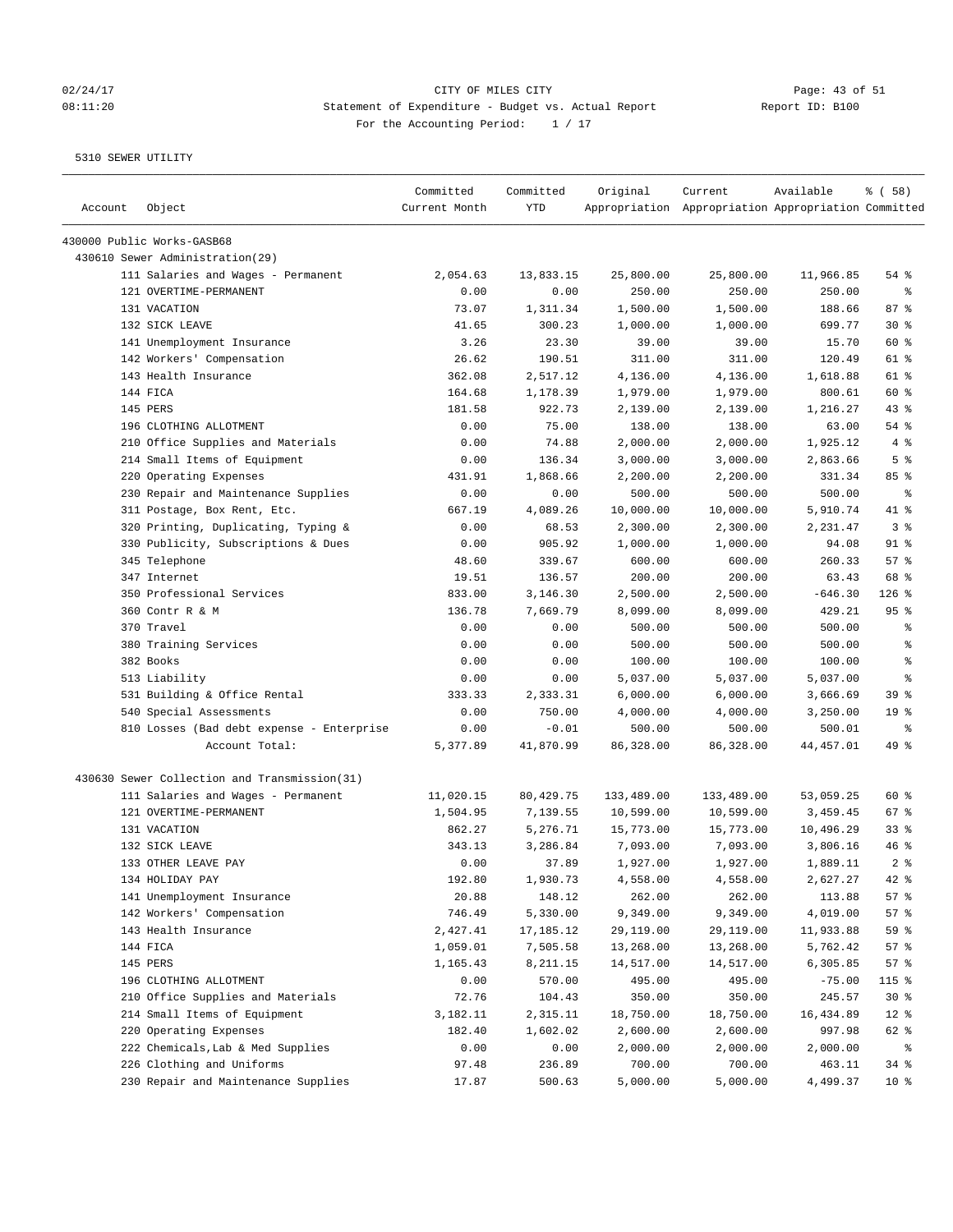# 02/24/17 CITY OF MILES CITY<br>
08:11:20 Statement of Expenditure - Budget vs. Actual Report Report ID: B100 08:11:20 Statement of Expenditure - Budget vs. Actual Report For the Accounting Period: 1 / 17

| Account | Object                                  | Committed<br>Current Month | Committed<br>YTD | Original   | Current<br>Appropriation Appropriation Appropriation Committed | Available  | % ( 58 )        |
|---------|-----------------------------------------|----------------------------|------------------|------------|----------------------------------------------------------------|------------|-----------------|
|         | 231 Gas, Oil, Diesel Fuel, Grease, etc. | 1,500.94                   | 6,381.53         | 10,000.00  | 10,000.00                                                      | 3,618.47   | 64 %            |
|         | 233 Water/Sewer Main Replacement and    | 0.00                       | 882.99           | 5,000.00   | 5,000.00                                                       | 4,117.01   | 18 %            |
|         | 234 Hydrant/Manhole Replacement, Valves | 0.00                       | 169.95           | 10,000.00  | 10,000.00                                                      | 9,830.05   | 2 <sup>8</sup>  |
|         | 241 Consumable Tools                    | 0.00                       | 0.00             | 100.00     | 100.00                                                         | 100.00     | $\epsilon$      |
|         | 311 Postage, Box Rent, Etc.             | 0.00                       | 4.90             | 50.00      | 50.00                                                          | 45.10      | $10*$           |
|         | 320 Printing, Duplicating, Typing &     | 0.00                       | 0.00             | 75.00      | 75.00                                                          | 75.00      | ి               |
|         | 330 Publicity, Subscriptions & Dues     | 0.00                       | 0.00             | 125.00     | 125.00                                                         | 125.00     | ి               |
|         | 334 Memberships, Registrations & Dues   | 0.00                       | 125.00           | 300.00     | 300.00                                                         | 175.00     | $42$ %          |
|         | 341 Electric Utility Services           | 0.00                       | 1,053.22         | 220.00     | 220.00                                                         | $-833.22$  | 479 %           |
|         | 344 Gas Utility Service                 | 0.00                       | 30.43            | 500.00     | 500.00                                                         | 469.57     | 6 <sup>8</sup>  |
|         | 345 Telephone                           | 47.98                      | 340.82           | 550.00     | 550.00                                                         | 209.18     | 62 %            |
|         | 347 Internet                            | 11.40                      | 79.80            | 140.00     | 140.00                                                         | 60.20      | 57%             |
|         | 350 Professional Services               | 0.00                       | 826.88           | 30,000.00  | 30,000.00                                                      | 29,173.12  | 3%              |
|         | 357 Architectual, Engineering Serv Etc. | 0.00                       | 0.00             | 10,000.00  | 10,000.00                                                      | 10,000.00  | နွ              |
|         | 360 Contr R & M                         | 144.24                     | 1,009.68         | 8,000.00   | 8,000.00                                                       | 6,990.32   | 13 <sup>°</sup> |
|         | 363 R&M Vehicles/Equip/Labor-PW         | 1,326.48                   | 19,394.64        | 29,000.00  | 29,000.00                                                      | 9,605.36   | $67$ %          |
|         | 369 Other Repair and Maintenance        | 0.00                       | 0.00             | 2,500.00   | 2,500.00                                                       | 2,500.00   | နွ              |
|         | 370 Travel                              | 31.50                      | 31.50            | 500.00     | 500.00                                                         | 468.50     | $6\degree$      |
|         | 380 Training Services                   | 87.50                      | 354.11           | 550.00     | 550.00                                                         | 195.89     | 64 %            |
|         | 382 Books                               | 0.00                       | 0.00             | 100.00     | 100.00                                                         | 100.00     | နွ              |
|         | 400 BUILDING MATERIALS                  | 0.00                       | 92.66            | 400.00     | 400.00                                                         | 307.34     | $23$ $%$        |
|         | 512 Insurance on Vehicles & Equipment   | 0.00                       | 1,528.34         | 1,529.00   | 1,529.00                                                       | 0.66       | $100$ %         |
|         | 513 Liability                           | 0.00                       | 68.72            | 5,000.00   | 5,000.00                                                       | 4,931.28   | 1 <sup>8</sup>  |
|         | 532 Land Rental                         | 0.00                       | 739.61           | 720.00     | 720.00                                                         | $-19.61$   | 103 %           |
|         | Account Total:                          | 26,045.18                  | 174,925.30       | 385,208.00 | 385,208.00                                                     | 210,282.70 | $45$ %          |
|         | 430640 Sewer Treatment and Disposal(33) |                            |                  |            |                                                                |            |                 |
|         | 111 Salaries and Wages - Permanent      | 8,047.56                   | 58,302.61        | 104,289.00 | 104,289.00                                                     | 45,986.39  | 56%             |
|         | 121 OVERTIME-PERMANENT                  | 185.82                     | 2,158.00         | 6,848.00   | 6,848.00                                                       | 4,690.00   | $32$ $%$        |
|         | 131 VACATION                            | 682.77                     | 5,027.70         | 6,309.00   | 6,309.00                                                       | 1,281.30   | 80%             |
|         | 132 SICK LEAVE                          | 306.15                     | 1,860.99         | 2,810.00   | 2,810.00                                                       | 949.01     | 66 %            |
|         | 133 OTHER LEAVE PAY                     | 0.00                       | 529.45           | 4,090.00   | 4,090.00                                                       | 3,560.55   | $13$ %          |
|         | 134 HOLIDAY PAY                         | 497.41                     | 1,717.05         | 2,167.00   | 2,167.00                                                       | 449.95     | 79 %            |
|         | 141 Unemployment Insurance              | 14.52                      | 104.80           | 190.00     | 190.00                                                         | 85.20      | 55 %            |
|         | 142 Workers' Compensation               | 611.21                     | 4,303.44         | 7,027.00   | 7,027.00                                                       | 2,723.56   | 61 %            |
|         | 143 Health Insurance                    | 1,613.82                   | 11,704.90        | 18,861.00  | 18,861.00                                                      | 7,156.10   | 62 %            |
|         | 144 FICA                                | 696.79                     | 5,052.94         | 9,678.00   | 9,678.00                                                       | 4,625.06   | $52$ $%$        |
|         | 145 PERS                                | 813.54                     | 5,789.33         | 10,589.00  | 10,589.00                                                      | 4,799.67   | 55 <sup>8</sup> |
|         | 196 CLOTHING ALLOTMENT                  | 0.00                       | 351.00           | 351.00     | 351.00                                                         | 0.00       | 100 %           |
|         | 210 Office Supplies and Materials       | 0.00                       | 199.65           | 150.00     | 150.00                                                         | $-49.65$   | 133 %           |
|         | 214 Small Items of Equipment            | 0.00                       | 444.98           | 15,500.00  | 15,500.00                                                      | 15,055.02  | 3 <sup>°</sup>  |
|         | 220 Operating Expenses                  | 10.17                      | 1,182.58         | 7,000.00   | 7,000.00                                                       | 5,817.42   | $17$ %          |
|         | 222 Chemicals, Lab & Med Supplies       | 262.71                     | 4,686.54         | 7,000.00   | 7,000.00                                                       | 2,313.46   | 67 %            |
|         | 226 Clothing and Uniforms               | 37.95                      | 242.55           | 600.00     | 600.00                                                         | 357.45     | $40*$           |
|         | 230 Repair and Maintenance Supplies     | 57.80                      | 4,256.30         | 12,000.00  | 12,000.00                                                      | 7,743.70   | 35%             |
|         | 231 Gas, Oil, Diesel Fuel, Grease, etc. | 89.63                      | 650.43           | 2,000.00   | 2,000.00                                                       | 1,349.57   | $33*$           |
|         | 241 Consumable Tools                    | 0.00                       | 0.00             | 100.00     | 100.00                                                         | 100.00     | ႜ               |
|         | 311 Postage, Box Rent, Etc.             | 0.00                       | 64.20            | 100.00     | 100.00                                                         | 35.80      | 64 %            |
|         | 320 Printing, Duplicating, Typing &     | 0.00                       | 0.00             | 100.00     | 100.00                                                         | 100.00     | ್ಠಿ             |
|         | 330 Publicity, Subscriptions & Dues     | 0.00                       | 0.00             | 170.00     | 170.00                                                         | 170.00     | ႜ               |
|         | 334 Memberships, Registrations & Dues   | 0.00                       | 60.00            | 600.00     | 600.00                                                         | 540.00     | 10 <sub>8</sub> |
|         |                                         |                            |                  |            |                                                                |            |                 |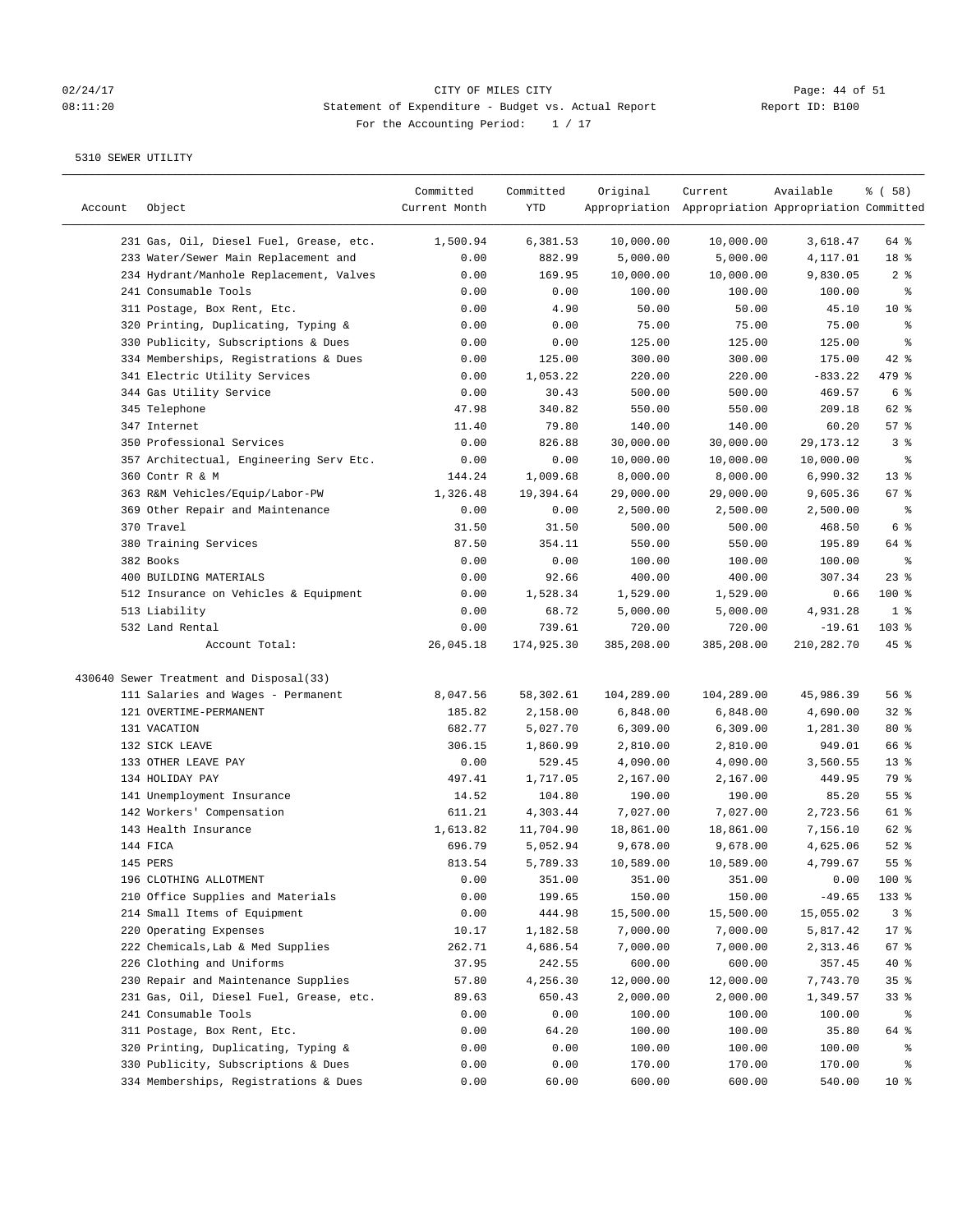# 02/24/17 CITY OF MILES CITY<br>
08:11:20 Buttement of Expenditure - Budget vs. Actual Report Report ID: B100 08:11:20 Statement of Expenditure - Budget vs. Actual Report For the Accounting Period: 1 / 17

| Account | Object                                  | Committed<br>Current Month | Committed<br>YTD | Original                                  | Current<br>Appropriation Appropriation Appropriation Committed | Available                     | % ( 58 )   |
|---------|-----------------------------------------|----------------------------|------------------|-------------------------------------------|----------------------------------------------------------------|-------------------------------|------------|
|         | 341 Electric Utility Services           | 5,958.27                   | 22,288.62        | 73,000.00                                 | 73,000.00                                                      | 50,711.38                     | $31$ %     |
|         | 342 Water Utility Services              | 90.16                      | 557.07           | 1,000.00                                  | 1,000.00                                                       | 442.93                        | 56%        |
|         | 343 Sewer Utility Services              | 81.32                      | 567.56           | 600.00                                    | 600.00                                                         | 32.44                         | 95%        |
|         | 345 Telephone                           | 36.47                      | 254.76           | 800.00                                    | 800.00                                                         | 545.24                        | 32%        |
|         | 346 Garbage Service                     | 63.00                      | 394.26           | 800.00                                    | 800.00                                                         | 405.74                        | 49 %       |
|         | 347 Internet                            | 45.60                      | 319.20           | 500.00                                    | 500.00                                                         | 180.80                        | 64 %       |
|         | 350 Professional Services               | 0.00                       | 312.10           | 500.00                                    | 500.00                                                         | 187.90                        | 62 %       |
|         | 352 Wtr/Swr Lab Testing                 | 177.00                     | 3,474.72         | 8,000.00                                  | 8,000.00                                                       | 4,525.28                      | 43%        |
|         | 357 Architectual, Engineering Serv Etc. | 0.00                       | 0.00             | 5,000.00                                  | 5,000.00                                                       | 5,000.00                      | $\epsilon$ |
|         | 360 Contr R & M                         | 19.20                      | 1,935.90         | 7,500.00                                  | 7,500.00                                                       | 5,564.10                      | $26$ %     |
|         | 363 R&M Vehicles/Equip/Labor-PW         | 124.82                     | 870.85           | 8,000.00                                  | 8,000.00                                                       | 7,129.15                      | $11$ %     |
|         | 370 Travel                              | 96.09                      | 251.28           | 900.00                                    | 900.00                                                         | 648.72                        | $28$ %     |
|         | 380 Training Services                   | 36.84                      | 252.38           | 900.00                                    | 900.00                                                         | 647.62                        | $28$ %     |
|         | 382 Books                               | 0.00                       | 0.00             | 200.00                                    | 200.00                                                         | 200.00                        | $\epsilon$ |
|         | 400 BUILDING MATERIALS                  | 0.00                       | 14.90            | 500.00                                    | 500.00                                                         | 485.10                        | 3%         |
|         | 511 Insurance on Buildings              | 0.00                       | 2,322.06         | 2,323.00                                  | 2,323.00                                                       | 0.94                          | 100 %      |
|         | 512 Insurance on Vehicles & Equipment   | 0.00                       | 127.69           | 128.00                                    | 128.00                                                         | 0.31                          | $100$ %    |
|         | 513 Liability                           | 0.00                       | 0.00             | 2,000.00                                  | 2,000.00                                                       | 2,000.00                      | နွ         |
|         | 533 Machinery and Equipment Rental      | 0.00                       | 0.00             | 2,000.00                                  | 2,000.00                                                       | 2,000.00                      | ್ಠಿ        |
|         | 940 Machinery & Equipment               | 183,967.50                 | 1,873,393.08     | 6,900,000.00                              |                                                                | 6,900,000.00 5,026,606.92     | $27$ %     |
|         | 951 WWTP Phase II                       | 0.00                       | 0.00             | 1.00                                      | 1.00                                                           | 1.00                          | နွ         |
|         | Account Total:                          |                            |                  | 204, 624.12 2, 016, 025.87 7, 233, 181.00 |                                                                | 7, 233, 181.00 5, 217, 155.13 | $28$ %     |
|         | 430690 Sewer Lift Stations(32)          |                            |                  |                                           |                                                                |                               |            |
|         | 111 Salaries and Wages - Permanent      | 5,093.89                   | 37,151.60        | 65,901.00                                 | 65,901.00                                                      | 28,749.40                     | 56%        |
|         | 121 OVERTIME-PERMANENT                  | 123.78                     | 1,438.52         | 3,134.00                                  | 3,134.00                                                       | 1,695.48                      | 46%        |
|         | 131 VACATION                            | 441.47                     |                  | 4,206.00                                  | 4,206.00                                                       |                               | 75 %       |
|         | 132 SICK LEAVE                          |                            | 3,138.42         |                                           |                                                                | 1,067.58                      |            |
|         |                                         | 190.36                     | 1,078.86         | 1,840.00                                  | 1,840.00                                                       | 761.14                        | 59 %       |
|         | 133 OTHER LEAVE PAY                     | 0.00                       | 352.95           | 1,196.00                                  | 1,196.00                                                       | 843.05                        | $30*$      |
|         | 134 HOLIDAY PAY                         | 331.60                     | 1,144.39         | 1,133.00                                  | 1,133.00                                                       | $-11.39$                      | 101 %      |
|         | 141 Unemployment Insurance              | 9.28                       | 66.76            | 116.00                                    | 116.00                                                         | 49.24                         | 58 %       |
|         | 142 Workers' Compensation               | 390.81                     | 2,751.77         | 4,227.00                                  | 4,227.00                                                       | 1,475.23                      | 65 %       |
|         | 143 Health Insurance                    | 1,041.34                   | 7,561.57         | 12,491.00                                 | 12,491.00                                                      | 4,929.43                      | 61 %       |
|         | 144 FICA                                | 441.90                     | 3,209.58         | 5,921.00                                  | 5,921.00                                                       | 2,711.42                      | 54 %       |
|         | 145 PERS                                | 517.37                     | 3,665.92         | 6,479.00                                  | 6,479.00                                                       | 2,813.08                      | 57%        |
|         | 196 CLOTHING ALLOTMENT                  | 0.00                       | 226.50           | 250.00                                    | 250.00                                                         | 23.50                         | $91$ %     |
|         | 210 Office Supplies and Materials       | 0.00                       | 25.39            | 150.00                                    | 150.00                                                         | 124.61                        | $17*$      |
|         | 214 Small Items of Equipment            | 0.00                       | 0.00             | 14,500.00                                 | 14,500.00                                                      | 14,500.00                     | ま          |
|         | 220 Operating Expenses                  | 0.00                       | 291.10           | 1,000.00                                  | 1,000.00                                                       | 708.90                        | 29%        |
|         | 222 Chemicals, Lab & Med Supplies       | 0.00                       | 212.21           | 1,500.00                                  | 1,500.00                                                       | 1,287.79                      | $14$ %     |
|         | 226 Clothing and Uniforms               | 12.65                      | 67.04            | 200.00                                    | 200.00                                                         | 132.96                        | 34%        |
|         | 230 Repair and Maintenance Supplies     | 84.41                      | 570.83           | 7,000.00                                  | 7,000.00                                                       | 6,429.17                      | 8 %        |
|         | 231 Gas, Oil, Diesel Fuel, Grease, etc. | 112.03                     | 755.63           | 2,500.00                                  | 2,500.00                                                       | 1,744.37                      | $30*$      |
|         | 241 Consumable Tools                    | 0.00                       | 11.99            | 100.00                                    | 100.00                                                         | 88.01                         | $12$ %     |
|         | 311 Postage, Box Rent, Etc.             | 0.00                       | 0.00             | 50.00                                     | 50.00                                                          | 50.00                         | န့         |
|         | 341 Electric Utility Services           | 1,339.92                   | 15,125.39        | 16,000.00                                 | 16,000.00                                                      | 874.61                        | 95%        |
|         | 344 Gas Utility Service                 | 118.39                     | 474.48           | 1,500.00                                  | 1,500.00                                                       | 1,025.52                      | $32*$      |
|         | 346 Garbage Service                     | 0.00                       | 246.00           | 250.00                                    | 250.00                                                         | 4.00                          | 98 %       |
|         | 352 Wtr/Swr Lab Testing                 | 0.00                       | 0.00             | 250.00                                    | 250.00                                                         | 250.00                        | ိ          |
|         | 360 Contr R & M                         | 0.00                       | 144.00           | 2,500.00                                  | 2,500.00                                                       | 2,356.00                      |            |
|         | 369 Other Repair and Maintenance        | 0.00                       | 0.00             | 1,000.00                                  | 1,000.00                                                       | 1,000.00                      | ွေ         |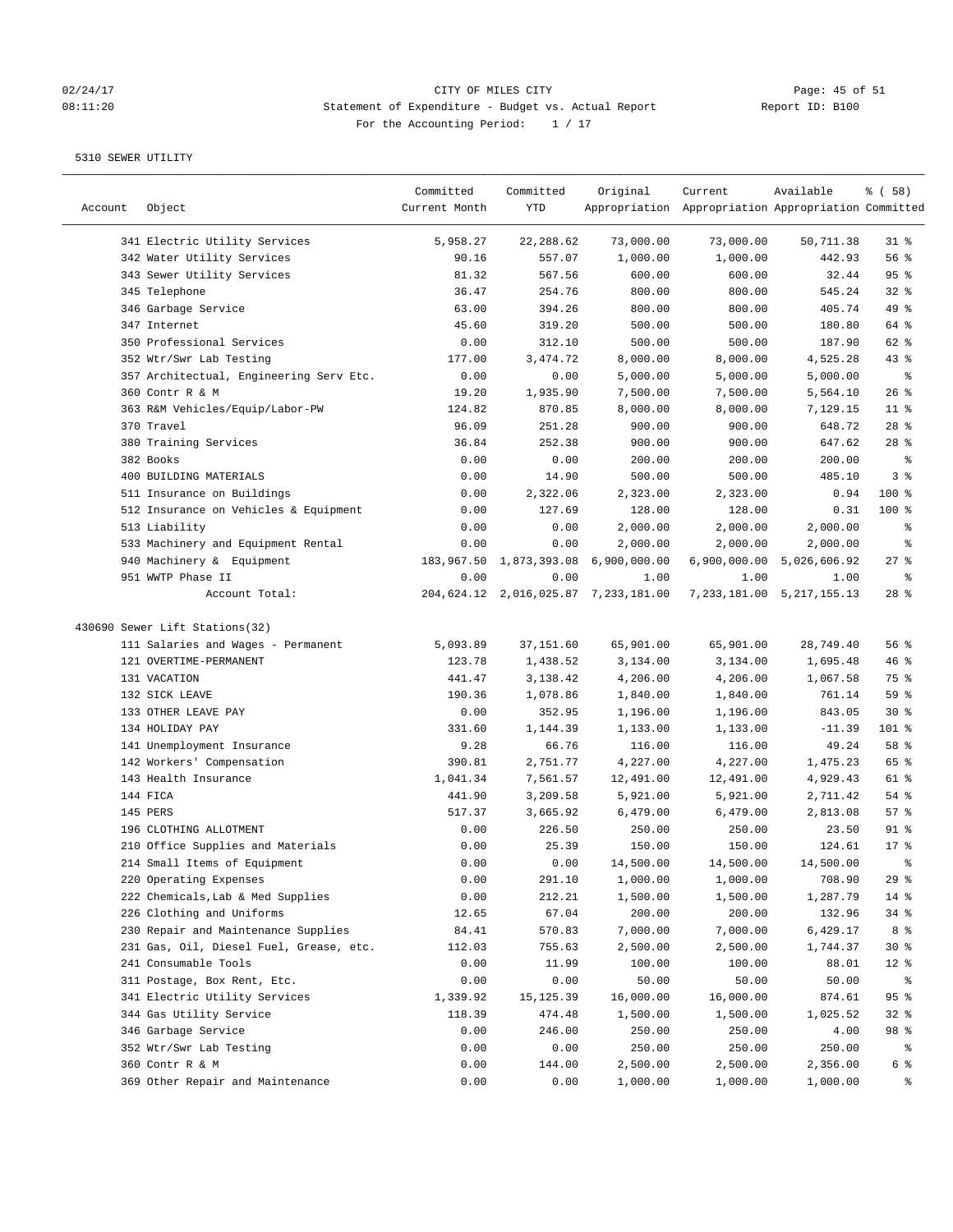# 02/24/17 CITY OF MILES CITY<br>08:11:20 08:11:20 Statement of Expenditure - Budget vs. Actual Report (Report ID: B100 08:11:20 Statement of Expenditure - Budget vs. Actual Report For the Accounting Period: 1 / 17

|                      |                                          | Committed     | Committed  | Original                                  | Current                                             | Available                 | % (58)          |
|----------------------|------------------------------------------|---------------|------------|-------------------------------------------|-----------------------------------------------------|---------------------------|-----------------|
| Account              | Object                                   | Current Month | <b>YTD</b> |                                           | Appropriation Appropriation Appropriation Committed |                           |                 |
|                      | 370 Travel                               | 9.78          | 112.97     | 625.00                                    | 625.00                                              | 512.03                    | 18 <sup>8</sup> |
|                      | 380 Training Services                    | 25.58         | 124.22     | 625.00                                    | 625.00                                              | 500.78                    | $20*$           |
|                      | 382 Books                                | 0.00          | 0.00       | 50.00                                     | 50.00                                               | 50.00                     | နွ              |
|                      | 400 BUILDING MATERIALS                   | 0.00          | 0.00       | 100.00                                    | 100.00                                              | 100.00                    | ÷.              |
|                      | 511 Insurance on Buildings               | 0.00          | 3,156.06   | 3,157.00                                  | 3,157.00                                            | 0.94                      | $100*$          |
|                      | 513 Liability                            | 0.00          | 0.00       | 3,750.00                                  | 3,750.00                                            | 3,750.00                  | နွ              |
|                      | 532 Land Rental                          | 0.00          | 0.00       | 700.00                                    | 700.00                                              | 700.00                    | ి               |
|                      | 533 Machinery and Equipment Rental       | 0.00          | 0.00       | 150.00                                    | 150.00                                              | 150.00                    | $\approx$       |
|                      | Account Total:                           | 10,284.56     | 83,104.15  | 164,551.00                                | 164,551.00                                          | 81, 446.85                | $51$ %          |
|                      | Account Group Total:                     |               |            | 246, 331.75 2, 315, 926.31 7, 869, 268.00 |                                                     | 7,869,268.00 5,553,341.69 | 29%             |
| 490000 DEBT SERVICE  |                                          |               |            |                                           |                                                     |                           |                 |
|                      | 490200 Revenue Bonds                     |               |            |                                           |                                                     |                           |                 |
|                      | 608 Prpl-Wastewater Project Phase I      | 0.00          | 31,000.00  | 63,000.00                                 | 63,000.00                                           | 32,000.00                 | 49.8            |
|                      | 619 Principal-WWTP Phase II              | 0.00          | 122,000.00 | 236,000.00                                | 236,000.00                                          | 114,000.00                | $52$ $%$        |
|                      | 626 Interest-Wastewater Project Phase I  | 0.00          | 19,125.00  | 37,785.00                                 | 37,785.00                                           | 18,660.00                 | $51$ $%$        |
|                      | 639 Interest-WWTP Phase II               | 0.00          | 829.45     | 98,592.00                                 | 98,592.00                                           | 97,762.55                 | 1 <sup>8</sup>  |
|                      | Account Total:                           | 0.00          | 172,954.45 | 435, 377.00                               | 435,377.00                                          | 262, 422.55               | 40 %            |
|                      | Account Group Total:                     | 0.00          | 172,954.45 | 435,377.00                                | 435,377.00                                          | 262, 422.55               | $40*$           |
| 510000 MISCELLANEOUS |                                          |               |            |                                           |                                                     |                           |                 |
|                      | 510330 Comprehensive Liability Insurance |               |            |                                           |                                                     |                           |                 |
|                      | 513 Liability                            | 0.00          | 20,709.55  | 20,710.00                                 | 20,710.00                                           | 0.45                      | $100$ %         |
|                      | Account Total:                           | 0.00          | 20,709.55  | 20,710.00                                 | 20,710.00                                           | 0.45                      | 100 %           |
|                      | Account Group Total:                     | 0.00          | 20,709.55  | 20,710.00                                 | 20,710.00                                           | 0.45                      | $100$ %         |
|                      | 520000 OTHER FINANCING USES              |               |            |                                           |                                                     |                           |                 |
|                      | 521000 Interfund Operating Transfers Out |               |            |                                           |                                                     |                           |                 |
|                      | 820 Transfers to Other Funds             | 4,132.00      | 34,505.00  | 60,746.00                                 | 60,746.00                                           | 26, 241.00                | 57%             |
|                      | Account Total:                           | 4,132.00      | 34,505.00  | 60,746.00                                 | 60,746.00                                           | 26, 241.00                | 57%             |
|                      | Account Group Total:                     | 4,132.00      | 34,505.00  | 60,746.00                                 | 60,746.00                                           | 26, 241.00                | 57%             |
|                      | Fund Total:                              |               |            | 250, 463.75 2, 544, 095.31 8, 386, 101.00 |                                                     | 8,386,101.00 5,842,005.69 | $30*$           |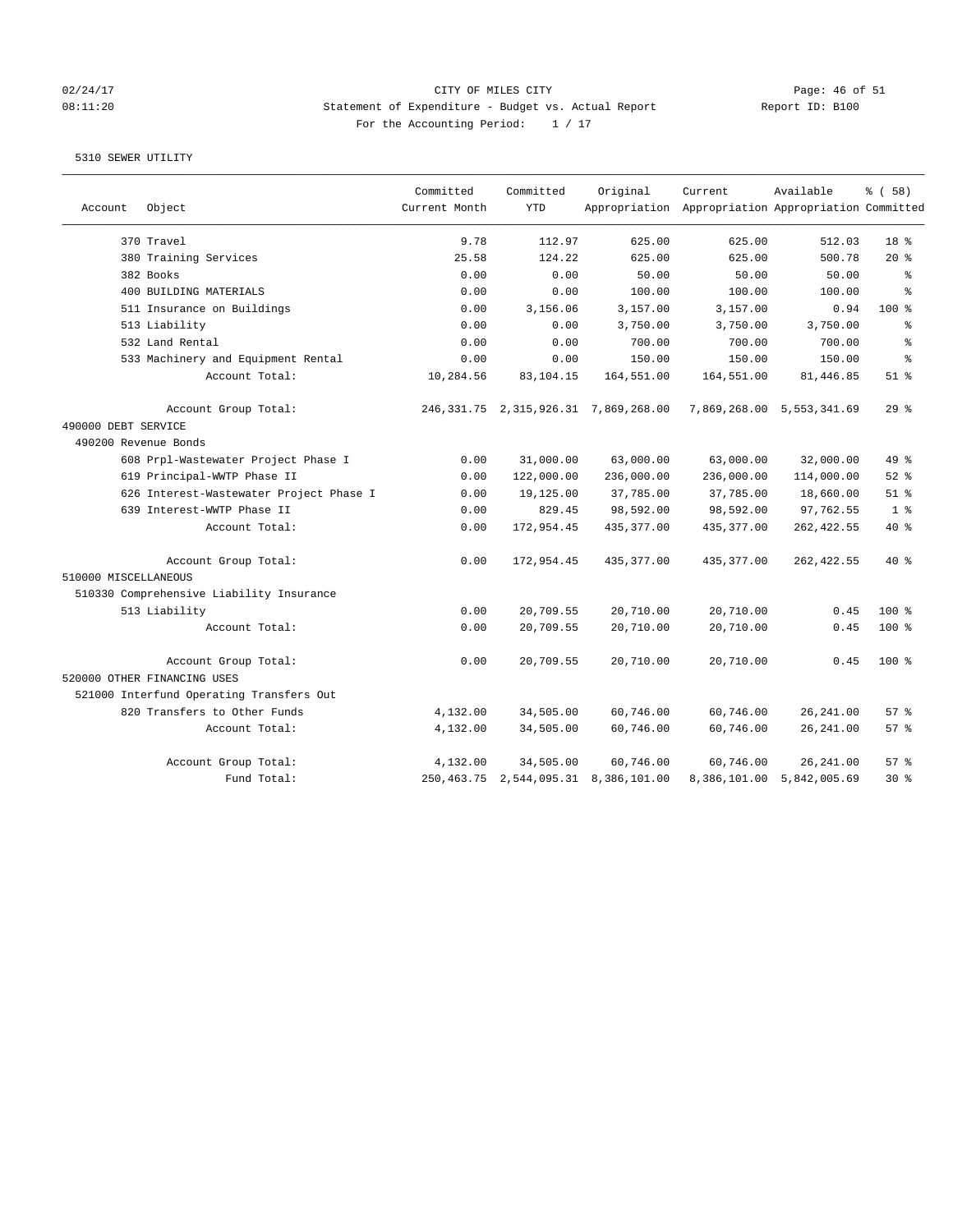# 02/24/17 Page: 47 of 51 08:11:20 Statement of Expenditure - Budget vs. Actual Report Report ID: B100 For the Accounting Period:  $1 / 17$

5510 AMBULANCE FUND

| Account | Object                                      | Committed<br>Current Month | Committed<br>YTD | Original    | Current<br>Appropriation Appropriation Appropriation Committed | Available     | % ( 58 )        |
|---------|---------------------------------------------|----------------------------|------------------|-------------|----------------------------------------------------------------|---------------|-----------------|
|         |                                             |                            |                  |             |                                                                |               |                 |
|         | 420000 PUBLIC SAFETY-GASB68                 |                            |                  |             |                                                                |               |                 |
|         | 420730 Emergency Medical Services-Ambulance |                            |                  |             |                                                                |               |                 |
|         | 111 Salaries and Wages - Permanent          | 14,775.30                  | 104,609.66       | 148,003.00  | 148,003.00                                                     | 43, 393. 34   | 71 %            |
|         | 112 SALARIES AND WAGES - PART PAID          | 0.00                       | 1,525.00         | 9,000.00    | 9,000.00                                                       | 7,475.00      | 17 <sup>°</sup> |
|         | 121 OVERTIME-PERMANENT                      | 1,729.14                   | 10,168.98        | 60,000.00   | 60,000.00                                                      | 49,831.02     | $17$ %          |
|         | 131 VACATION                                | 755.41                     | 6,118.80         | 10,000.00   | 10,000.00                                                      | 3,881.20      | 61 %            |
|         | 132 SICK LEAVE                              | 84.22                      | 1,367.10         | 10,000.00   | 10,000.00                                                      | 8,632.90      | $14$ %          |
|         | 133 OTHER LEAVE PAY                         | 0.00                       | 209.73           | 2,000.00    | 2,000.00                                                       | 1,790.27      | 10 <sup>°</sup> |
|         | 134 HOLIDAY PAY                             | 1,304.27                   | 3,845.01         | 7,000.00    | 7,000.00                                                       | 3,154.99      | 55%             |
|         | 141 Unemployment Insurance                  | 27.97                      | 191.76           | 367.00      | 367.00                                                         | 175.24        | $52$ $%$        |
|         | 142 Workers' Compensation                   | 636.41                     | 4,629.56         | 6,160.00    | 6,160.00                                                       | 1,530.44      | 75 %            |
|         | 143 Health Insurance                        | 2,522.82                   | 17,273.68        | 30,111.00   | 30,111.00                                                      | 12,837.32     | 57%             |
|         | 144 FICA                                    | 269.59                     | 1,942.75         | 3,437.00    | 3,437.00                                                       | 1,494.25      | 57%             |
|         | 147 Firemen's Pension                       | 2,125.06                   | 14,490.39        | 34,270.00   | 34,270.00                                                      | 19,779.61     | $42$ %          |
|         | 210 Office Supplies and Materials           | 229.83                     | 523.49           | 2,502.00    | 2,502.00                                                       | 1,978.51      | $21$ %          |
|         | 211 Clothing Allotment                      | 0.00                       | 1,551.00         | 0.00        | 0.00                                                           | $-1,551.00$   | နွ              |
|         | 214 Small Items of Equipment                | 1,164.18                   | 2,866.32         | 5,000.00    | 5,000.00                                                       | 2,133.68      | 57%             |
|         | 217 Small Item Equ/Inspector                | $-133.00$                  | $-123.27$        | 0.00        | 0.00                                                           | 123.27        | နွ              |
|         | 220 Operating Expenses                      | 1,752.47                   | 3,759.89         | 4,022.00    | 4,022.00                                                       | 262.11        | 93%             |
|         | 222 Chemicals, Lab & Med Supplies           | 5,407.12                   | 17,654.58        | 20,000.00   | 20,000.00                                                      | 2,345.42      | 88 %            |
|         | 223 Operating Exp/Inspector                 | 2,051.00                   | 2,051.00         | 0.00        | 0.00                                                           | $-2,051.00$   | နွ              |
|         | 226 Clothing and Uniforms                   | 0.00                       | 64.17            | 0.00        | 0.00                                                           | $-64.17$      | နွ              |
|         | 230 Repair and Maintenance Supplies         | 56.54                      | 827.16           | 3,000.00    | 3,000.00                                                       | 2,172.84      | $28$ %          |
|         | 231 Gas, Oil, Diesel Fuel, Grease, etc.     | 585.65                     | 3,682.03         | 18,000.00   | 18,000.00                                                      | 14, 317.97    | $20*$           |
|         | 241 Consumable Tools                        | 0.00                       | $-14.92$         | 1,000.00    | 1,000.00                                                       | 1,014.92      | $-1$ %          |
|         | 300 PURCHASED SERVICES                      | 35.00                      | 35.00            | 1,000.00    | 1,000.00                                                       | 965.00        | 4%              |
|         | 311 Postage, Box Rent, Etc.                 | 0.46                       | 1.40             | 100.00      | 100.00                                                         | 98.60         | 1 <sup>8</sup>  |
|         | 320 Printing, Duplicating, Typing &         | 0.00                       | 0.00             | 200.00      | 200.00                                                         | 200.00        | နွ              |
|         | 334 Memberships, Registrations & Dues       | 0.00                       | 35.00            | 0.00        | 0.00                                                           | $-35.00$      | နွ              |
|         | 341 Electric Utility Services               | 126.78                     | 909.33           | 2,645.00    | 2,645.00                                                       | 1,735.67      | $34$ $%$        |
|         | 342 Water Utility Services                  | 23.48                      | 165.91           | 400.00      | 400.00                                                         | 234.09        | 41 %            |
|         | 343 Sewer Utility Services                  | 28.08                      | 195.46           | 250.00      | 250.00                                                         | 54.54         | 78 %            |
|         | 344 Gas Utility Service                     | 205.82                     | 318.41           | 1,200.00    | 1,200.00                                                       | 881.59        | $27$ %          |
|         | 345 Telephone                               | 110.91                     | 915.87           | 1,500.00    | 1,500.00                                                       | 584.13        | 61 %            |
|         | 346 Garbage Service                         | 0.00                       | 404.03           | 500.00      | 500.00                                                         | 95.97         | 81 %            |
|         | 347 Internet                                | 44.76                      | 214.20           | 400.00      | 400.00                                                         | 185.80        | $54$ %          |
|         | 350 Professional Services                   | 3,936.04                   | 19,842.94        | 35,000.00   | 35,000.00                                                      | 15, 157.06    | 57%             |
|         | 360 Contr R & M                             | 0.00                       | 1,258.24         | 5,000.00    | 5,000.00                                                       | 3,741.76      | $25$ $%$        |
|         | 364 R&M Vehicles - Fire/Amb                 | 0.00                       | 9,174.41         | 15,150.00   | 15,150.00                                                      | 5,975.59      | 61 %            |
|         | 370 Travel                                  | 0.00                       | 903.01           | 2,500.00    | 2,500.00                                                       | 1,596.99      | 36%             |
|         | 380 Training Services                       | 260.00                     | 1,430.00         | 5,000.00    | 5,000.00                                                       | 3,570.00      | 29%             |
|         | 382 Books                                   | 0.00                       | 1,033.22         | 1,000.00    | 1,000.00                                                       | $-33.22$      | 103 %           |
|         | 400 BUILDING MATERIALS                      | 0.00                       | 2,203.33         | 3,000.00    | 3,000.00                                                       | 796.67        | 73 %            |
|         | 512 Insurance on Vehicles & Equipment       | 0.00                       | 1,193.93         | 1,194.00    | 1,194.00                                                       | 0.07          | 100 %           |
|         | 810 Losses (Bad debt expense - Enterprise   | $-1, 296.45$               | 176,120.35       | 102,000.00  | 102,000.00                                                     | $-74, 120.35$ | 173 %           |
|         | 811 Contractual Allowances (Ambl)           | 12,188.57                  | 108,104.74       | 140,000.00  | 140,000.00                                                     | 31,895.26     | $77$ $%$        |
|         | 940 Machinery & Equipment                   | 0.00                       | 0.00             | 230,000.00  | 230,000.00                                                     | 230,000.00    | ి               |
|         | Account Total:                              | 51,007.43                  | 523,672.65       | 921,911.00  | 921,911.00                                                     | 398,238.35    | 57%             |
|         | Account Group Total:                        | 51,007.43                  | 523,672.65       | 921, 911.00 | 921,911.00                                                     | 398,238.35    | 57%             |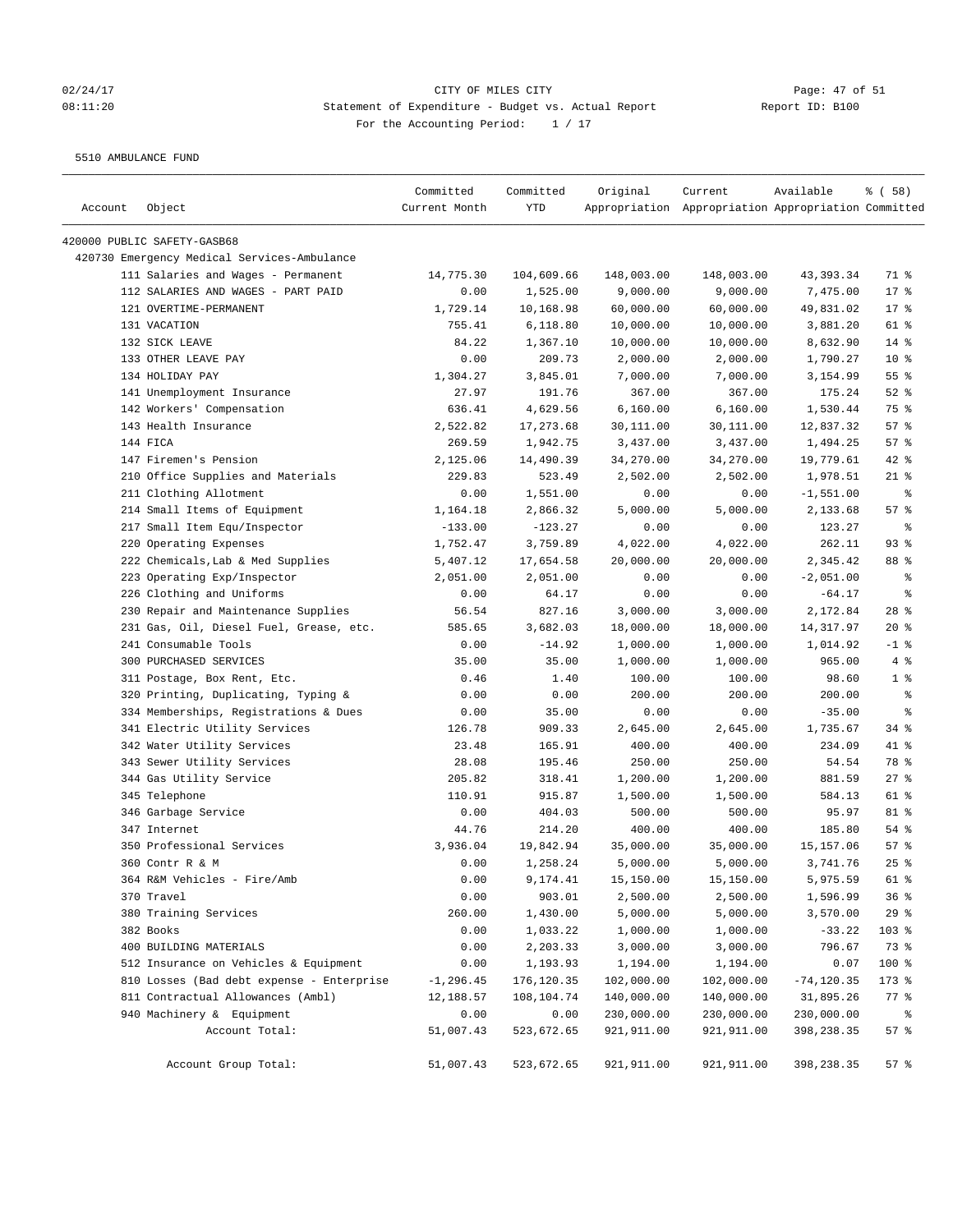# 02/24/17 Page: 48 of 51 08:11:20 Statement of Expenditure - Budget vs. Actual Report Report ID: B100 For the Accounting Period:  $1 / 17$

### 5510 AMBULANCE FUND

|                                          | Committed     | Committed   | Original      | Current    | Available                             | % (58)         |
|------------------------------------------|---------------|-------------|---------------|------------|---------------------------------------|----------------|
| Object<br>Account                        | Current Month | <b>YTD</b>  | Appropriation |            | Appropriation Appropriation Committed |                |
| 490000 DEBT SERVICE                      |               |             |               |            |                                       |                |
| 490500 Other Debt Service Payments       |               |             |               |            |                                       |                |
| 602 Prpl-Ambulance                       | 0.00          | 101.59      | 9,000.00      | 9,000.00   | 8,898.41                              | 1 <sup>8</sup> |
| 629 Interest-Ambulance                   | 0.00          | 13,180.36   | 4,283.00      | 4,283,00   | $-8,897,36$                           | 308 %          |
| Account Total:                           | 0.00          | 13,281.95   | 13,283.00     | 13,283.00  | 1.05                                  | $100*$         |
| Account Group Total:                     | 0.00          | 13,281.95   | 13,283.00     | 13,283.00  | 1.05                                  | $100*$         |
| 510000 MISCELLANEOUS                     |               |             |               |            |                                       |                |
| 510330 Comprehensive Liability Insurance |               |             |               |            |                                       |                |
| 513 Liability                            | 0.00          | 1,535.72    | 1,536.00      | 1,536.00   | 0.28                                  | $100*$         |
| Account Total:                           | 0.00          | 1,535.72    | 1,536.00      | 1,536.00   | 0.28                                  | $100*$         |
| Account Group Total:                     | 0.00          | 1,535.72    | 1,536.00      | 1,536.00   | 0.28                                  | $100*$         |
| 520000 OTHER FINANCING USES              |               |             |               |            |                                       |                |
| 521000 Interfund Operating Transfers Out |               |             |               |            |                                       |                |
| 820 Transfers to Other Funds             | 2,151.00      | 20,057.00   | 25,814.00     | 25,814.00  | 5,757.00                              | 78 %           |
| Account Total:                           | 2,151.00      | 20,057.00   | 25,814.00     | 25,814.00  | 5,757.00                              | 78 %           |
| Account Group Total:                     | 2,151.00      | 20,057.00   | 25,814.00     | 25,814.00  | 5,757.00                              | 78 %           |
| Fund Total:                              | 53, 158.43    | 558, 547.32 | 962,544.00    | 962,544.00 | 403,996.68                            | 58 %           |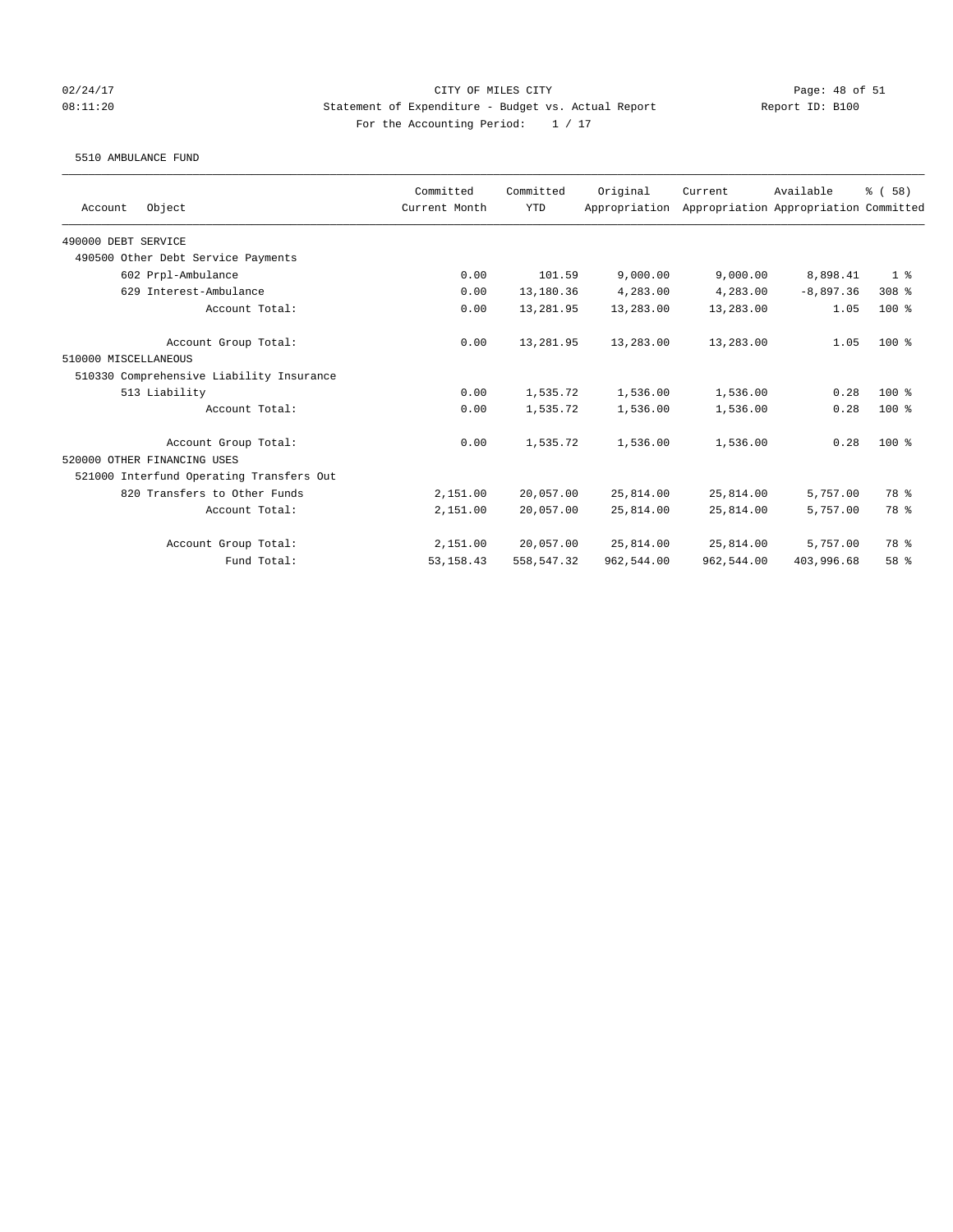# 02/24/17 CITY OF MILES CITY<br>
08:11:20 Statement of Expenditure - Budget vs. Actual Report Report ID: B100 08:11:20 Statement of Expenditure - Budget vs. Actual Report For the Accounting Period: 1 / 17

5610 AIRPORT OPERATING

| Account | Object                                      | Committed<br>Current Month | Committed<br><b>YTD</b> | Original   | Current<br>Appropriation Appropriation Appropriation Committed | Available    | % ( 58 )        |
|---------|---------------------------------------------|----------------------------|-------------------------|------------|----------------------------------------------------------------|--------------|-----------------|
|         | 420000 PUBLIC SAFETY-GASB68                 |                            |                         |            |                                                                |              |                 |
|         | 420730 Emergency Medical Services-Ambulance |                            |                         |            |                                                                |              |                 |
|         | 231 Gas, Oil, Diesel Fuel, Grease, etc.     | 5.00                       | 5.00                    | 0.00       | 0.00                                                           | $-5.00$      | နွ              |
|         | 364 R&M Vehicles - Fire/Amb                 | 120.00                     | 120.00                  | 0.00       | 0.00                                                           | $-120.00$    | နွ              |
|         | 400 BUILDING MATERIALS                      | 39.74                      | 39.74                   | 0.00       | 0.00                                                           | $-39.74$     | နွ              |
|         | Account Total:                              | 164.74                     | 164.74                  | 0.00       | 0.00                                                           | $-164.74$    | ៖               |
|         | Account Group Total:                        | 164.74                     | 164.74                  | 0.00       | 0.00                                                           | $-164.74$    | ి               |
|         | 430000 Public Works-GASB68                  |                            |                         |            |                                                                |              |                 |
|         | 430300 Airport (87)                         |                            |                         |            |                                                                |              |                 |
|         | 111 Salaries and Wages - Permanent          | 7,914.42                   | 58,522.12               | 80,594.00  | 80,594.00                                                      | 22,071.88    | 73 %            |
|         | 121 OVERTIME-PERMANENT                      | 238.28                     | 2,245.94                | 5,000.00   | 5,000.00                                                       | 2,754.06     | $45$ %          |
|         | 131 VACATION                                | 353.00                     | 1,840.37                | 10,000.00  | 10,000.00                                                      | 8,159.63     | 18 <sup>°</sup> |
|         | 132 SICK LEAVE                              | 136.40                     | 697.07                  | 6,000.00   | 6,000.00                                                       | 5,302.93     | $12*$           |
|         | 133 OTHER LEAVE PAY                         | 0.00                       | 1,630.08                | 4,340.00   | 4,340.00                                                       | 2,709.92     | 38 %            |
|         | 134 HOLIDAY PAY                             | 748.90                     | 1,362.70                | 2,500.00   | 2,500.00                                                       | 1,137.30     | 55%             |
|         | 141 Unemployment Insurance                  | 14.09                      | 99.97                   | 163.00     | 163.00                                                         | 63.03        | 61 %            |
|         | 142 Workers' Compensation                   | 498.26                     | 3,637.03                | 5,922.00   | 5,922.00                                                       | 2,284.97     | 61 %            |
|         | 143 Health Insurance                        | 1,379.05                   | 9,653.35                | 16,545.00  | 16,545.00                                                      | 6,891.65     | 58 %            |
|         | 144 FICA                                    | 718.42                     | 5,002.12                | 8,296.00   | 8,296.00                                                       | 3,293.88     | 60 %            |
|         | 145 PERS                                    | 786.04                     | 5,562.33                | 9,076.00   | 9,076.00                                                       | 3,513.67     | 61 %            |
|         | 196 CLOTHING ALLOTMENT                      | 0.00                       | 375.00                  | 300.00     | 300.00                                                         | $-75.00$     | $125$ %         |
|         | 210 Office Supplies and Materials           | 286.17                     | 528.05                  | 1,100.00   | 1,100.00                                                       | 571.95       | 48 %            |
|         | 214 Small Items of Equipment                | 0.00                       | 0.00                    | 500.00     | 500.00                                                         | 500.00       | နွ              |
|         | 220 Operating Expenses                      | 118.44                     | 2,288.36                | 3,500.00   | 3,500.00                                                       | 1,211.64     | 65 %            |
|         | 230 Repair and Maintenance Supplies         | 374.73                     | 6,178.41                | 10,000.00  | 10,000.00                                                      | 3,821.59     | 62 %            |
|         | 231 Gas, Oil, Diesel Fuel, Grease, etc.     | 556.63                     | 726.45                  | 5,500.00   | 5,500.00                                                       | 4,773.55     | $13*$           |
|         | 237 Aviation Fuel                           | 0.00                       | 155,572.76              | 286,000.00 | 286,000.00                                                     | 130,427.24   | 54%             |
|         | 239 Tires, Tubes Etc.                       | 0.00                       | 0.00                    | 1,000.00   | 1,000.00                                                       | 1,000.00     | နွ              |
|         | 250 Supplies for Resale                     | 0.00                       | 0.00                    | 400.00     | 400.00                                                         | 400.00       | နွ              |
|         | 311 Postage, Box Rent, Etc.                 | 6.70                       | 111.85                  | 300.00     | 300.00                                                         | 188.15       | 37%             |
|         | 319 Other Communication and Transportation  | 61.60                      | 431.20                  | 650.00     | 650.00                                                         | 218.80       | 66 %            |
|         | 330 Publicity, Subscriptions & Dues         | 0.00                       | 477.72                  | 300.00     | 300.00                                                         | $-177.72$    | 159 %           |
|         | 334 Memberships, Registrations & Dues       | 0.00                       | 490.00                  | 0.00       | 0.00                                                           | $-490.00$    | နွ              |
|         | 341 Electric Utility Services               | 1,232.01                   | 5,605.82                | 8,500.00   | 8,500.00                                                       | 2,894.18     | 66 %            |
|         | 344 Gas Utility Service                     | 1,371.26                   | 2,512.80                | 5,000.00   | 5,000.00                                                       | 2,487.20     | 50%             |
|         | 345 Telephone                               | 220.07                     | 1,418.46                | 3,800.00   | 3,800.00                                                       | 2,381.54     | 37%             |
|         | 347 Internet                                | 25.40                      | 204.80                  | 650.00     | 650.00                                                         | 445.20       | $32*$           |
|         | 350 Professional Services                   | 0.00                       | 0.00                    | 1,500.00   | 1,500.00                                                       | 1,500.00     | ್ಠಿ             |
|         | 363 R&M Vehicles/Equip/Labor-PW             | 181.72                     | 5,422.30                | 5,000.00   | 5,000.00                                                       | $-422.30$    | 108 %           |
|         | 367 Plumbing, Heating, Electrical           | 0.00                       | 0.00                    | 1,000.00   | 1,000.00                                                       | 1,000.00     | ್ಠಿ             |
|         | 380 Training Services                       | 0.00                       | 0.00                    | 150.00     | 150.00                                                         | 150.00       | ್ಠಿ             |
|         | 511 Insurance on Buildings                  | 0.00                       | 3,108.22                | 3,109.00   | 3,109.00                                                       | 0.78         | 100 %           |
|         | 512 Insurance on Vehicles & Equipment       | 0.00                       | 1,949.40                | 1,850.00   | 1,850.00                                                       | $-99.40$     | $105$ %         |
|         | 513 Liability                               | 0.00                       | 0.00                    | 4,700.00   | 4,700.00                                                       | 4,700.00     | ိစ              |
|         | 911 FFA AIP17-2017                          | 0.00                       | 2,500.00                | 110,000.00 | 110,000.00                                                     | 107,500.00   | 2 <sub>8</sub>  |
|         | 939 AIP-3-30-055-016-2015                   | 2,750.00                   | 283,302.45              | 252,800.00 | 252,800.00                                                     | $-30,502.45$ | 112 %           |
|         | 940 Machinery & Equipment                   | 4,200.00                   | 4,200.00                | 0.00       | 0.00                                                           | $-4,200.00$  | နွ              |
|         | Account Total:                              | 24, 171.59                 | 567,657.13              | 856,045.00 | 856,045.00                                                     | 288,387.87   | 66 %            |
|         | Account Group Total:                        | 24, 171.59                 | 567,657.13              | 856,045.00 | 856,045.00                                                     | 288,387.87   | 66 %            |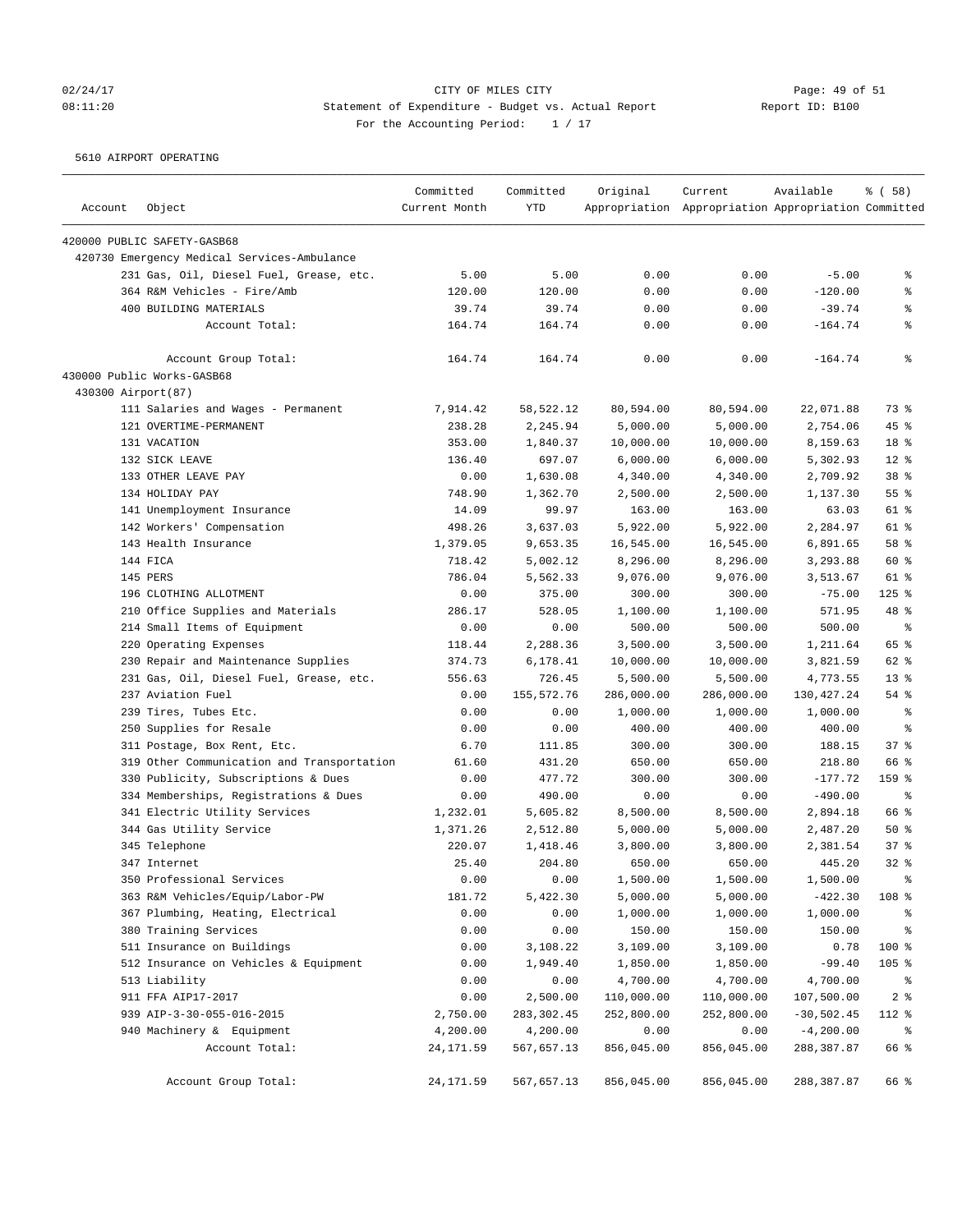### 02/24/17 Page: 50 of 51 08:11:20 Statement of Expenditure - Budget vs. Actual Report Report ID: B100 For the Accounting Period:  $1 / 17$

5610 AIRPORT OPERATING

|                     |                                          | Committed     | Committed   | Original      | Current    | Available                             | % (58)             |
|---------------------|------------------------------------------|---------------|-------------|---------------|------------|---------------------------------------|--------------------|
| Account             | Object                                   | Current Month | <b>YTD</b>  | Appropriation |            | Appropriation Appropriation Committed |                    |
| 490000 DEBT SERVICE |                                          |               |             |               |            |                                       |                    |
|                     | 490500 Other Debt Service Payments       |               |             |               |            |                                       |                    |
|                     | 641 Principal - Aeronautics Loan 08      | 0.00          | 4,921.00    | 4,921.00      | 4,921.00   | 0.00                                  | $100*$             |
|                     | 642 Interest - Aeronautics Loan 08       | 0.00          | 356.73      | 357.00        | 357.00     | 0.27                                  | $100*$             |
|                     | 645 Equipment-Principle                  | 422.14        | 2,954.98    | 5,426.00      | 5,426.00   | 2,471.02                              | $54$ $%$           |
|                     | 646 Equipment-Interest                   | 54.09         | 378.63      | 289.00        | 289.00     | $-89.63$                              | $131$ $%$          |
|                     | 648 MT Aero Principle 06-2015            | 0.00          | 16,953.00   | 16,953.00     | 16,953.00  | 0.00                                  | $100$ %            |
|                     | 649 MT Aero Interest06-2015              | 0.00          | 2,479.38    | 2,480.00      | 2,480.00   | 0.62                                  | $100$ %            |
|                     | 650 Principle-Purchase Fuel Truck        | 1,744.44      | 12,060.15   | 20,892.00     | 20,892.00  | 8,831.85                              | 58 %               |
|                     | 651 Interest-Purchase Fuel Truck         | 105.56        | 889.85      | 1,308.00      | 1,308.00   | 418.15                                | 68 %               |
|                     | Account Total:                           | 2,326.23      | 40,993.72   | 52,626.00     | 52,626.00  | 11,632.28                             | 78 %               |
|                     | Account Group Total:                     | 2,326.23      | 40,993.72   | 52,626.00     | 52,626.00  | 11,632.28                             | 78 %               |
|                     | 520000 OTHER FINANCING USES              |               |             |               |            |                                       |                    |
|                     | 521000 Interfund Operating Transfers Out |               |             |               |            |                                       |                    |
|                     | 820 Transfers to Other Funds             | 1,634.00      | 11,438.00   | 19,609.00     | 19,609.00  | 8,171.00                              | 58 <sup>8</sup>    |
|                     | Account Total:                           | 1,634.00      | 11,438.00   | 19,609.00     | 19,609.00  | 8,171.00                              | 58 %               |
|                     | Account Group Total:                     | 1,634.00      | 11,438.00   | 19,609.00     | 19,609.00  | 8,171.00                              | 58 <sup>8</sup>    |
|                     | Fund Total:                              | 28,296.56     | 620, 253.59 | 928,280.00    | 928,280.00 | 308,026.41                            | $67$ $\frac{6}{3}$ |